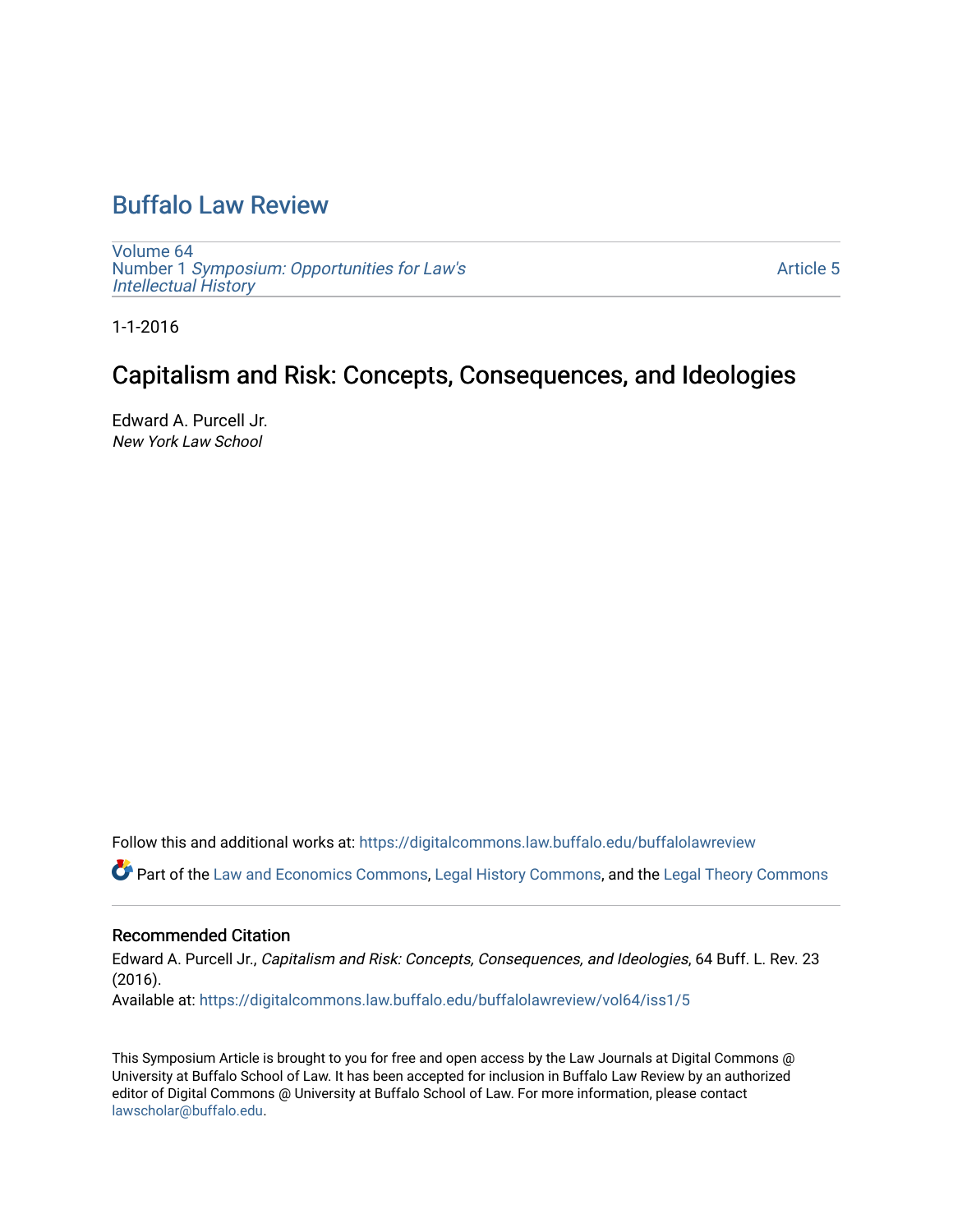# **Capitalism and Risk: Concepts, Consequences, and Ideologies**

EDWARD A. PURCELL, JR.†

#### **INTRODUCTION**

Politically charged claims about both "capitalism" and "risk" became increasingly insistent in the late twentieth century. The end of the post-World War II boom in the 1970s and the subsequent breakup of the Soviet Union inspired fervent new commitments to capitalist ideas and institutions. At the same time structural changes in the American economy and expanded industrial development across the globe generated sharpening anxieties about the risks that those changes entailed. One result was an outpouring of roseate claims about capitalism and its ability to control those risks, including the use of new techniques of "risk management" to tame financial uncertainties and guarantee stability and prosperity. Despite assurances, however, recent decades have shown many of those claims to be overblown, if not misleading or entirely ill-founded. Thus, the time seems ripe to review some of our most basic economic ideas and, in doing so, reflect on what we might learn from past centuries about the nature of both "capitalism" and "risk," the relationship between the two, and their interactions and consequences in contemporary America.

## I. CAPITALISM

Attempts to define capitalism have ignited "immense controversy,"<sup>1</sup> and the only general agreement is that the

 $\overline{a}$ 

<sup>†</sup> The author is the Joseph Solomon Distinguished Professor at New York Law School. He would like to thank Robert Blecker, Jethro K. Lieberman, Richard Marsico, Carlin Meyer, Frank Munger, Rebecca Roiphe, and David Schoenbrod for their insightful comments, Michael McCarthy for his invaluable help in securing source materials, and Dana Cimera and Jordan Moss for their excellent research assistance.

<sup>1.</sup> RAYMOND WILLIAMS, KEYWORDS 43 (1976).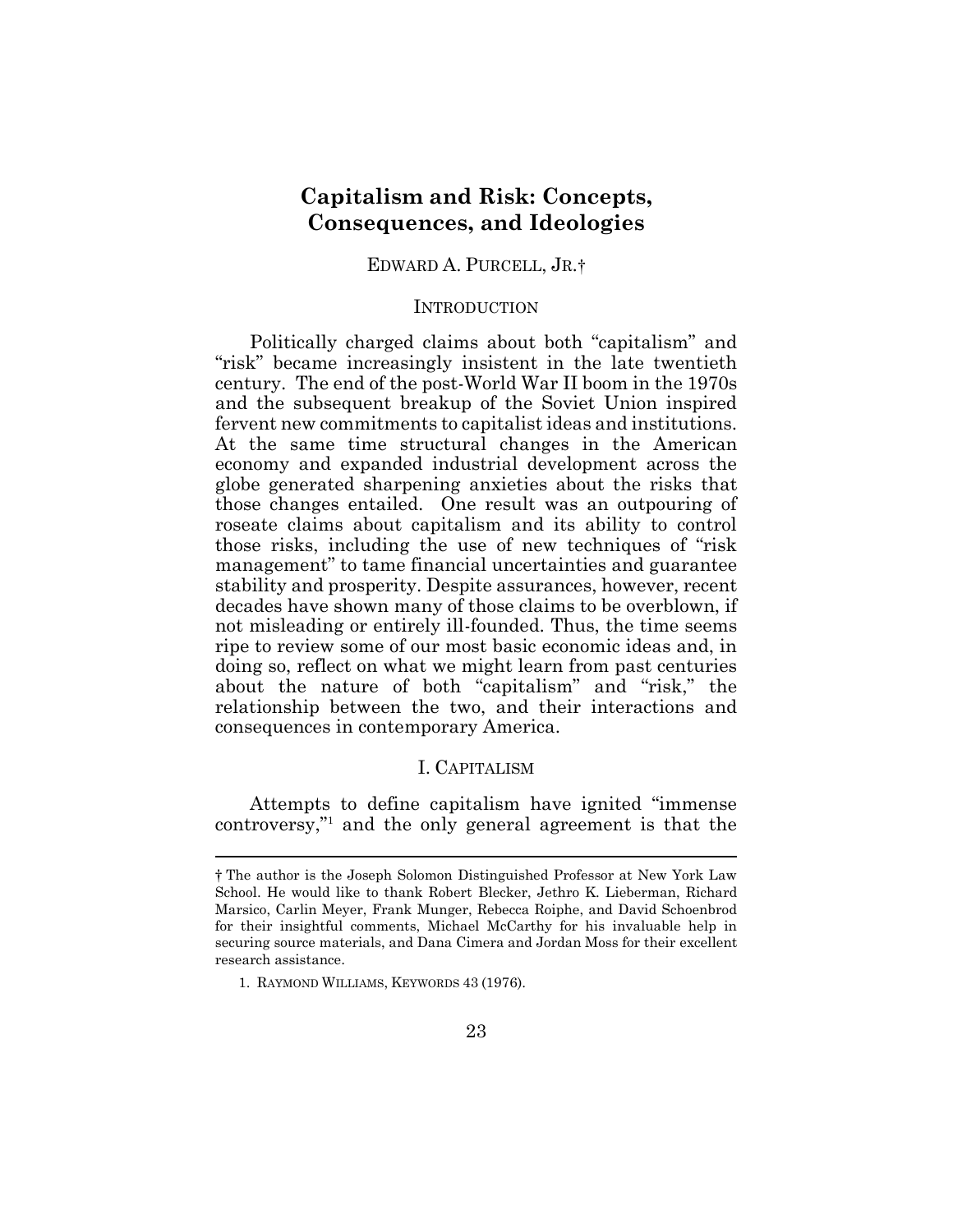term refers to a wide variety of arrangements that change over time. An "individual economy may be conducted along capitalistic lines to the most widely varying extent," Max Weber explained.<sup>2</sup> "The essential point to grasp is that in dealing with capitalism we are dealing with an evolutionary process," Joseph Schumpeter added.<sup>3</sup> It is "by nature a form or method of economic change and not only never is but never can be stationary."<sup>4</sup> By the early twentieth century economic literature offered 111 different definitions.<sup>5</sup>

True, what came to be called capitalism in the nineteenth century is commonly identified with certain characteristics: private property, contractual freedom, wage labor, profitseeking, invested surplus, competitive markets, expanding commodification, rationality and calculation, and production for sale rather than use.<sup>6</sup> Those are all elastic concepts, however, and they define little meaningful consensus. Joan Robinson and John Maynard Keynes, for example, stressed the centrality of just one—the profit motive<sup>7</sup>—while Fernand Braudel denied that markets were specific to capitalism, <sup>8</sup> and other historians have shown the same for wage labor.<sup>9</sup>

5. JURGEN OSTERHAMMEL, THE TRANSFORMATION OF THE WORLD: A GLOBAL HISTORY OF THE NINETEENTH CENTURY 668-69 (Patrick Camiller trans., Princeton Univ. Press 2014) (2009).

6*. See, e.g.*, Robert L. Heilbroner, *Capitalism*, *in* 1 THE NEW PALGRAVE DICTIONARY OF ECONOMICS 688-93 (Steven N. Durlauf & Lawrence E. Blume eds., 2d ed. 2008); *Capitalism*, *in* BARRON'S DICTIONARY OF FINANCE AND INVESTMENT TERMS 74 (John Downes & Jordon Elliot Goodman eds., 4th ed. 1995) [hereinafter *Capitalism*, *in* BARRON'S].

7. JOHN MAYNARD KEYNES, THE END OF LAISSEZ-FAIRE 50 (1927); JOAN ROBINSON, ECONOMIC HERESIES: SOME OLD-FASHIONED QUESTIONS IN ECONOMIC THEORY 25 (1971).

8. *See* FERNAND BRAUDEL, 3 CIVILIZATION AND CAPITALISM, 15TH–18TH CENTURY: THE PERSPECTIVE OF THE WORLD 620 (Sian Reynolds trans., Harper & Row 1984) (1979).

9. *See* Jeffrey Sklansky, *The Elusive Sovereign: New Intellectual and Social Histories of Capitalism*, 9 MOD. INTELL. HIST. 233, 237 (2012). These views

<sup>2.</sup> MAX WEBER, GENERAL ECONOMIC HISTORY 275 (Frank H. Knight trans., Martino Publishing 2013) (1927).

<sup>3.</sup> JOSEPH SCHUMPETER, CAPITALISM, SOCIALISM AND DEMOCRACY 82 (Harper Colophon 1975) (1942).

<sup>4.</sup> *Id.*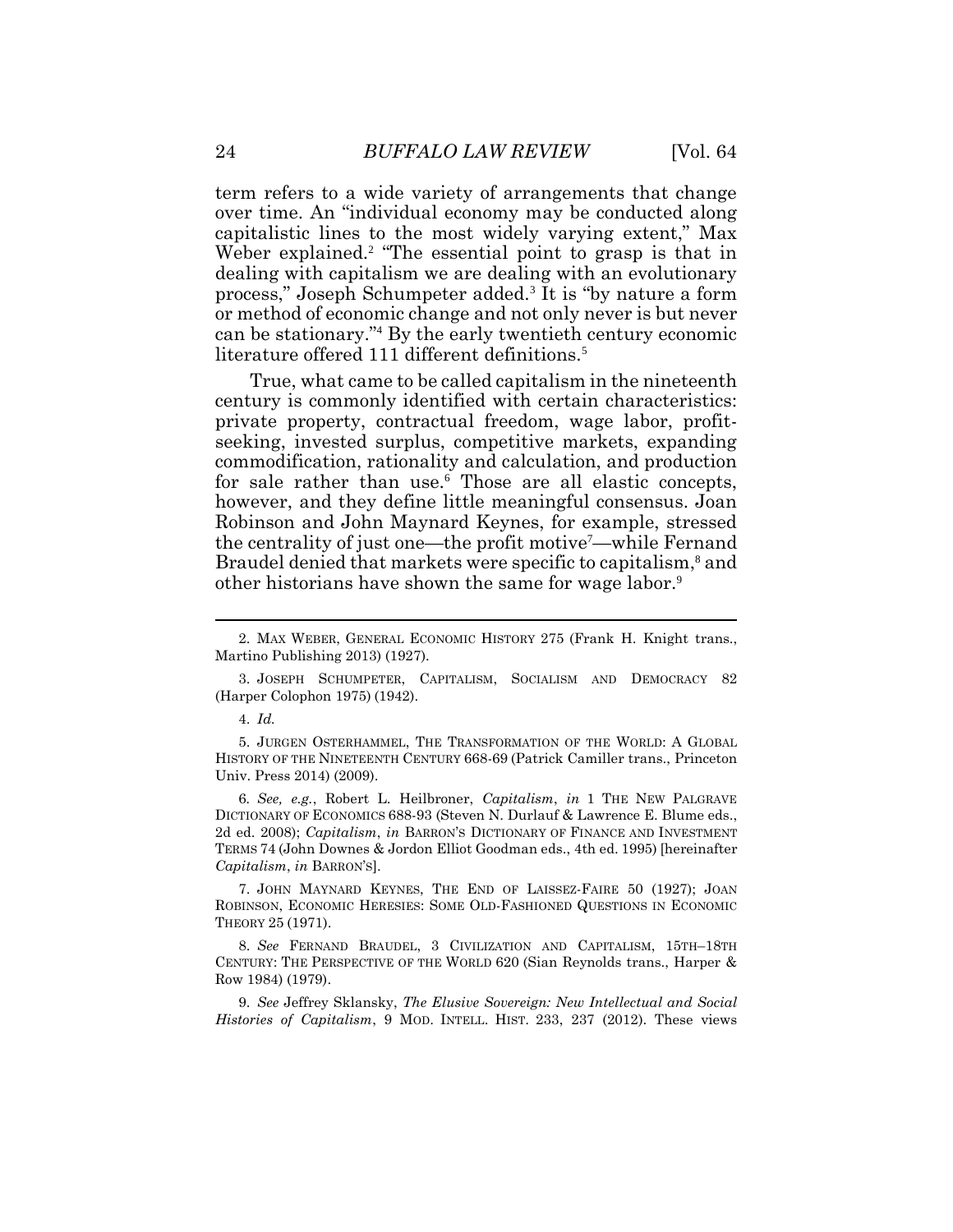Consider "competitive markets." First of all, capitalist firms themselves regularly reshape the size and nature of competition by expanding or contracting their operations on both horizontal and vertical levels.<sup>10</sup> More broadly, ideas and structures of competitive markets change.<sup>11</sup> Recently, for example, defenders of capitalism have argued that economic concentration was necessary to preserve America's ability to compete in global markets.<sup>12</sup> Such an idea is light years from Adam Smith's belief that "competitive markets" required large numbers of small and independent producers. Though still widely invoked in apologetics, Smith's idea no longer seems applicable to most advanced capitalist economies marked by "large realms of monopoly, oligopoly, and monopolistic competition."<sup>13</sup> At a minimum, such changing ideas and structures show that even purportedly "essential" elements of capitalism exist in an evolving variety of forms.<sup>14</sup>

Moreover, most supposedly essential elements of capitalism—contracts, markets, wage labor, private property, and economic surpluses—have existed for millennia and thus, however necessary to capitalism, cannot

11*. E.g.*, MICHAEL H. BEST, THE NEW COMPETITION: INSTITUTIONS OF INDUSTRIAL RESTRUCTURING (1990); DAVID J. GERBER, GLOBAL COMPETITION: LAW, MARKETS, AND GLOBALIZATION (2010); RUDOLPH J. R. PERITZ, COMPETITION POLICY IN AMERICA: HISTORY, RHETORIC, LAW (rev. ed. 1996).

12*. See* Corinne Crawford, *The Repeal of the Glass-Steagall Act and the Current Financial Crisis*, 9 J. BUS. & ECON. RES. 127, 130 (2011).

13. ALBERT O. HIRSCHMAN, EXIT, VOICE, AND LOYALTY 2 (1970); *see, e.g.*, Reed Abelson, *Bigger May be Better for Health Insurers, but Doubts Remain for Consumers*, N.Y. TIMES, Aug. 3, 2015, at B3 (consolidation among health insurance companies defended on grounds of "efficienc[y]").

14*. E.g.*, W. W. ROSTOW, THE STAGES OF ECONOMIC GROWTH: A NON-COMMUNIST MANIFESTO 152 (3d ed. 1990); VARIETIES OF CAPITALISM: THE INSTITUTIONAL FOUNDATIONS OF COMPARATIVE ADVANTAGE (Peter A. Hall & David Soskice eds., 2001); Robert Boyer, *The Variety and Unequal Performance of Really Existing Markets: Farewell to Doctor Pangloss?*, *in* CONTEMPORARY CAPITALISM: THE EMBEDDEDNESS OF INSTITUTIONS 55, 66-70 (J. Rogers Hollingsworth & Robert Boyer eds., 1997) [hereinafter CONTEMPORARY CAPITALISM].

challenge Weber's analysis which emphasized the critical role of "free labor" in rational "capitalistic calculation." *E.g.*, WEBER, *supra* note 2, at 277.

<sup>10</sup>*. E.g.*, ALFRED D. CHANDLER, JR., SCALE AND SCOPE: THE DYNAMICS OF INDUSTRIAL CAPITALISM 36-38 (1990); R. H. COASE, THE FIRM, THE MARKET AND THE LAW (1988).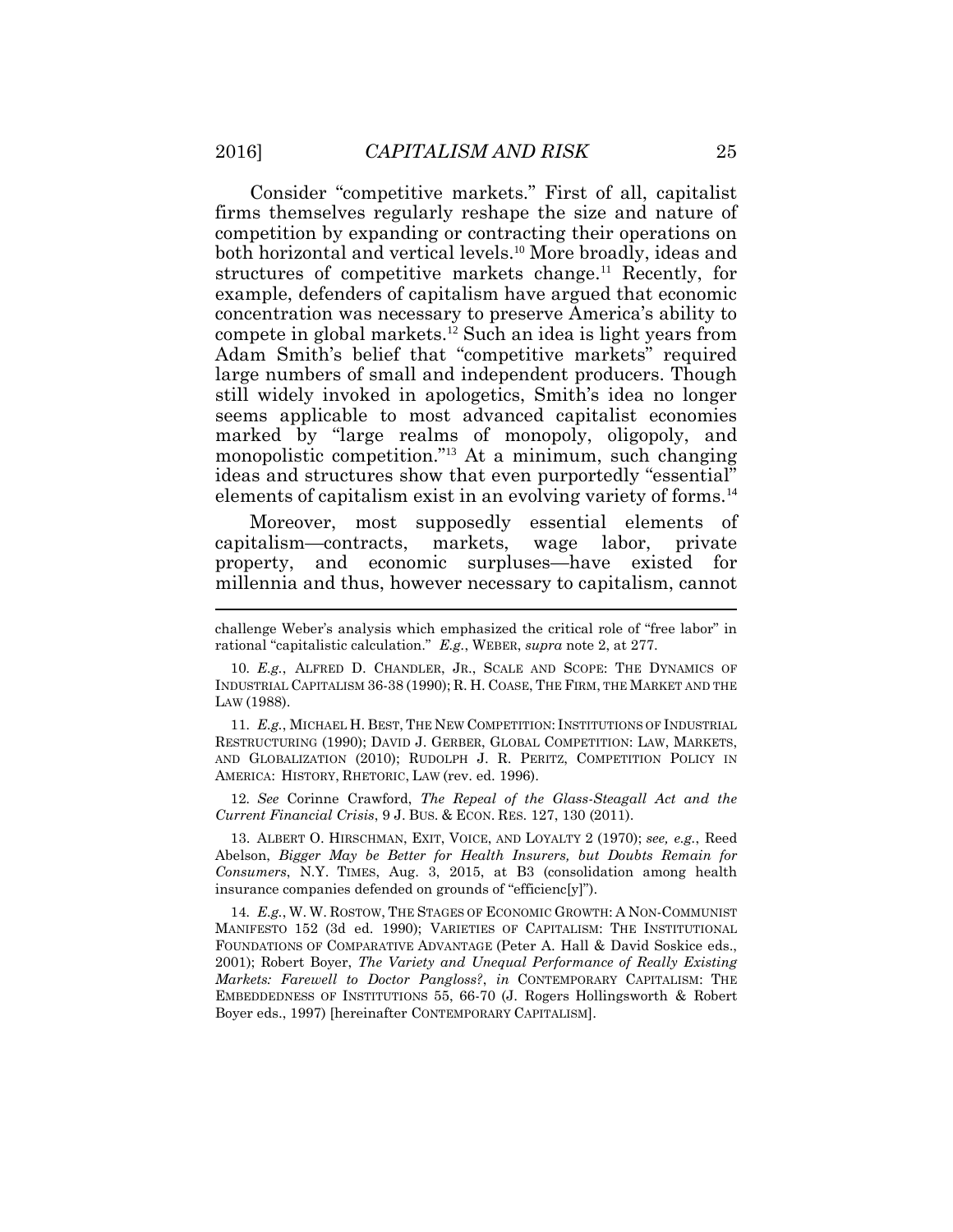constitute any distinctive core. One could usefully see the distinctive core of capitalism as three interrelated ideas about private property and the dynamic tendencies those ideas generated: first, the idea that property can be abstract and liquid, appear in a multitude of forms, and be exchanged systemically through numbers written on paper; second, the idea that individuals should use property to create commodities for sale and profit rather than for their own consumption; and third, the idea that individuals should pursue their own self interest and strive to amass the largest amount of property as possible because doing so is both a social and moral good.

Whatever its core elements and tendencies, however, capitalism manifestly appears in a variety of forms. Consider, for example, the slave economy of the antebellum American South.<sup>15</sup> Although many have seen Southern slavery as "anti-capitalist," it nonetheless operated with capitalist values, practices, and institutions. While it had distinguishing racial and cultural characteristics, it produced for profit and required for its success contracts, credit, insurance, private property, purchased labor, mass production, and expanding commercial markets.<sup>16</sup> The cotton market—"the largest single sector of the global economy in the first half of the nineteenth century"—comprised "in actual fact a network of material connections that stretched from Mississippi and Louisiana to Manhattan and Lowell to Manchester and Liverpool."<sup>17</sup> The elaborate and manifold elements of that network constituted one particular form of capitalism, and consequently it was hardly surprising that the Bank of the United States, thanks to its mortgage business, became the largest slaveholder in Mississippi.<sup>18</sup>

<sup>15.</sup> See*,* e*.g.*, *Interchange: The History of Capitalism*, 101 J. AM. HIST. 503, 510, 516 (2014).

<sup>16.</sup> *See generally* IAN BAUCOM, SPECTERS OF THE ATLANTIC: FINANCE CAPITAL, SLAVERY, AND THE PHILOSOPHY OF HISTORY (2005); SVEN BECKERT, EMPIRE OF COTTON: A GLOBAL HISTORY (2014).

<sup>17.</sup> WALTER JOHNSON, RIVER OF DARK DREAMS: SLAVERY AND EMPIRE IN THE COTTON KINGDOM 10 (2013); *see also id.* at 252-54.

<sup>18.</sup> RICHARD HOLCOMBE KILBOURNE, JR., SLAVE AGRICULTURE AND FINANCIAL MARKETS IN ANTEBELLUM AMERICA: THE BANK OF THE UNITED STATES IN MISSISSIPPI, 1831–1852 (2006).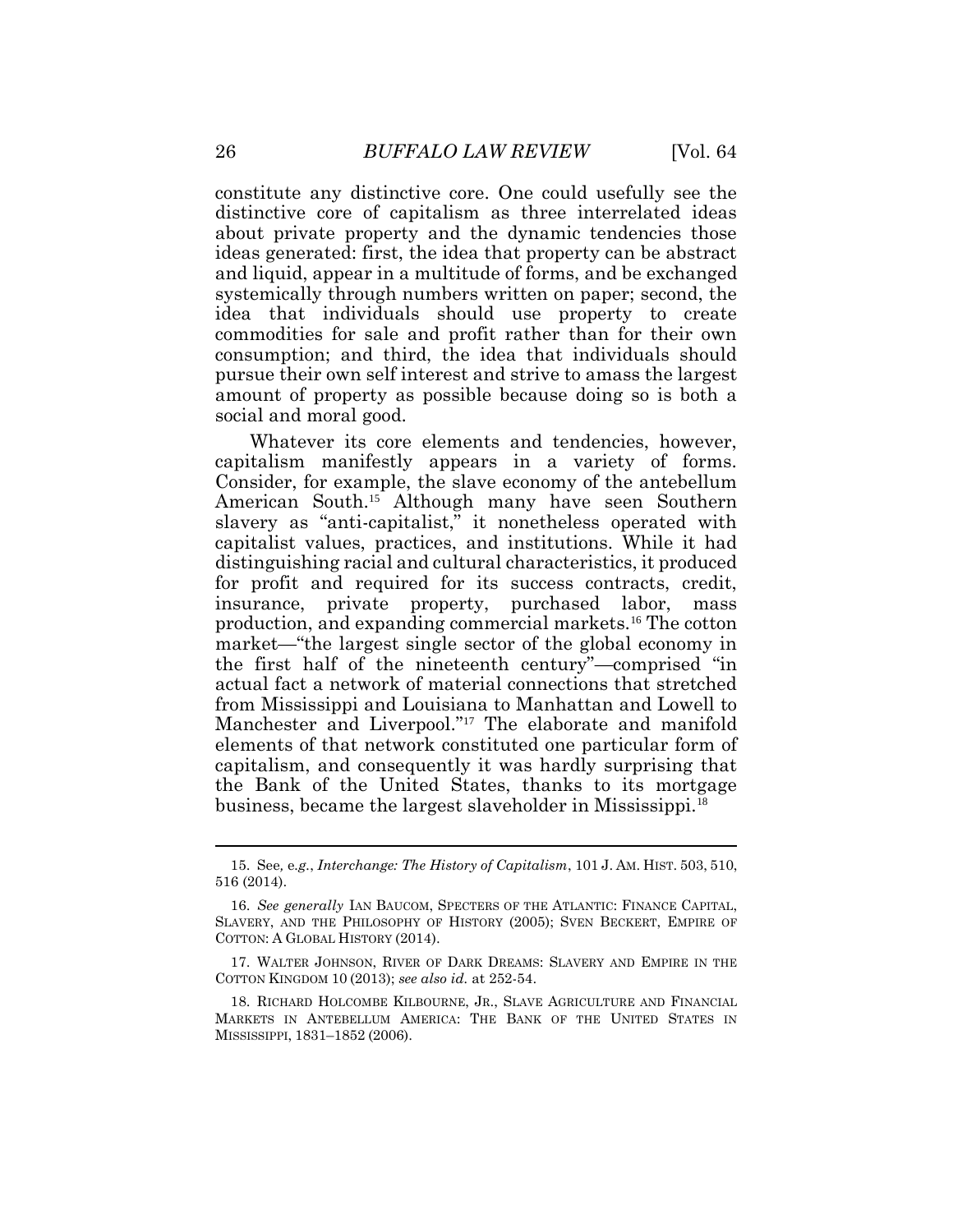The example of Southern slavery suggests two conclusions. One is that capitalism should not be identified narrowly with wage-labor but with the power of money to command labor, however purchased and controlled. The other is that capitalism has no "pure" existence and can be accurately understood only by examining its varied historical forms.

The necessity of detailed historical analysis is particularly obvious when one considers the innumerable conflicting claims that have been advanced about capitalism's alleged political consequences. Milton Friedman put one such contention bluntly. "The kind of economic organization that provides economic freedom, namely, competitive capitalism," he declared, "also promotes political freedom."<sup>19</sup> Assuming that capitalist forms supported democracy in the United States, as Friedman believed, history shows that other capitalist forms in other countries failed to support democracy in the same way and to the same extent.<sup>20</sup> Worse, it also shows that some capitalist forms readily opposed or abandoned democracy and were compatible with authoritarian regimes.<sup>21</sup> German capitalism failed to stop Nazism, while major German corporations and business leaders worked closely with the Nazi government and reaped profits from its most blatantly anti-democratic policies.<sup>22</sup> Indeed, the twentieth century introduced singleparty dictatorships directing forms of "state capitalism."

22*. See, e.g.*, NEIL GREGOR, DAIMLER-BENZ IN THE THIRD REICH (1998); PETER HAYES, INDUSTRY & IDEOLOGY: IG FARBEN IN THE NAZI ERA (1987); HAROLD JAMES, THE DEUTSCHE BANK AND THE NAZI ECONOMIC WAR AGAINST THE JEWS (2001); BUSINESS AND INDUSTRY IN NAZI GERMANY (Francis R. Nicosia & Jonathan Huener

<sup>19.</sup> MILTON FRIEDMAN, CAPITALISM AND FREEDOM 9 (1962); *see also* FRANCIS FUKUYAMA, THE END OF HISTORY AND THE LAST MAN *passim* (1992) (drawing on Hegel to argue that capitalism and democracy went hand in hand and that their union represented the culmination of historical development).

<sup>20.</sup> *See* OSTERHAMMEL, *supra* note 5, at 572-633.

<sup>21</sup>*. E.g.*, ROLAND SARTI, FASCISM AND THE INDUSTRIAL LEADERSHIP IN ITALY, 1919–1940: A STUDY IN THE EXPANSION OF PRIVATE POWER UNDER FASCISM (1971); EUGEN WEBER, VARIETIES OF FASCISM (1964); THE ECONOMIC ACCOMPLICES TO THE ARGENTINE DICTATORSHIP: OUTSTANDING DEBTS (Horacio Verbitsky & Juan Pablo Bohoslavsky eds., 2015); David Baker, *The Political Economy of Fascism: Myth* or *Reality, or Myth* and *Reality*, 11 NEW POL. ECON. 227 (2006).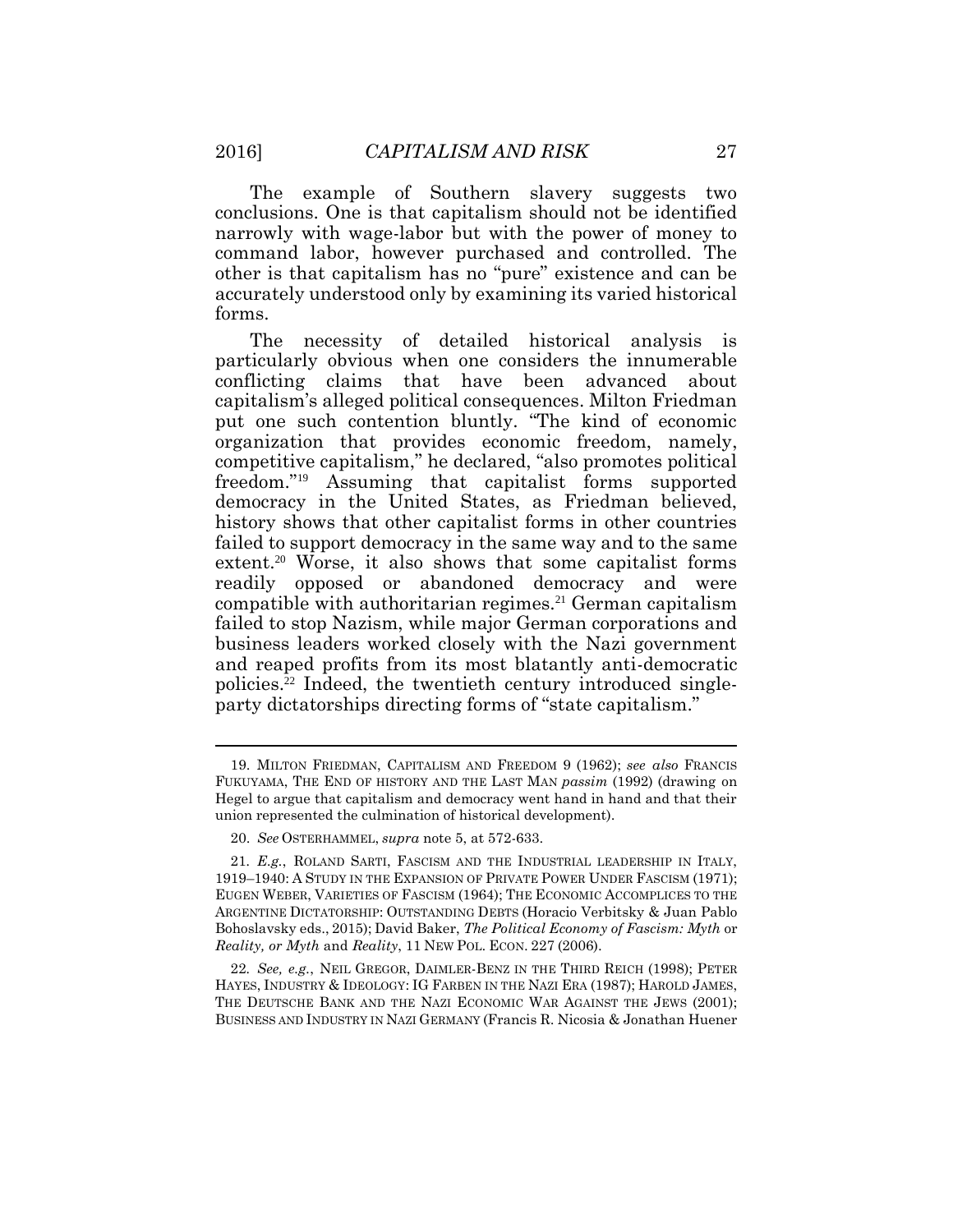Thus, sweeping generalizations about the relationship between capitalism and democracy—or between capitalism and any other form of government—are highly dubious.<sup>23</sup> Ultimately, they seem rooted in their proponents' political perspectives and historical contexts, and they assume that capitalism has an essence that necessarily produces specific political consequences independent of time, place, culture, and historical context. History shows the fallacious nature of that assumption. If some capitalist forms supported forms of democracy under some historical conditions, other capitalist forms meshed with anti-democratic forms under other historical conditions.<sup>24</sup>

#### II. RISK IN CAPITALISM

The term "risk" can apply to any kind of peril, but the capitalist concept involves more than danger of future harm. It is an evaluative tool of business and finance with two critical characteristics. It is socially constructed, and it is the product of methodical calculation.<sup>25</sup>

The social construction of risk seems obvious when one considers the diverse apprehensions of peoples who worshiped different gods, lived in different times and places, and relied on different material resources for their daily sustenance.<sup>26</sup> One of the principal functions of culture is to

24*. See, e.g.*, VIVEK CHIBBER, POSTCOLONIAL THEORY AND THE SPECTER OF CAPITAL (2013).

25*. See, e.g.*, Mark J. Machina & Michael Rothschild, *Risk*, *in* 7 THE NEW PALGRAVE DICTIONARY OF ECONOMICS 190, 190-96 (Steven N. Durlauf & Lawrence Blume eds., 2d ed. 2008).

26. *See* F. A. HAYEK, THE CONSTITUTION OF LIBERTY 145 (1960) [hereinafter HAYEK, CONSTITUTION].

 $\overline{a}$ 

eds., 2004). HENRY ASHBY TURNER, JR., GERMAN BIG BUSINESS & THE RISE OF HITLER (1985) explores the limits of businesses' support for the Nazis.

<sup>23.</sup> Seriously establishing any such causal connection would involve, among other issues, answering difficult empirical questions about the extent to which a country was truly "capitalist" and truly "democratic." *E.g.*, DIRK PHILIPSEN, THE LITTLE BIG NUMBER: HOW GDP CAME TO RULE THE WORLD AND WHAT TO DO ABOUT IT (2015) (economic measures of economic progress are misleading and distorted); CHARLES TILLY, DEMOCRACY 59-66 (2007) (complexities involved in specifying extent to which a country is truly "democratic").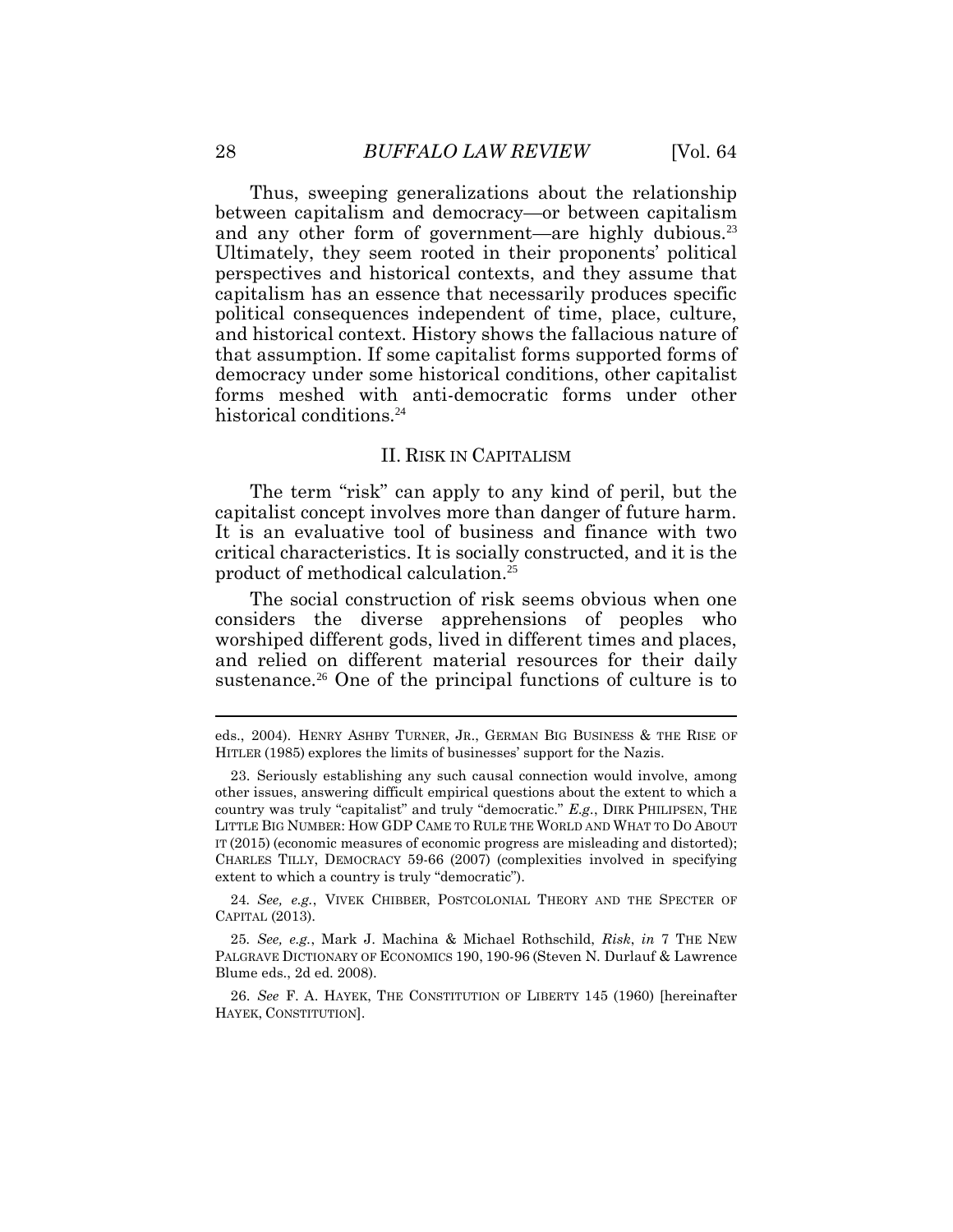define normative categories that shape perceptions of peril and therefore of risk.<sup>27</sup> Further, recognition of risk depends on the geographical, practical, and moral distances between societies and whatever perils threaten, the methods of perceiving those perils, and the benefits and burdens of addressing them. Thus, social construction determines whether risks are recognized or ignored, considered preventable or inevitable, and ranked as minor or grave.<sup>28</sup>

Capitalist forms privilege perils that accompany commercial and financial enterprises while minimizing those rooted in traditional and religious values.<sup>29</sup> Insurance, spreading in the nineteenth century to cover previously ignored types of perils, illustrates the process. Death was an inevitability that rested in the hands of God until a combination of social forces—law, religion, industrialism, actuarial science, and corporate promotionalism transformed it into a "risk" that could be valued and used to encourage the exchange of small regular payments for large future returns.<sup>30</sup> Similarly, economic changes in the late nineteenth and early twentieth centuries generated new ideas about the interconnected nature of human activities and gave rise to concepts of "social risk" that brought novel proposals for "social" insurance.<sup>31</sup>

29. *See* RISK AND MORALITY, *supra* note 28.

30. *See generally* VIVIANA A. ROTMAN ZELIZER, MORALS AND MARKETS: THE DEVELOPMENT OF LIFE INSURANCE IN THE UNITED STATES (1979).

<sup>27</sup>*. E.g.*, EMILE DURKHEIM, THE ELEMENTARY FORMS OF RELIGIOUS LIFE (Karen E. Fields trans., Free Press 1995) (1912); CLAUDE LEVI-STRAUSS, THE RAW AND THE COOKED (John & Doreen Weightman trans., Harper & Row 1969) (1964).

<sup>28.</sup> MARY DOUGLAS & AARON WILDAVSKY, RISK AND CULTURE: AN ESSAY ON THE SELECTION OF TECHNOLOGICAL AND ENVIRONMENTAL DANGERS 29-30 (1982); *Introduction* to *Part One: Theorizing Risk and Morality*, *in* RISK AND MORALITY 13, 15 (Richard V. Ericson & Aaron Doyle eds., 2003); Steve Raynor, *Cultural Theory and Risk Analysis*, *in* SOCIAL THEORIES OF RISK 83, 87 (Sheldon Krimsky & Dominic Golding eds., 1992). For changing concepts in the United States, see ARWEN P. MOHUN, RISK: NEGOTIATING SAFETY IN AMERICAN SOCIETY (2013).

<sup>31.</sup> *See generally* THOMAS L. HASKELL, THE EMERGENCE OF PROFESSIONAL SOCIAL SCIENCE: THE AMERICAN SOCIAL SCIENCE ASSOCIATION AND THE NINETEENTH-CENTURY CRISIS OF AUTHORITY (1977); JOHN FABIAN WITT, THE ACCIDENTAL REPUBLIC: CRIPPLED WORKINGMEN, DESTITUTE WIDOWS, AND THE REMAKING OF AMERICAN LAW (2004).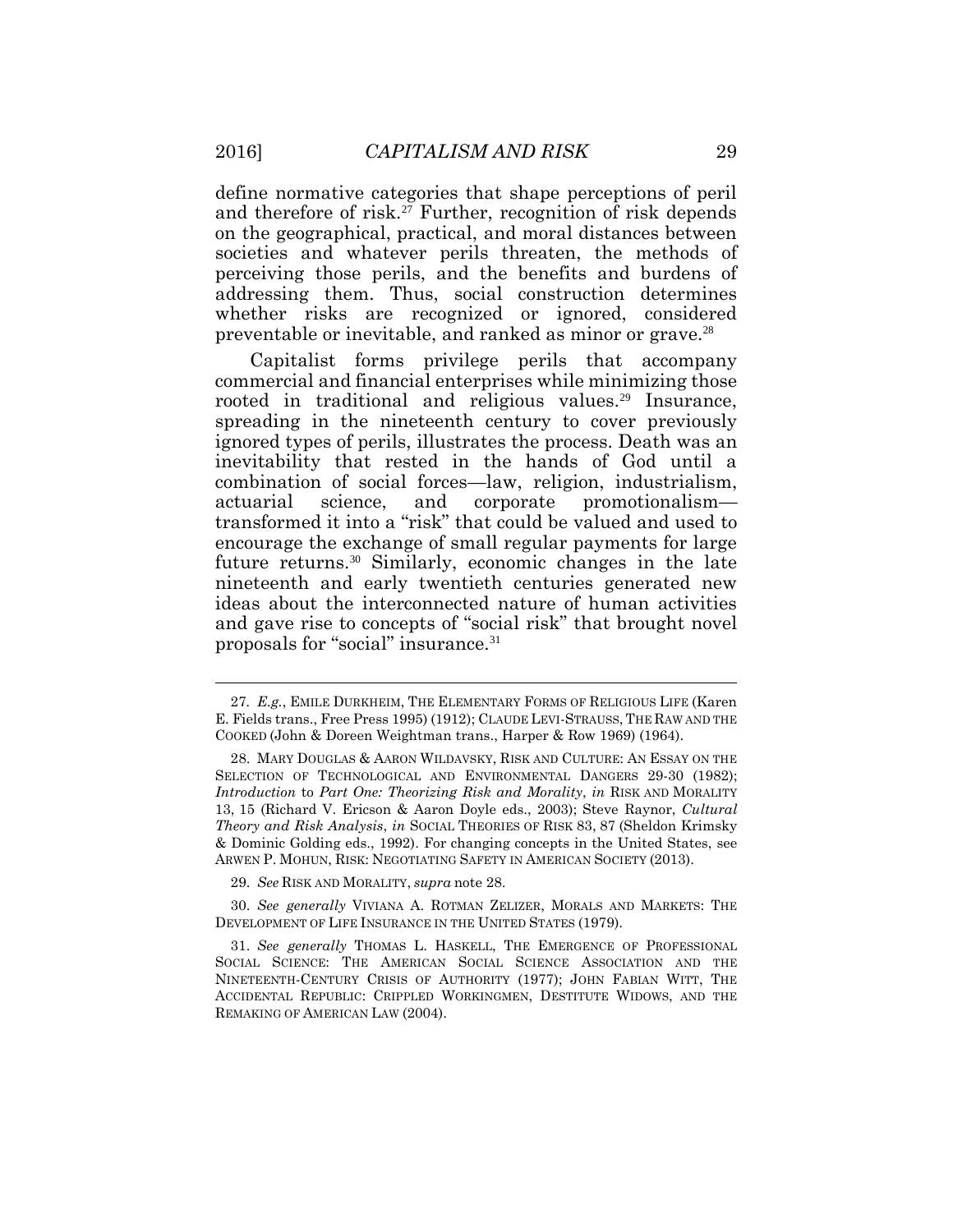Capitalist forms not only shaped the cultural construction of risk, but they also transformed it into a methodical "calculating concept" for people learning how to "consume the future."<sup>32</sup> Identifying perils whose incidence and significance seemed calculable, capitalist forms gave them monetary "value" and created multiplying ranges of risk-based commodities defined in terms of the economic interests and legal rights of human beings. Odysseus faced many perils sailing the wine-dark sea, but in a capitalist sense his voyage posed no "risk" absent a credit obligation or insurance contract.

The "rational calculating" characteristic of capitalism<sup>33</sup> was nowhere more apparent than in escalating efforts to identify, quantify, and value "risk."<sup>34</sup> In the seventeenth century, probabilistic reasoning was becoming common, and by the early eighteenth century governments were compiling massive sets of numbers by methodically collecting information on the characteristics and activities of their populations.<sup>35</sup> By the nineteenth century statistical analysis was well established, with actuarial tables in common use and both the "law of large numbers" and the "bell-shaped curve" fully recognized.<sup>36</sup> From there, ever more powerful and sophisticated statistical methods were developed and applied to ever broader ranges of human activity, making the "risk" involved in all of them a quality that could be calculated and given a rational market price.<sup>37</sup>

34. ROGER LOWENSTEIN, WHEN GENIUS FAILED: THE RISE AND FALL OF LONG-TERM CAPITAL MANAGEMENT 233-36 (2000); BETHANY MCLEAN & JOE NOCERA, ALL THE DEVILS ARE HERE: THE HIDDEN HISTORY OF THE FINANCIAL CRISIS 52-68 (2010).

35. GERD GIGERENZER ET AL., THE EMPIRE OF CHANCE: HOW PROBABILITY CHANGED SCIENCE & EVERYDAY LIFE 6-26 (1989).

36. IAN HACKING, THE TAMING OF CHANCE 95-114 (1990); *see also* GIGERENZER ET AL., *supra* note 35, at 6-8, 53, 65.

37. LOWENSTEIN, *supra* note 34, at 234-35; MCLEAN & NOCERA, *supra* note 34, at 52; MICHAEL POWER, ORGANIZED UNCERTAINTY: DESIGNING A WORLD OF RISK

<sup>32.</sup> *Introduction* to *Part One: Theorizing Risk and Morality*, *in* RISK AND MORALITY, *supra* note 28, at 13.

<sup>33</sup>*.* Stephen Innes, *Puritanism and Capitalism in Early Massachusetts*, *in* CAPITALISM IN CONTEXT: ESSAYS ON ECONOMIC DEVELOPMENT AND CULTURAL CHANGE IN HONOR OF R.M. HARTWELL 90 (John A. James & Mark Thomas eds., 1994); *see also, e.g.*, WEBER, *supra* note 2, at 254.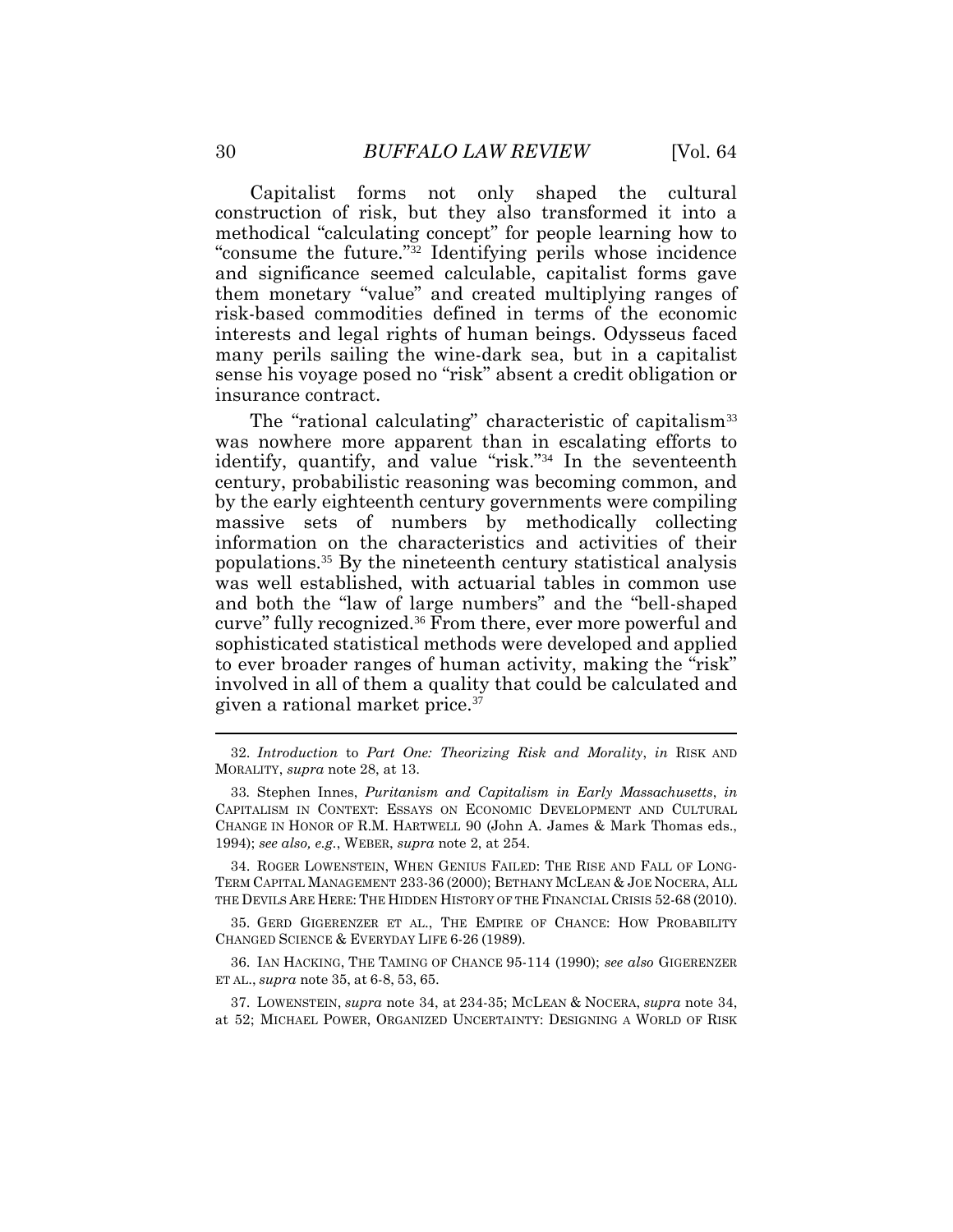Thus, "capitalism" and "risk" functioned together, the former inspiring ways to create the latter by identifying perils that could be given economic value and legal protection, packaged in vendible forms, and traded freely for profit. Capitalism expanded by monetizing more "perils" and thereby creating more commodified "risks," more value, and more wealth.<sup>38</sup> As those commodified risks multiplied and their values swelled, capitalists layered and pyramided them to create ever more value while, in the process, creating ever more perils that could, in turn, be identified and transformed into ever more "risks," ever more commodities, and ever more value and wealth.<sup>39</sup> Thus capitalism and "risk" combined to create a dynamic for both astonishing economic growth and potentially devastating economic crises.<sup>40</sup>

The belief that risk could be rationally calculated highlighted the concept's social construction, for such calculations were products of human imagination and purpose. Thus, in understanding any particular risk it became essential to know who identified and calculated it, who used the calculation, and what results they sought.<sup>41</sup> It became necessary, in other words, to understand the sociology of knowledge of risk.

39. *See* NOURIEL ROUBINI & STEPHEN MIHM, CRISIS ECONOMICS: A CRASH COURSE IN THE FUTURE OF FINANCE 66-67 (2010).

40*. E.g.*, CHARLES P. KINDLEBERGER, MANIAS, PANICS, AND CRASHES: A HISTORY OF FINANCIAL CRISES (1978); CARMEN M. REINHART & KENNETH S. ROGOFF, THIS TIME IS DIFFERENT: EIGHT CENTURIES OF FINANCIAL FOLLY, at xxxiii, xxxix, 292 (2009); Christina D. Romer, *Remeasuring Business Cycles*, 54 J. ECON. HIST. 573 (1994); William H. Sewell, Jr., *The Temporalities of Capitalism*, 6 SOCIO-ECON. REV. 517, 519-21 (2008).

41*. E.g.*, Jonathan Simon, *The Ideological Effects of Actuarial Practices*, 22 LAW & SOC'Y REV. 771 (1988).

MANAGEMENT (2007); *Introduction* to *Part One: Theorizing Risk and Morality*, *in*  RISK AND MORALITY, *supra* note 28, at 14.

<sup>38</sup>*. See, e.g.*, HERNANDO DE SOTO, THE MYSTERY OF CAPITAL: WHY CAPITALISM TRIUMPHS IN THE WEST AND FAILS EVERYWHERE ELSE 55-56 (2000). Though insurance can shift "risks," the human consequences of perils remain with their victims. *See* JONATHAN LEVY, FREAKS OF FORTUNE: THE EMERGING WORLD OF CAPITALISM AND RISK IN AMERICA 13 (2012); Barbara Young Welke, *The Cowboy Suit Tragedy: Spreading Risk, Owning Hazard in the Modern American Consumer Economy*, 101 J. AM. HIST. 97, 97-99 (2014).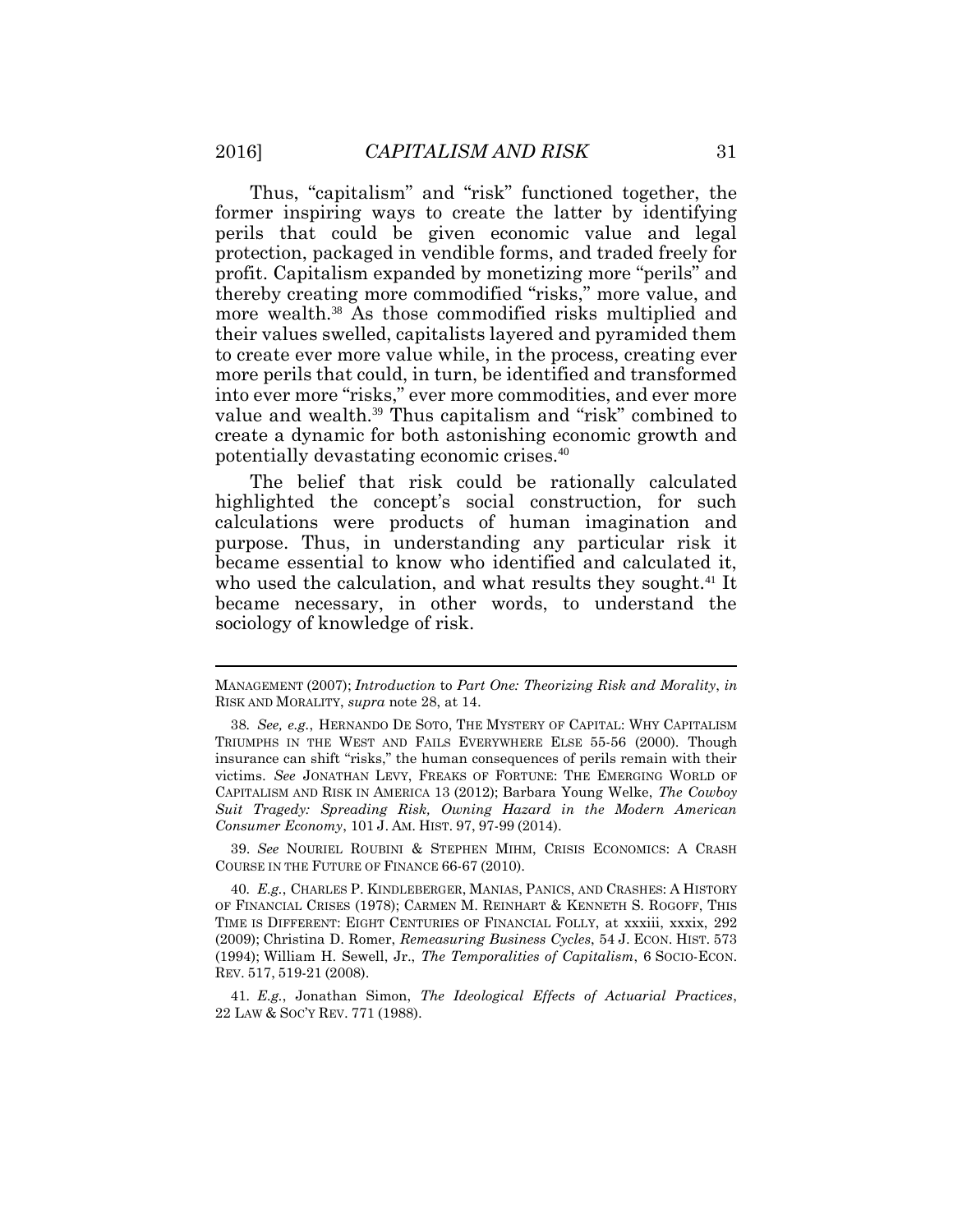In practice, the capitalist habit of methodical risk calculation did far more than create value and enhance opportunities for rational market exchanges, for it also inspired those with sufficient power to use such calculations to shift anticipated risks onto weaker parties. Thus, as much as capitalism was about "risk taking" by bold entrepreneurs, it was also about "risk shifting" by the economically powerful. Adhesion contracts required individuals to surrender important legal rights and shifted risks from relatively powerful producers to those who commonly lacked either meaningful alternatives or adequate understandings of what they were surrendering.<sup>42</sup> "Releases" from workplace or consumer injuries, "independent contractor" agreements, anti-union policies, race- and gender-based wage discriminations, and the use of part-time employees and unpaid interns shifted operational costs onto the weak, uninformed, and vulnerable.<sup>43</sup> On a more sophisticated level investment banks, brokerage firms, and credit agencies used risk analysis to design complicated financial instruments that generated huge fees and profits while shifting the risks of those instruments onto distant, ill-informed, and often misled investors.<sup>44</sup> Indeed, during the past several decades wealthy and powerful interests in the United States

<sup>42</sup>*. E.g.*, Jean R. Sternlight, *Panacea or Corporate Tool?: Debunking the Supreme Court's Preference for Binding Arbitration*, 74 WASH. U. L.Q. 637, 679-93 (1996). As Justice Oliver Wendell Holmes, Jr., wrote almost a century ago, "the fact that a choice was made according to interest does not exclude duress." Union Pac. R.R. v. Pub. Serv. Comm'n of Mo., 248 U.S. 67, 70 (1918).

<sup>43</sup>*. E.g.*, Edward A. Purcell, Jr., *The Action was Outside the Courts: Consumer Injuries and the Uses of Contract in the United States*, 1875–1945, *in* PRIVATE LAW AND SOCIAL INEQUALITY IN THE INDUSTRIAL AGE: COMPARING LEGAL CULTURES IN BRITAIN, FRANCE, GERMANY, AND THE UNITED STATES 505, 505-35 (Willibald Steinmetz ed., 2000); Steven Greenhouse, *More Workers are Claiming 'Wage Theft*,*'* N.Y. TIMES, Sept. 1, 2014, at A1. For the broad and unfortunate social impact resulting from the decline of unions, see JAKE ROSENFELD, WHAT UNIONS NO LONGER DO (2014).

<sup>44.</sup> *See* LOWENSTEIN, *supra* note 34, at 231; *see also* BETHANY MCLEAN & PETER ELKIND, THE SMARTEST GUYS IN THE ROOM: THE AMAZING RISE AND SCANDALOUS FALL OF ENRON (2003); Nathaniel Popper, *Goldman to Pay \$3.15 Billion to Settle Mortgage Claims*, N.Y. TIMES, Aug. 23, 2014, at B3.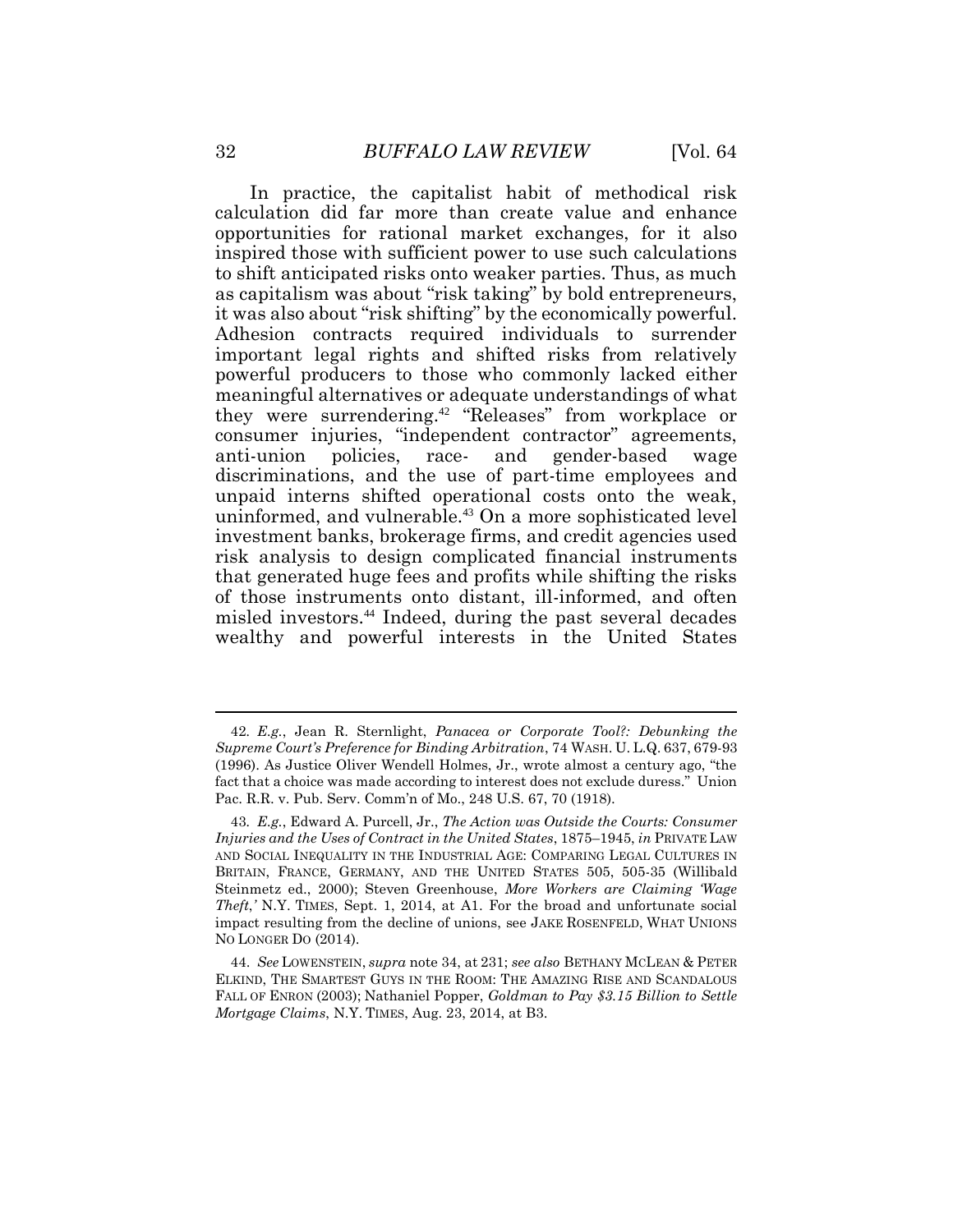succeeded in shifting a great variety of social and economic risks onto weaker and more vulnerable social groups.<sup>45</sup>

Historically, the exploitation of government was likely the most extensive form of capitalist risk-shifting. Private entrepreneurs and investors enthusiastically relied on government to bear the greatest and most far-reaching risks involved in creating the conditions necessary for economic growth and private profit making.<sup>46</sup> Those risks involved huge and continuous investments in elaborate order creating and enforcing institutions and in massive infrastructure and development projects, efforts whose risks were often incalculable but whose results radically expanded opportunities for private profit making. From courts, postal services, and police and military protection to highways, canals, railroads, and facilities for air travel to the internet, cybernetics, digitalization, and nanotechnologies, government investment and leadership underwrote economic growth, spurred ever more efficient methods of transportation and communication, and generated stunning new technologies that entrepreneurs exploited to create new products and industries. $47$  Thus, in capitalist societies governments commonly shouldered the economic risks that posed the greatest uncertainties and required the most massive investments, while private entrepreneurs and investors subsequently exploited the results.<sup>48</sup>

Capitalist enterprises also learned to use risk in a variety of other profit-enhancing ways. Some hyped or created alleged "risks" to sell dubious products promoted as "risk

<sup>45.</sup> JACOB S. HACKER, THE DIVIDED WELFARE STATE: THE BATTLE OVER PUBLIC AND PRIVATE SOCIAL BENEFITS IN THE UNITED STATES *passim* (2002) [hereinafter HACKER, THE DIVIDED WELFARE STATE]; JACOB S. HACKER, THE GREAT RISK SHIFT: THE NEW ECONOMIC INSECURITY AND THE DECLINE OF THE AMERICAN DREAM (2008) [hereinafter HACKER, THE GREAT RISK SHIFT].

<sup>46</sup>*. See, e.g.*, CHARLES TILLY, COERCION, CAPITAL, AND EUROPEAN STATES, A.D. 990–1992 (1992).

<sup>47.</sup> MARIANA MAZZUCATO, THE ENTREPRENEURIAL STATE: DEBUNKING PUBLIC VS. PRIVATE SECTOR MYTHS (PublicAffairs 2015) (2013); PETER J. WESTWICK, THE NATIONAL LABS: SCIENCE IN AN AMERICAN SYSTEM, 1947–1974 (2003).

<sup>48.</sup> *See* OSTERHAMMEL, *supra* note 5, at 670.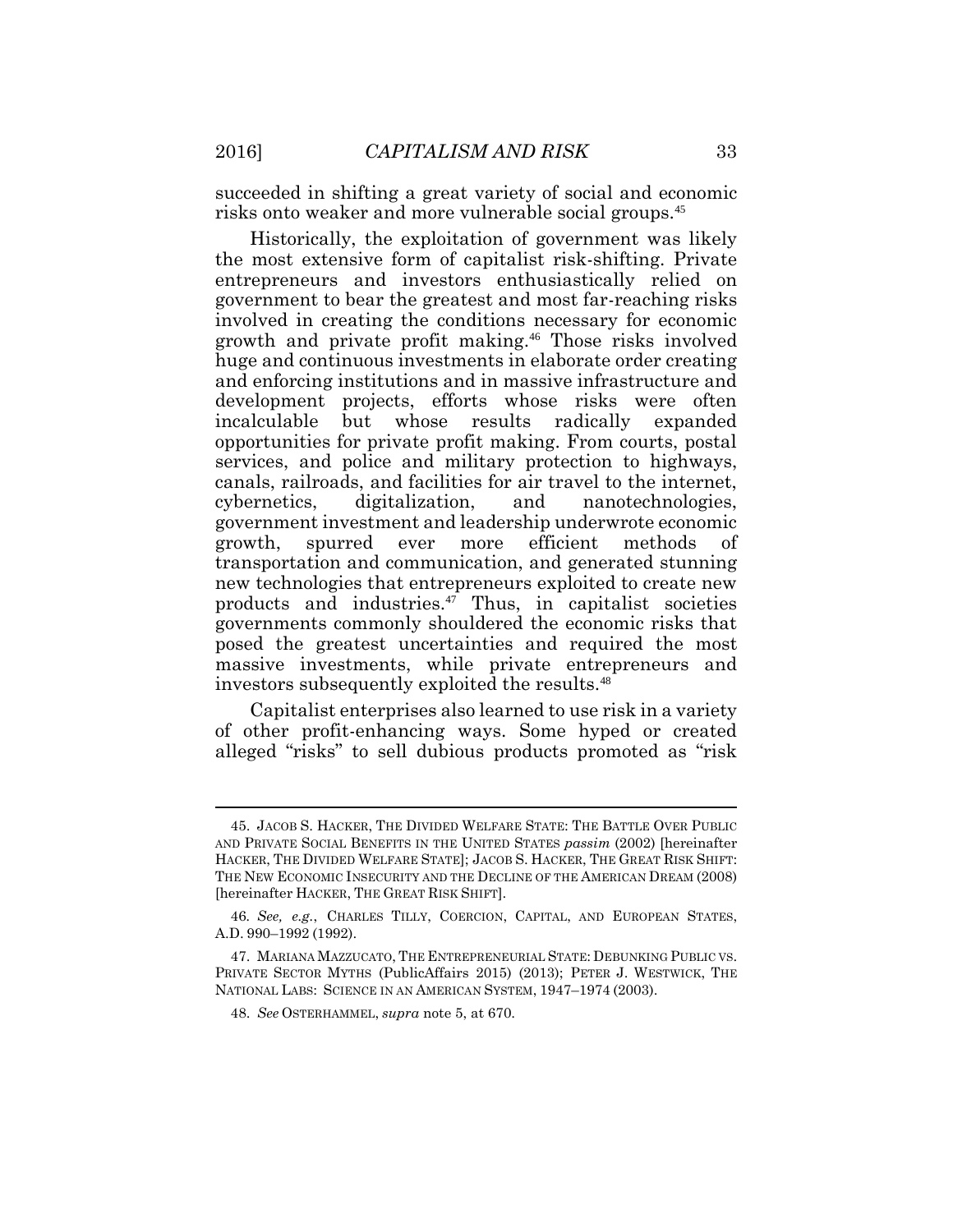reducing,"<sup>49</sup> while others denied lethal risks to ensure the continued marketability of truly perilous products.<sup>50</sup> Financial services companies used risk to justify higher premiums and interest rates for poor and minority consumers even in the absence of sound statistical justifications.<sup>51</sup> Some companies weaponized the risks involved in asserting legal claims against them by adopting costly and burdensome litigation tactics that discouraged potential claimants from challenging their practices and products.<sup>52</sup> Others avoided risks of liability for the wrongs they caused by adopting legal devices that rendered them judgment proof.<sup>53</sup>

Such uses of "risk" mocked a supposed moral premise of capitalism, the claim that there was a merited correlation

51. RICHARD D. MARSICO, DEMOCRATIZING CAPITAL: THE HISTORY, LAW, AND REFORM OF THE COMMUNITY REINVESTMENT ACT 156-59 (2005); Lei Ding et al., *Neighborhood Patterns of High-Cost Lending: The Case of Atlanta*, 17 J. AFFORDABLE HOUSING & COMMUNITY DEV. L. 193, 193-95 (2008); Jacob S. Rugh et al., *Race, Space, and Cumulative Disadvantage: A Case Study of the Subprime Lending Collapse*, 62 SOC. PROBS. 186 (2015); Rachel L. Swarns, *Long Banned, Mortgage Bias is Back as Issue*, N.Y. TIMES, Oct. 31, 2015, at A1; *Racial Penalties in Baltimore Mortgages*, N.Y. TIMES, May 31, 2015 (Sunday Review), at 10.

52. For the dynamic, see Marc Galanter, *Why the "Haves" Come Out Ahead: Speculations on the Limits of Legal Change*, 9 L. & SOC'Y REV. 95 (1974); Edward A. Purcell, Jr., *Geography as a Litigation Weapon: Consumers, Forum-Selection Clauses, and the Rehnquist Court*, 40 UCLA L. REV. 423, 440-59 (1992).

53*. E.g.*, Lynn M. LoPucki, *The Death of Liability*, 106 YALE L.J. 1, 14-38 (1996).

<sup>49</sup>*. See, e.g.*, ALISON BASS, SIDE EFFECTS: A PROSECUTOR, A WHISTLEBLOWER, AND A BESTSELLING ANTIDEPRESSANT ON TRIAL (2008); BEN GOLDACRE, BAD PHARMA: HOW DRUG COMPANIES MISLEAD DOCTORS AND HARM PATIENTS (2012); MELODY PETERSEN, OUR DAILY MEDS: HOW THE PHARMACEUTICAL COMPANIES TRANSFORMED THEMSELVES INTO SLICK MARKETING MACHINES AND HOOKED THE NATION ON PRESCRIPTION DRUGS (2008).

<sup>50.</sup> ALLAN M. BRANDT, THE CIGARETTE CENTURY: THE RISE, FALL, AND DEADLY PERSISTENCE OF THE PRODUCT THAT DEFINED AMERICA (2007); GERALD MARKOWITZ & DAVID ROSNER, DECEIT AND DENIAL: THE DEADLY POLITICS OF INDUSTRIAL POLLUTION *passim* (2002); Robert K. Jackler & Hussein A. Samji, *The Price Paid: Manipulation of Otolaryngologists by the Tobacco Industry to Obfuscate the Emerging Truth that Smoking Causes Cancer*, 122 LARYNGOSCOPE 75 (2012); Anne Landman & Stanton A. Glantz, *Tobacco Industry Efforts to Undermine Policy-Relevant Research*, 99 AM. J. PUB. HEALTH 45 (2009).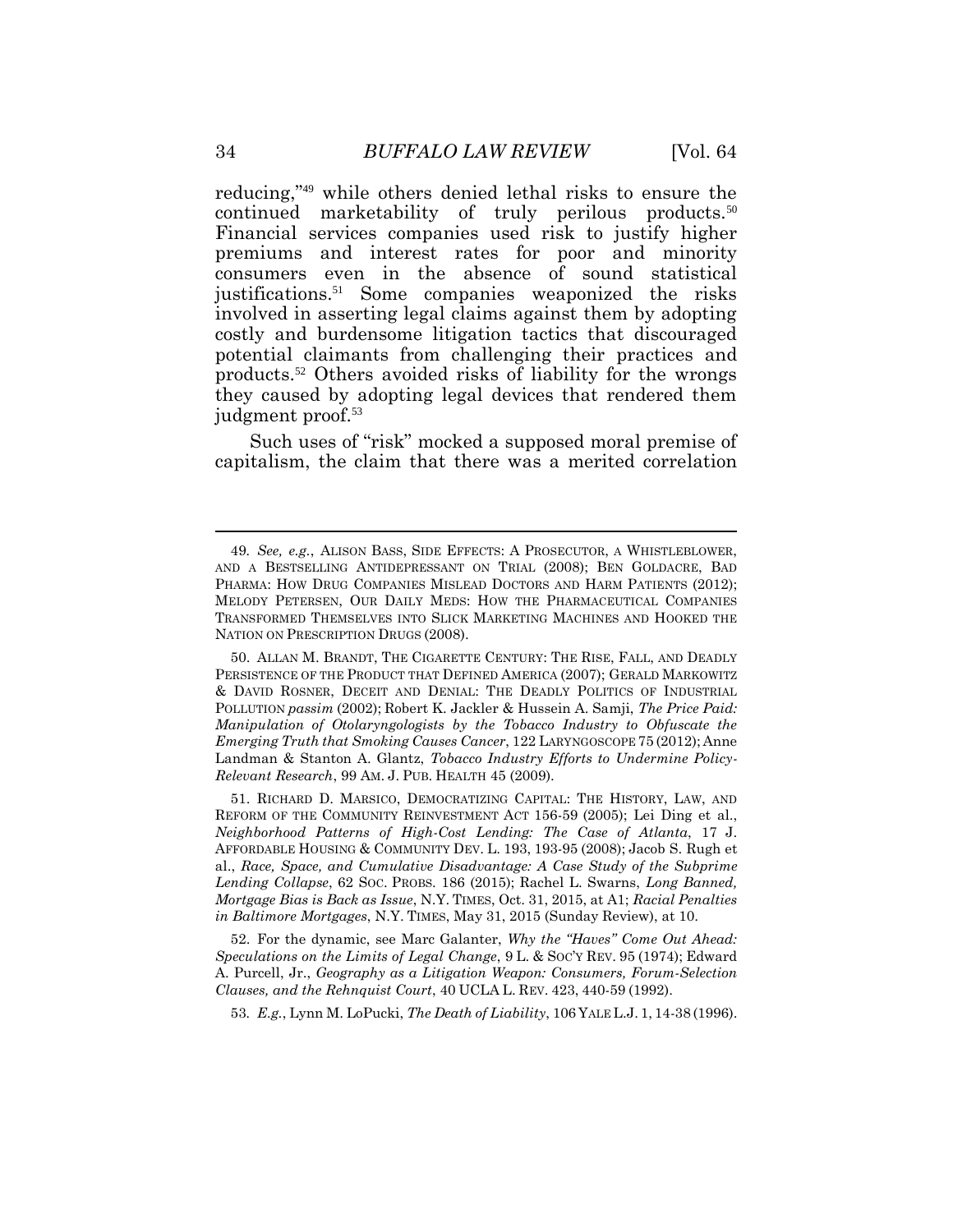$\overline{a}$ 

between risk and reward.<sup>54</sup> It was fitting and reasonable. Frederick Hayek wrote, that wealth should flow to "men who accept the risk and responsibility of organizing the use of resources."55 In practice, however, capitalist forms inspired and sanctioned many tactics that allowed the powerful to break the link between "risk and responsibility" and to reap the rewards while forcing the risks on others.

#### III. RISKS OF CAPITALISM

The most obvious risk of capitalist forms lies in the continuous and disruptive changes they cause.<sup>56</sup> "Creative [d]estruction," Schumpeter famously declared, "is the essential fact about capitalism."57 For more than two centuries commentators debated the nature and direction of those changes, and extreme positions became familiar. Positive versions argued that capitalism produced freedom, opportunity, and economic growth and that it ultimately led to prosperity, democracy, and international cooperation.<sup>58</sup> Negative versions maintained that capitalism created massive inequalities, political oppression, and international rivalries and that it ultimately led to fascism, imperialism, and war.59 For positive versions, the risk was that capitalism would be rejected, and the result would be political and

57. SCHUMPETER, *supra* note 3, at 83.

<sup>54.</sup> LOWENSTEIN, *supra* note 34, at 219; *see* DE SOTO, *supra* note 38, at 55-56; GEORGE GILDER, WEALTH AND POVERTY 62, 106 (1981); Louis M. Hacker, *The Anticapitalist Bias of American Historians*, *in* CAPITALISM AND THE HISTORIANS 64, 88-89 (F. A. Hayek ed., 1954).

<sup>55.</sup> HAYEK, CONSTITUTION, *supra* note 26, at 121; *see id.* at 96; *accord* GILDER, *supra* note 54, at 245.

<sup>56.</sup> The social sciences developed out of the "reaction to the capitalist, democratic, and industrial revolutions" and the acute recognition that "traditional society was crumbling." FRANK W. ELWALL, MACROSOCIOLOGY: THE STUDY OF SOCIOCULTURAL SYSTEMS 11 (2009); *accord* STJEPAN G. MESTROVIC, EMILE DURKHEIM AND THE REFORMATION OF SOCIOLOGY (1988).

<sup>58</sup>*. E.g.*, ALBERT O. HIRSCHMAN, *Rival Views of Market Society*, *in* RIVAL VIEWS OF MARKET SOCIETY AND OTHER RECENT ESSAYS 105, 108-09 (1992) [hereinafter HIRSCHMAN, RIVAL VIEWS].

<sup>59</sup>*. E.g.*, J. A. HOBSON, IMPERIALISM: A STUDY (1902); NIKOLAI LENIN, IMPERIALISM: THE LAST STAGE OF CAPITALISM (Vanguard Press 1927) (1917).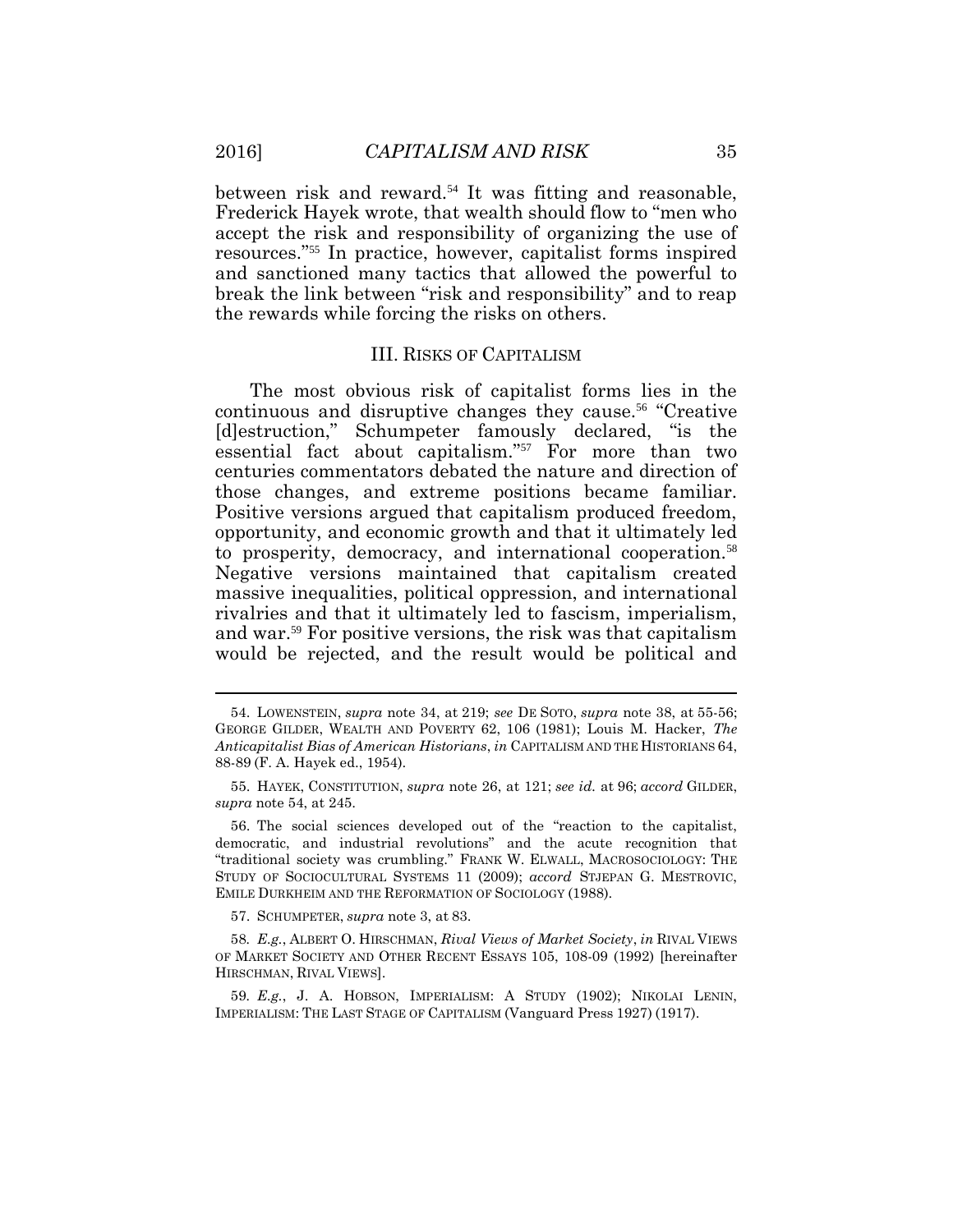economic oppression; for negative versions, the risk of capitalism was that it would proceed unimpeded, and the result would be political and economic oppression. None of those extreme versions captured the complexities of capitalism's risks and consequences, and all were oversimplified, essentially ahistorical, and ultimately obscurantist.

One of the most intriguing characteristics of the debate about those alleged mega risks of capitalism was the extent to which analyses—including some positive ones—adopted the underlying trope of capitalism's "contradictions." Marx and Engels famously started the ball rolling when they declared that the bourgeoisie inevitably produced "its own gravediggers,"<sup>60</sup> and subsequent analysts of varied stripes from Thorstein Veblen and Max Weber to Daniel Bell and Irving Kristol—developed theories of such contradictions.<sup>61</sup>

Despite its frequent invocation, however, the trope of contradiction was misleading. While it lured capitalism's adversaries with the promise of ultimate triumph and counseled its defenders with the wisdom of strategic compromise, the trope embodied a rationalist fallacy that obscured rather than illuminated. Capitalist forms created countless conflicts, tensions, disruptions, oppositions, uncertainties, and instabilities, but those consequences were hardly "contradictions" in any dialectical sense. Nor were they inherent components of any inexorable process that unfolded according to its own intrinsic logic. The trope of contradiction ultimately assumed an overarching unity, some pure form of capitalism with an unchanging core, but capitalism constituted no such logical unity and existed in no such pure form.

The fallacy in the trope of contradiction mirrored the fallacy in the trope of the "iron laws" of classical economics. Both posited inherent logics that purportedly ruled economic

<sup>60.</sup> KARL MARX & FRIEDRICH ENGELS, MANIFESTO OF THE COMMUNIST PARTY (1848), *reprinted in* BASIC WRITINGS ON POLITICS AND PHILOSOPHY 6, 20 (Lewis S. Feuer ed., 1959).

<sup>61.</sup> DANIEL BELL, THE CULTURAL CONTRADICTIONS OF CAPITALISM (1976); IRVING KRISTOL, TWO CHEERS FOR CAPITALISM (1978); THORSTEIN VEBLEN, THE THEORY OF BUSINESS ENTERPRISE (1904); WEBER, *supra* note 2; MAX WEBER, THE PROTESTANT ETHIC AND THE "SPIRIT" OF CAPITALISM (Peter Baehr & Gordon C. Wells eds., 2002).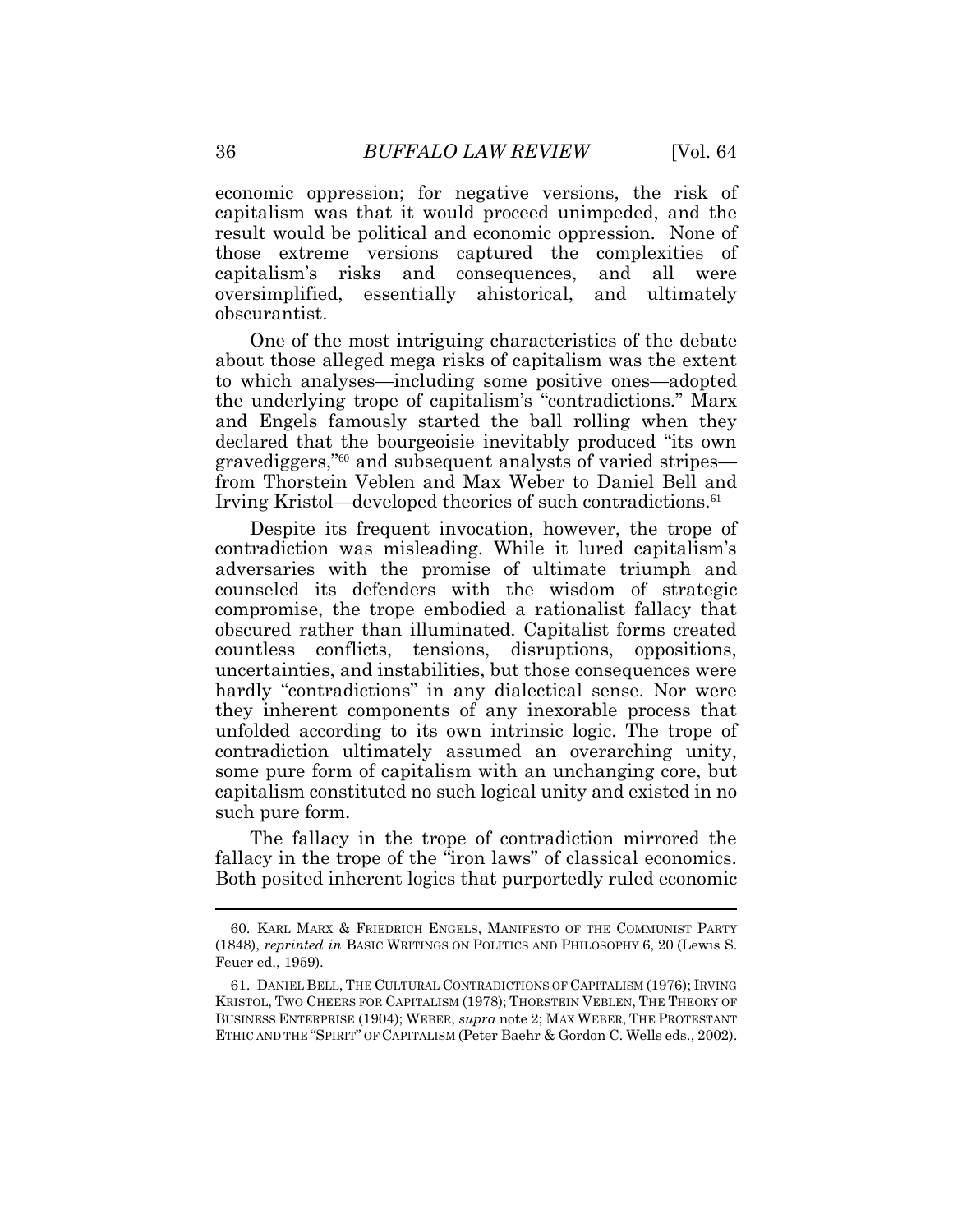behavior, and both failed in the same way. They transformed acute insights into totalizing theories and thereby elided complexity, contingency, and contextuality. While capitalist forms tend to create certain kinds of risks and results, it is the specific form of capitalism in its specific context—not "capitalism in general"—that determines the scope, extent, and impact of those risks and results. Werner Sombart was insightful when he noted that capitalist forms showed "a tendency to proclaim the supremacy of business interests over all other values," but he stumbled when he moved from tendency to necessity.<sup>62</sup> Then, he declared that capitalism's "acquisitive drive" was "quantitatively and qualitatively absolute" and necessarily brought "unscrupulousness and ruthlessness" that made "all moral and temperamental inhibitions disappear."<sup>63</sup> Such uncompromising claims led only to escalating abstractionism and unending disputation.

Although "capitalism in general" had no absolute form or necessary consequence, its various historical manifestations did tend to pose certain common risks. One was dramatic economic expansions and contractions that generated periodic crises,<sup>64</sup> while another was the tendency to concentrate wealth and increase economic inequality.<sup>65</sup> Less obvious was the tendency to define risk in narrow economic terms limited to easily quantifiable and monetarily defined risks while minimizing or ignoring other kinds of real-world

<sup>62.</sup> Werner Sombart, *Capitalism*, *in* 3 ENCYCLOPAEDIA OF THE SOCIAL SCIENCES 195, 197 (Edwin R. A. Seligman & Alvin Johnson eds., 1962).

<sup>63.</sup> *Id.* at 197-98.

<sup>64</sup>*. See, e.g.*, REINHART & ROGOFF, *supra* note 40; GEORGE SOROS, THE ALCHEMY OF FINANCE (2003); FINANCIAL CRISES: CAUSES, CONSEQUENCES, AND POLICY RESPONSES (Stijn Claessens et al. eds., 2014) [hereinafter FINANCIAL CRISES]; Romer, *supra* note 40, at 573.

<sup>65</sup>*. See, e.g.*, ZYGMUNT BAUMAN, COLLATERAL DAMAGE: SOCIAL INEQUALITIES IN A GLOBAL AGE (2011); THOMAS PIKETTY, CAPITAL IN THE TWENTY-FIRST CENTURY (Arthur Goldhammer trans., 2014); SASKIA SASSEN, EXPULSIONS: BRUTALITY AND COMPLEXITY IN THE GLOBAL ECONOMY (2014). Even Frank H. Knight, one of the founders of the Chicago School of Economics, acknowledged as much. There was "an undeniable natural tendency toward increasing inequality and concentration of power under free enterprise itself." FRANK H. KNIGHT, RISK, UNCERTAINTY AND PROFIT l (8th prtg. 1957).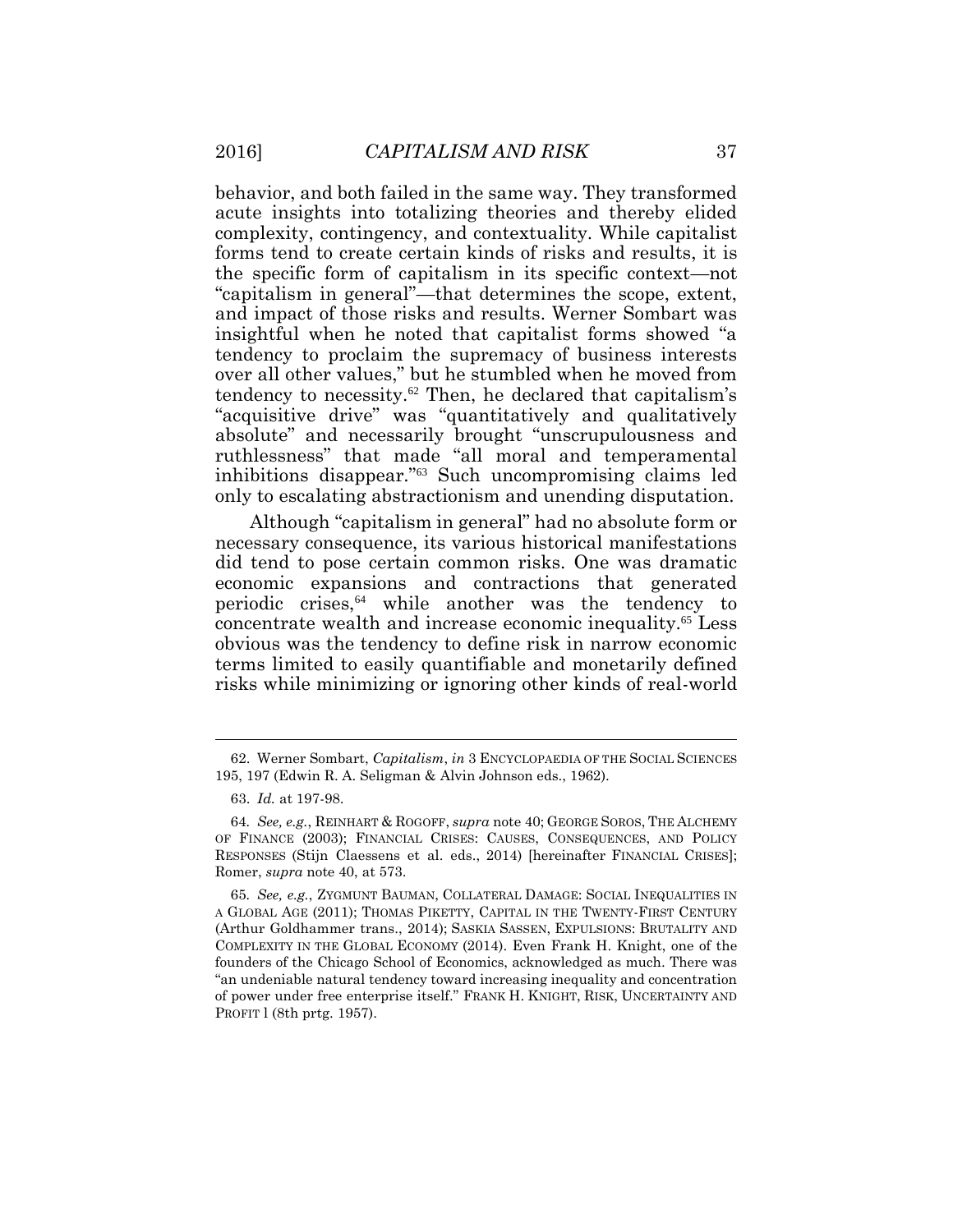personal and social risks.<sup>66</sup> Perhaps the ultimate risk of capitalist forms arose from an apparently common drive for continual expansion, $\mathfrak{g}$  a drive that placed increasingly severe demands on the earth's resources and environment.<sup>68</sup>

One additional risk deserves special note. All societies harbor myths and visions testifying to their special nature, and capitalist societies proved no exception. While analysts made serious intellectual efforts to understand and explain the successes of capitalist forms, the growing wealth and concentration of economic power that accompanied those forms ensured tenacious support for rosier explanations that minimized their unpleasant and undesirable consequences. The resulting risk was that partisans of some particular capitalist form would seize on the rosiest theories available and transform them into glorifying ideologies that, like classic Marxist-Leninism, would lead them to deny any flaw in their theories and—if they acquired political power attempt to impose their prescriptions on their societies.

Serious analysis of those relatively common risks of capitalist forms, however, cannot rest on mere generalities. As capitalism does not exist in any pure form, meaningful analysis must focus on specific historical manifestations.

### IV. CAPITALISM AND RISK IN CONTEMPORARY AMERICA

The United States has been a capitalist nation for at least two centuries, but American economic ideas and practices remained fluid and diverse.<sup>69</sup> Since the 1970s, however, as both capitalist forms and the world itself changed, those  $\tilde{ }$ 

<sup>66.</sup> *Cf.* LYNN HUNT, WRITING HISTORY IN THE GLOBAL ERA (2014) (emphasizing the importance of such non-economic factors as gender, race, religion, and culture).

<sup>67.</sup> "Modern capitalism has no purpose except to keep the show going." ROBINSON, *supra* note 7, at 143.

<sup>68</sup>*. See, e.g.*, BAUMAN, *supra* note 65, at 21-23, 25, 82; ULRICH BECK, POWER IN THE GLOBAL AGE: A NEW GLOBAL POLITICAL ECONOMY (2005); ELIZABETH KOLBERT, THE SIXTH EXTINCTION: AN UNNATURAL HISTORY (2014).

<sup>69.</sup> JOYCE APPLEBY, THE RELENTLESS REVOLUTION: A HISTORY OF CAPITALISM (2010); AMERICAN CAPITALISM: SOCIAL THOUGHT AND POLITICAL ECONOMY IN THE TWENTIETH CENTURY (Nelson Lichtenstein ed., 2006) [hereinafter AMERICAN CAPITALISM].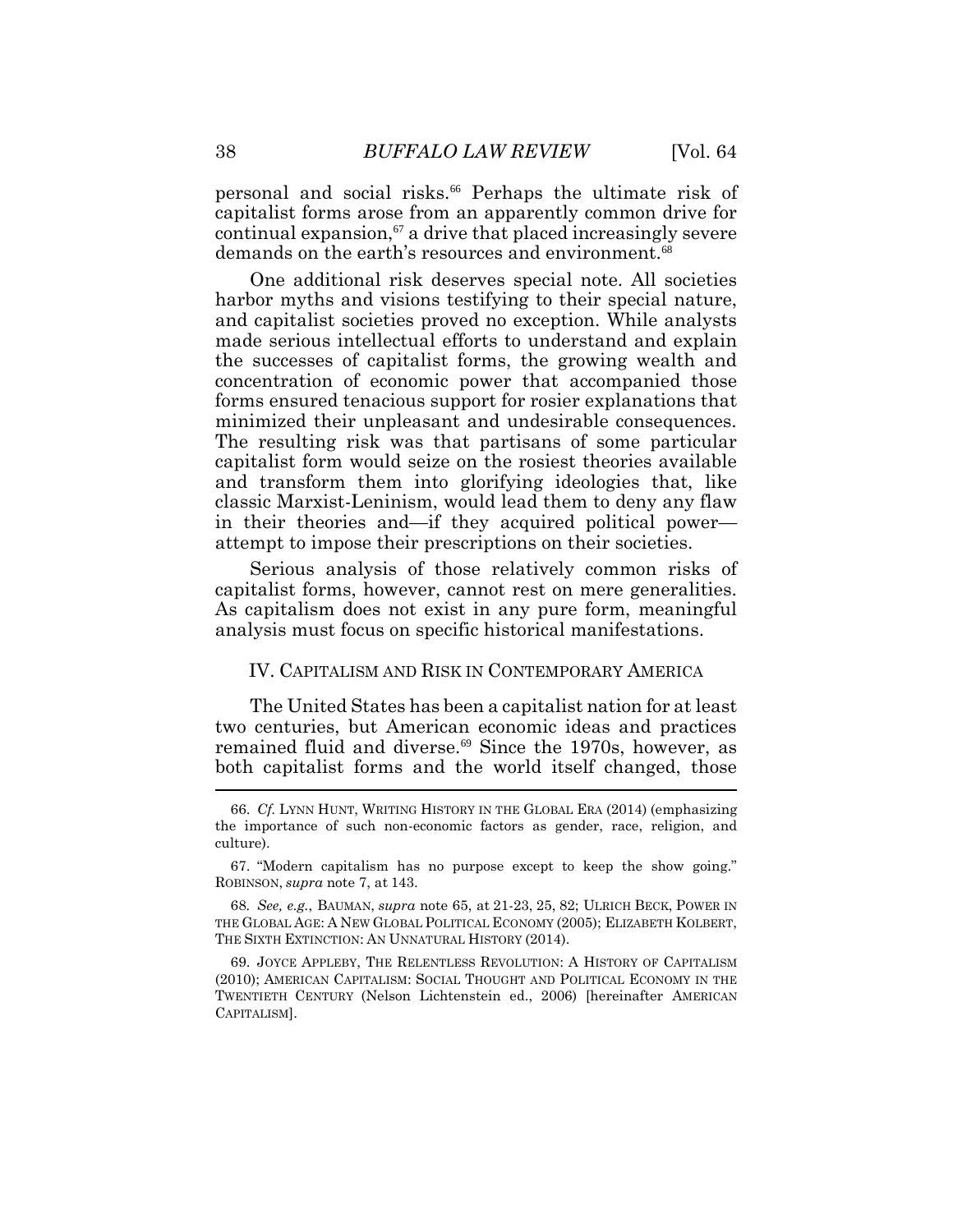ideas and practices also changed.70 While the nation continued to experience risks common to capitalist forms, one of those risks grew particularly acute. The last quarter of the twentieth century spawned glorifying capitalist ideologies that inspired true believers, spread into politics and popular culture, and helped make contemporary American capitalism colder and harsher for most Americans.

Those ideologies promoted an idealized form of capitalism that their advocates identified with the most fundamental American value of "freedom" itself, labeling it "free enterprise," "free price system," and—most commonly— "the free market."71 By the late twentieth century their campaign had largely succeeded in equating the nation's contemporary form of capitalism with "the free market,"<sup>72</sup> thereby masking the fact that the former was flawed and the latter imaginary. Unlike thorough and exacting analyses of real-world market forces that sharpened insight and illuminated economic processes, the market ideologies blunted understanding and obscured consequences.<sup>73</sup>

#### A. *The Rise of Contemporary Market Ideologies*

The 1970s introduced daunting new problems that demanded attention. Raging inflation and persistent underemployment challenged orthodox Keynesian economics, while acute social and political changes

 $\overline{a}$ 

<sup>70</sup>*. E.g.*, GERALD F. DAVIS, MANAGED BY THE MARKETS: HOW FINANCE RESHAPED AMERICA (2009); EMBRACING RISK: THE CHANGING CULTURE OF INSURANCE AND RESPONSIBILITY (Tom Baker & Jonathan Simon eds., 2002).

<sup>71.</sup> *Capitalism*, *in* BARRON'S, *supra* note 6.

<sup>72.</sup> JERRY Z. MULLER, THE MIND AND THE MARKET: CAPITALISM IN WESTERN THOUGHT, at ix-xvii (2002); Richard F. Teichgraeber III, *Capitalism and Intellectual History*, 1 MOD. INTELL. HIST. 267-69 (2004).

<sup>73.</sup> *See* ANTHONY B. ATKINSON, INEQUALITY: WHAT CAN BE DONE? 110 (2015); CONTEMPORARY CAPITALISM, *supra* note 14, at 51. It is essential to distinguish such market ideologies—sweeping, extreme, and intensely partisan—from professional economic analyses of markets that are careful, qualified, and often highly skeptical of market behavior. *See, e.g.*, JOSEPH E. STIGLITZ, THE PRICE OF INEQUALITY: HOW TODAY'S DIVIDED SOCIETY ENDANGERS OUR FUTURE 288-362 (2012).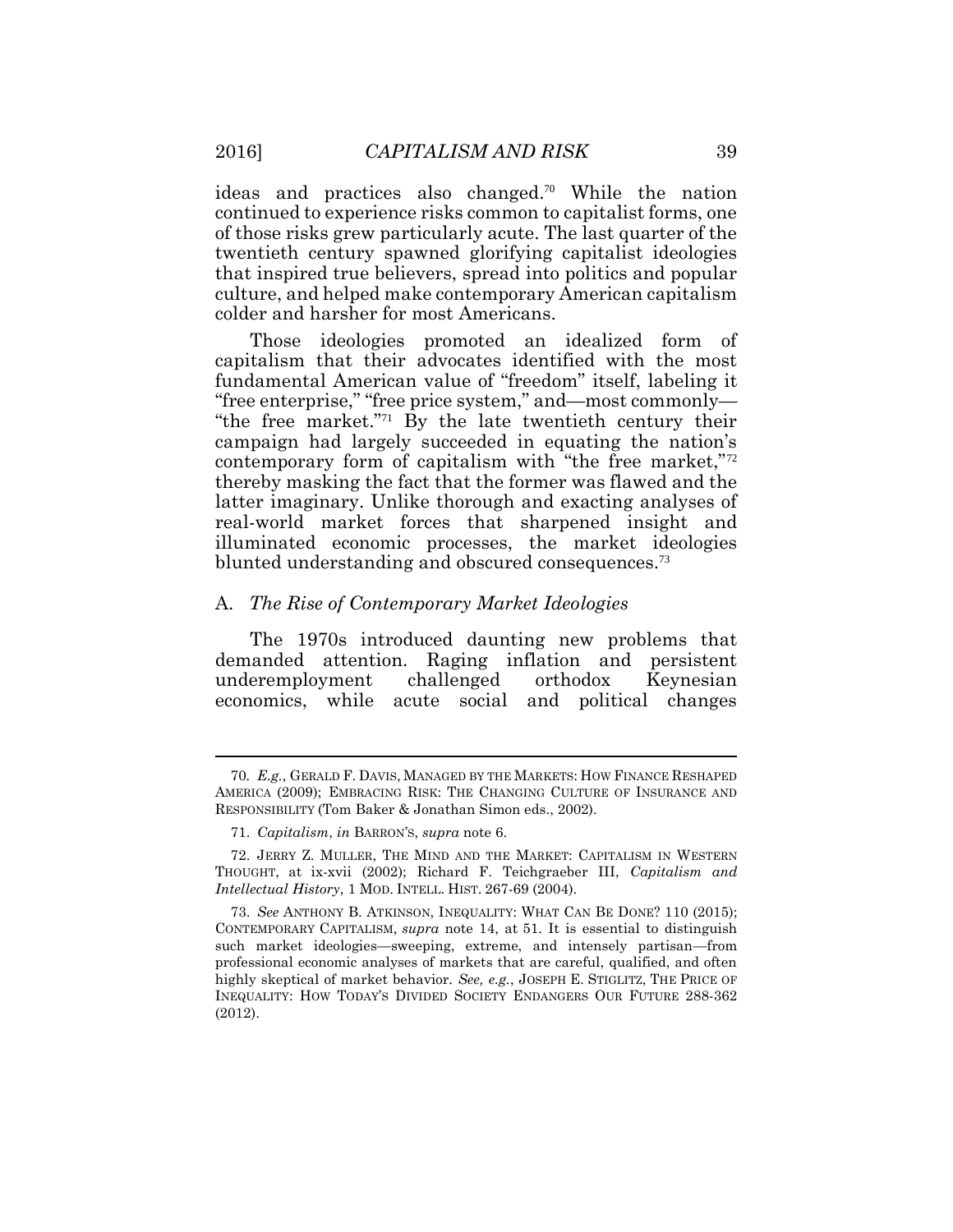reoriented American politics.<sup>74</sup> The turmoil undermined faith in government, revitalized neo-classical economics, and fragmented the New Deal coalition.<sup>75</sup> Anti-tax movements spearheaded the way, and by the 1980s anti-tax passions dominated economic "conservatism" and the Republican Party.<sup>76</sup> Indicative of the dramatic reorientation in conservative thinking, neither Hayek's classic work, *The Road to Serfdom* (1944)<sup>77</sup> nor Friedman's early polemic, *Capitalism and Freedom* (1962)<sup>78</sup> gave significant attention to taxation, while no Republican presidential candidate from Barry Goldwater to Gerald Ford adopted the anti-tax ideology.<sup>79</sup> By the 1980s, however, anti-tax ideologies had spread widely among Americans and became gospel in the Republican Party, and they spurred ever more fervent condemnations of government and ever more extravagant praise for its supposed opposite, "the free market."

The market ideologies indicted government tax policy, regulatory practices, social welfare programs, and all "interferences" with "private" economic activity.<sup>80</sup> Although Hayek had consistently praised free markets in his earlier

- 77. FRIEDRICH A. HAYEK, THE ROAD TO SERFDOM (1944).
- 78. FRIEDMAN, *supra* note 19.
- 79. O'CONNOR, *supra* note 76, at 213, 220, 224-25.

<sup>74</sup>*. See, e.g.*, GEOFFREY KABASERVICE, RULE AND RUIN: THE DOWNFALL OF MODERATION AND THE DESTRUCTION OF THE REPUBLICAN PARTY 288-362 (2012); ROBERT O. SELF, ALL IN THE FAMILY: THE REALIGNMENT OF AMERICAN DEMOCRACY SINCE THE 1960S (2012); Alice O'Connor, *The Politics of Rich and Rich: Postwar Investigations of Foundations and the Rise of the Philanthropic Right*, *in* AMERICAN CAPITALISM, *supra* note 69, at 228-48.

<sup>75</sup>*. See, e.g.*, ANGUS BURGIN, THE GREAT PERSUASION: REINVENTING FREE MARKETS SINCE THE DEPRESSION (2012); DANIEL STEDMAN JONES, MASTERS OF THE UNIVERSE: HAYEK, FRIEDMAN, AND THE BIRTH OF NEOLIBERAL POLITICS (2012); JAMES LIVINGSTON, THE WORLD TURNED INSIDE OUT: AMERICAN THOUGHT AND CULTURE AT THE END OF THE 20TH CENTURY 1-20 (2010).

<sup>76.</sup> MICHAEL J. GRAETZ & IAN SHAPIRO, DEATH BY A THOUSAND CUTS: THE FIGHT OVER TAXING INHERITED WEALTH 4, 7 (2005); MIKE O'CONNOR, A COMMERCIAL REPUBLIC: AMERICA'S ENDURING DEBATE OVER DEMOCRATIC CAPITALISM 206, 208, 210 (2014).

<sup>80</sup>*. See, e.g.*, CHARLES MURRAY, LOSING GROUND: AMERICAN SOCIAL POLICY 1950–1980 (1984).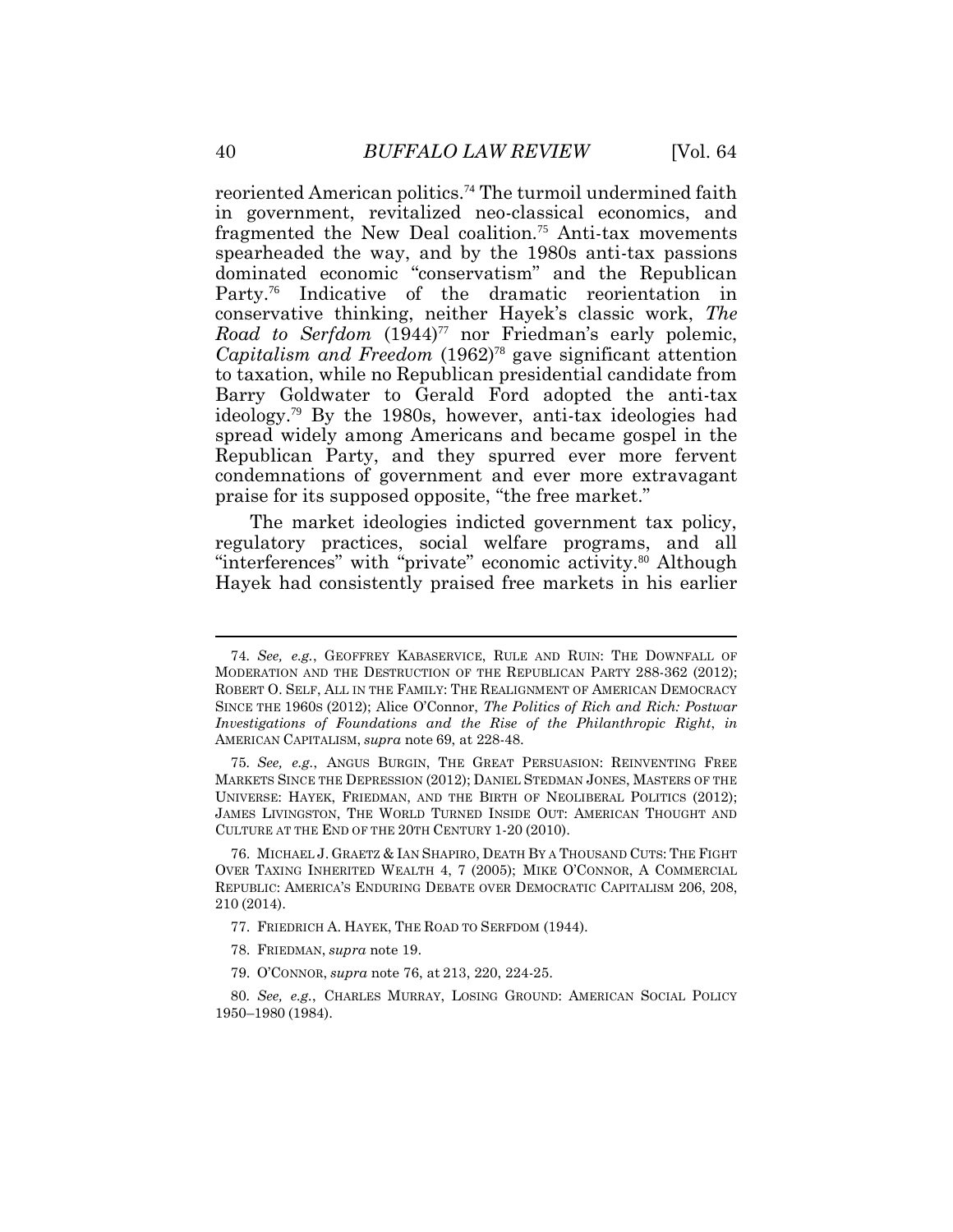work, he had also accepted a role for state regulation.<sup>81</sup> By 1976, however, he was insisting more fervently on the sheer benevolence of the market's "spontaneous ordering" and condemning the very idea of any contrary "social justice," an idea he castigated as a "quasi-religious superstition" that was "at present probably the gravest threat to most other values of a free civilization."<sup>82</sup>

By the 1980s Hayek, Friedman, and other market ideologues had become gurus of a fundamentalist faith that urged adoption of "market-based" policies across the social and economic spectrum.<sup>83</sup> That faith transformed American ideals of freedom, opportunity, and liberty into abstractions designed to serve as unquestioned prescriptions for "the free market," and it forged a passionate union between antigovernment resentments and ostensibly "true" patriotism.<sup>84</sup> Above all, the faith embraced two counterpoised moral assumptions: the economically successful were hardworking, productive, self-sufficient, and morally exemplary; the economically unsuccessful were lazy, incompetent, willfully dependent, and morally dubious or worse. The former were worthy; the latter were not.<sup>85</sup>

In retrospect, Irving Kristol's *Two Cheers for Capitalism* proved something of a turning point. Disturbed over an "inner spiritual chaos" that was "created by the dynamics of capitalism itself," Kristol offered a sharp moral critique of Hayek, a thinker whom he admired as "the most intelligent defender of capitalism today."<sup>86</sup> In elaborating his market

86. KRISTOL, *supra* note 61, at 268.

<sup>81</sup>*.* HAYEK, CONSTITUTION, *supra* note 26, at 101, 125, 142-47; HAYEK, THE ROAD TO SERFDOM, *supra* note 77, at 119-33.

<sup>82.</sup> 2 F. A. HAYEK, LAW, LEGISLATION AND LIBERTY: THE MIRAGE OF SOCIAL JUSTICE 62, 66-67 (1976).

<sup>83</sup>*. See generally* BURGIN, *supra* note 75, at 152-85.

<sup>84.</sup> *See* GARRY WILLS, A NECESSARY EVIL: A HISTORY OF AMERICAN DISTRUST OF GOVERNMENT (1999).

<sup>85.</sup> Consequently, ideology increasingly polarized the nation, *see* ALAN I. ABRAMOWITZ, THE DISAPPEARING CENTER: ENGAGED CITIZENS, POLARIZATION, AND AMERICAN DEMOCRACY (2010), with racial tensions playing an important role, *e.g.*, Alberto Alesina et al., *Why Doesn't the US Have a European-Style Welfare State?*, 39 (Harv. Inst. Econ. Res., Discussion Paper No. 1933, Nov. 2001).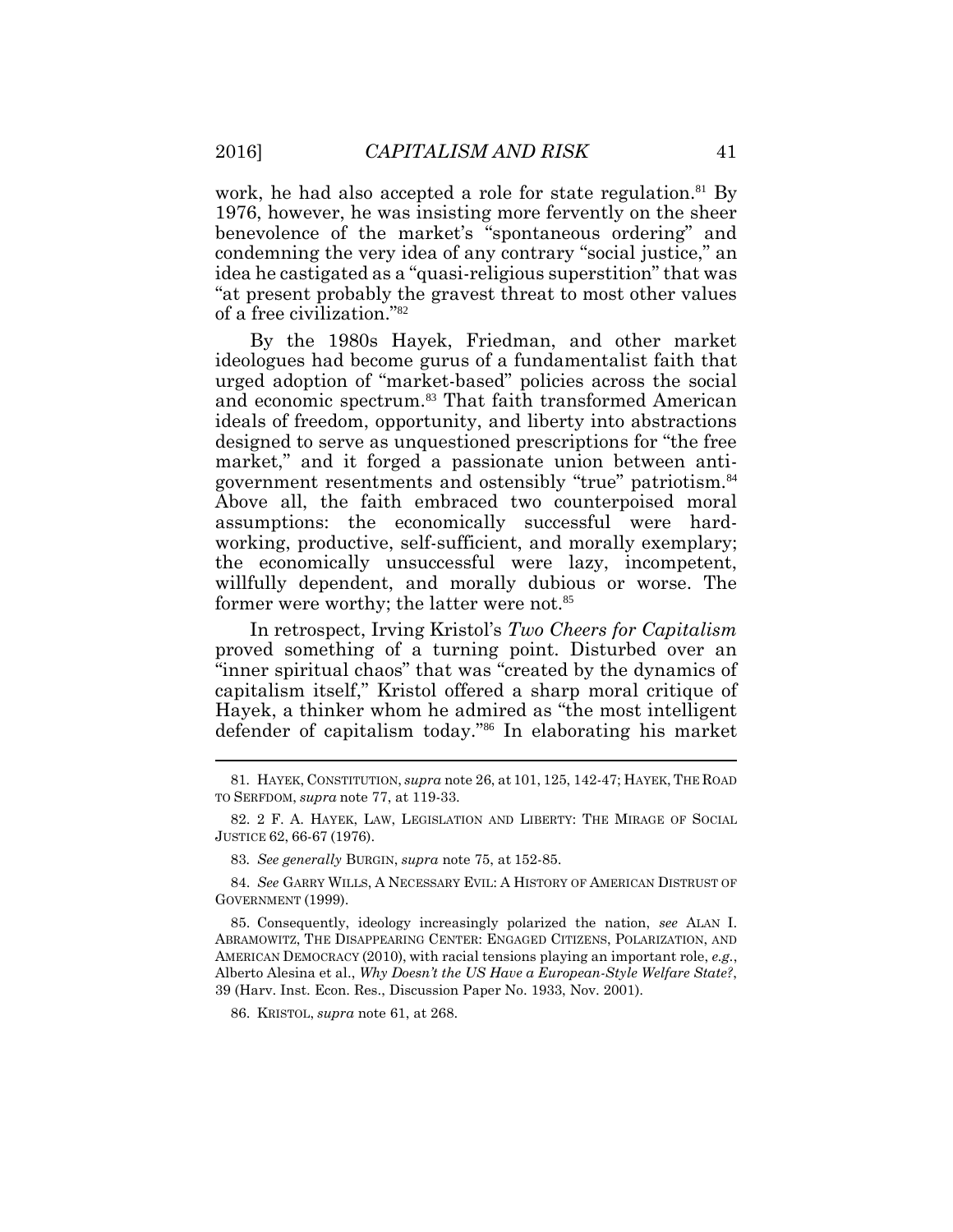theory, Kristol observed, Hayek rejected the principle that "justice" required the "proportionality of reward to moral merit."<sup>87</sup> Instead, Hayek claimed that "in a free society it is neither desirable nor practicable that material rewards should be made generally to correspond to what men recognize as merit."<sup>88</sup> In taking such a position, Kristol noted, Hayek was "opposing a *free* society to a *just* society."<sup>89</sup> That was profound error. Human beings, Kristol countered, "cannot accept the historical accidents of the marketplace seen merely as accidents—as the basis for an enduring and legitimate entitlement to power, privilege and property."<sup>90</sup> To protect both capitalism and democracy, he urged, their defenders had to satisfy the nation's "hunger for authority" by providing a unified moral justification for both.<sup>91</sup> "The results of the political process and the exercise of individual freedom—the distribution of power, privilege, and property must also be seen as in some profound sense expressive of the values that govern the lives of individuals."<sup>92</sup> Calling for moral justifications for "the distribution of power, privilege, and property," Kristol's clarion inspired a generation of paeans to the virtues—economic, political, and moral—of "the free market."

George Gilder was one of those who responded. The free market, he announced, embodied the "key to peace and prosperity."<sup>93</sup> Although it brought unequal economic results, government interventions were far worse. They "always, unfortunately, turn out bad: highly skewed, hugely unequal, presumptively unfair, and changing little, or getting worse."<sup>94</sup>

- 89. KRISTOL, *supra* note 61, at 260.
- 90. *Id.* at 263.
- 91. *Id.* at 266-67.
- 92. *Id.* at 267.
- 93. GILDER, *supra* note 54, at 9-10.
- 94. *Id.* at 10.

<sup>87.</sup> HAYEK, CONSTITUTION, *supra* note 26, at 93, *quoted in* KRISTOL, *supra* note 61, at 259.

<sup>88.</sup> HAYEK, CONSTITUTION, *supra* note 26, at 94, *quoted in* KRISTOL, *supra* note 61, at 259-60. Kristol misquoted Hayek, substituting the word "society" at the beginning of the quote for the word "system," which the latter had used in the original.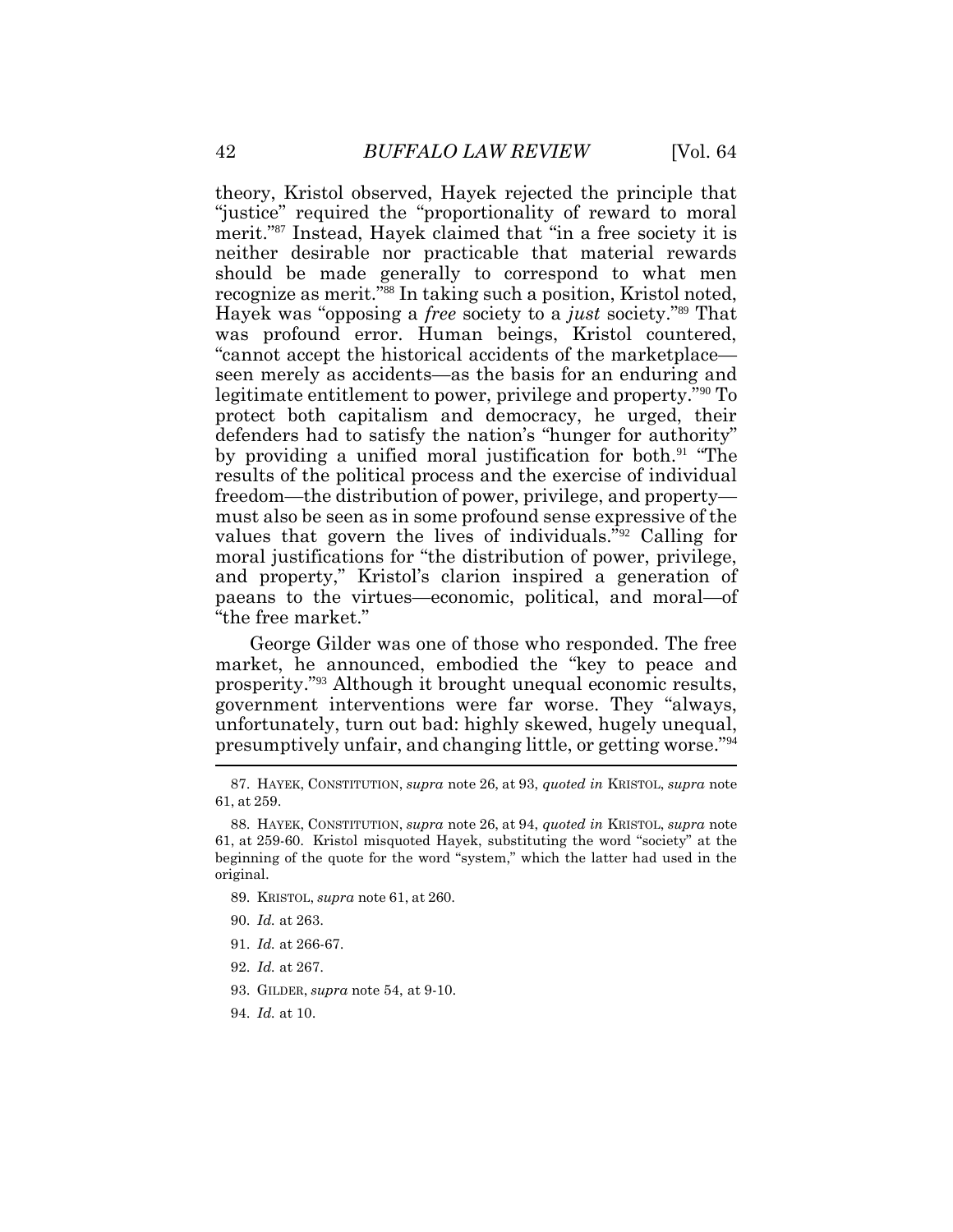Every attempt to redistribute wealth "strikes at the living heart of democratic capitalism."<sup>95</sup> The unsuccessful must learn to appreciate the successful, for "the golden rule of economics" taught that "the good fortune of others is also finally one's own."<sup>96</sup> Indeed, amassing great wealth was an achievement that demanded praise. "The risk-bearing role of the rich cannot be performed so well by anyone else," Gilder declared. <sup>97</sup> Providing for the general welfare—"turning gold into goods and jobs and art"—was the "the function of the rich: fostering opportunities for the classes below them in the continuing drama of the creation of wealth and progress."<sup>98</sup>

The new market ideologies relied on all-encompassing abstractions to support glittering simplifications that reached far beyond any policies reasonably necessary to deal with the distinctive problems of the 1970s and early 1980s. They claimed that "the free market" was the most "efficient" form of economic organization but refused to acknowledge the complexities and subjectivities embedded in economic concepts of "efficiency."<sup>99</sup> Equally, they dismissed the fact that their claims of "efficiency" were based on contrary-tofact assumptions about perfect competition and perfect market-clearing equilibria.<sup>100</sup> Highlighting the importance of incentives and "self-interest," they ignored the complexities of human motivation and the fact that the very idea of "selfinterest" was itself malleable and culturally formed.<sup>101</sup>

The market ideologues draped their claims in absolutist terms, as though the concepts they deployed contained

98. *Id*.; *accord* HAYEK, CONSTITUTION, *supra* note 26, at 127, 129-30.

<sup>95.</sup> *Id.*

<sup>96.</sup> *Id.* at 9.

<sup>97.</sup> *Id.* at 63.

<sup>99</sup>*. See, e.g.*, JULES L. COLEMAN, RISKS AND WRONGS (1992); AMARTYA SEN, INEQUALITY REEXAMINED (1992); LESTER C. THUROW, THE ZERO-SUM SOCIETY: DISTRIBUTION AND THE POSSIBILITIES FOR ECONOMIC CHANGE (1980).

<sup>100.</sup> *See* ATKINSON, *supra* note 73, at 244; ROGER BACKHOUSE, A HISTORY OF MODERN ECONOMIC ANALYSIS 311 (1985); CONTEMPORARY CAPITALISM, *supra* note 14, at 72-73.

<sup>101</sup>*. See, e.g.*, JONATHAN HAIDT, THE RIGHTEOUS MIND: WHY GOOD PEOPLE ARE DIVIDED BY POLITICS AND RELIGION 316-17 (2012); HIRSCHMAN, RIVAL VIEWS, *supra* note 58, at 143-47.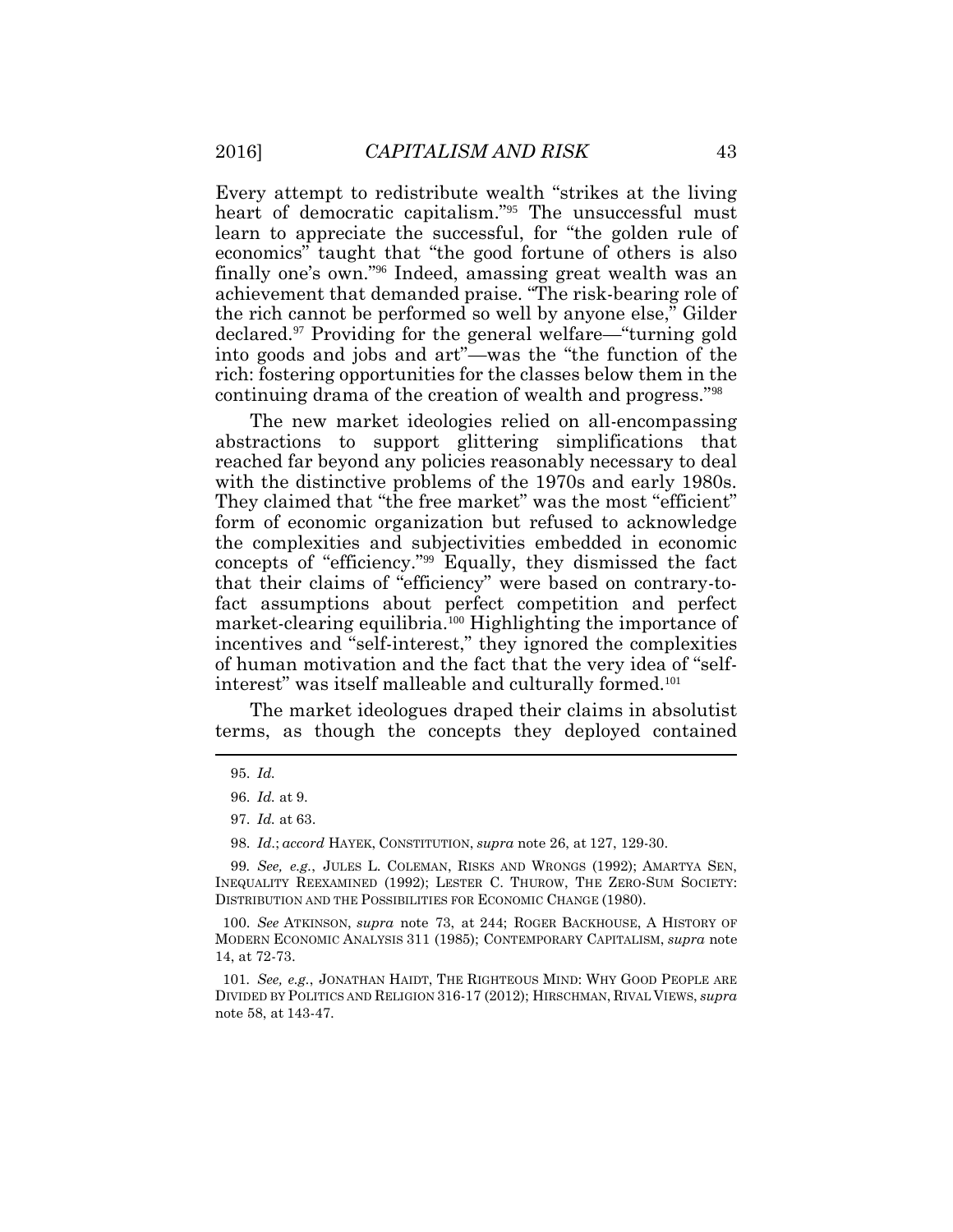inherent meanings that mandated the specific policies they urged. They claimed possession of such honored terms as "freedom," "liberty," and "property," while avoiding the fact that those concepts represented highly complex and invariably qualified ideas whose practical significance changed as social, economic, and political conditions evolved.<sup>102</sup> Continually invoking "liberty," for example, they ignored the fact that "liberty" was always and necessarily limited to certain specific liberties that were compatible with both broad communal interests and competing individual liberties.

Their absolutist thinking swept the ideologues to extremes. Jude Wanniski claimed that the free market constituted a "global mechanism" that boasted a "timeless coherence."<sup>103</sup> Left alone, it generated freedom and prosperity for all. Disrupted, it broke down, and such break-downs stemmed from the "intellectual failure" of politicians who dared interfere with the "timeless coherence" of that "global mechanism."<sup>104</sup> Similarly, as chair of the Federal Reserve Board, Alan Greenspan insisted that government regulation of hedge funds was unnecessary because they "are strongly regulated by those who lend the money."<sup>105</sup> "We must not lose sight of the fact," he proclaimed with absolute conviction, "that risks in the financial markets are regulated by private parties."<sup>106</sup> Even after the nation's most spectacularly successful hedge fund met financial disaster and collapsed in ruin, Greenspan continued to affirm the benevolent regulatory discipline of "the free market." It took the stunning financial catastrophe of 2008 to force him to

<sup>102</sup>*. See, e.g.*, AMARTYA SEN, RATIONALITY AND FREEDOM (2002); Ian Ayres, *Discrediting the Free Market*, 66 U. CHI. L. REV. 273, 276-82 (1999).

<sup>103.</sup> JUDE WANNISKI, THE WAY THE WORLD WORKS, at xi (1978).

<sup>104.</sup> *See id*. at xi, 17, 53 ("Decadence occurs in a political society only when the politicians themselves lose their way . . . .").

<sup>105.</sup> LOWENSTEIN, *supra* note 34, at 178, 231.

<sup>106.</sup> MCLEAN & NOCERA, *supra* note 34, at 66.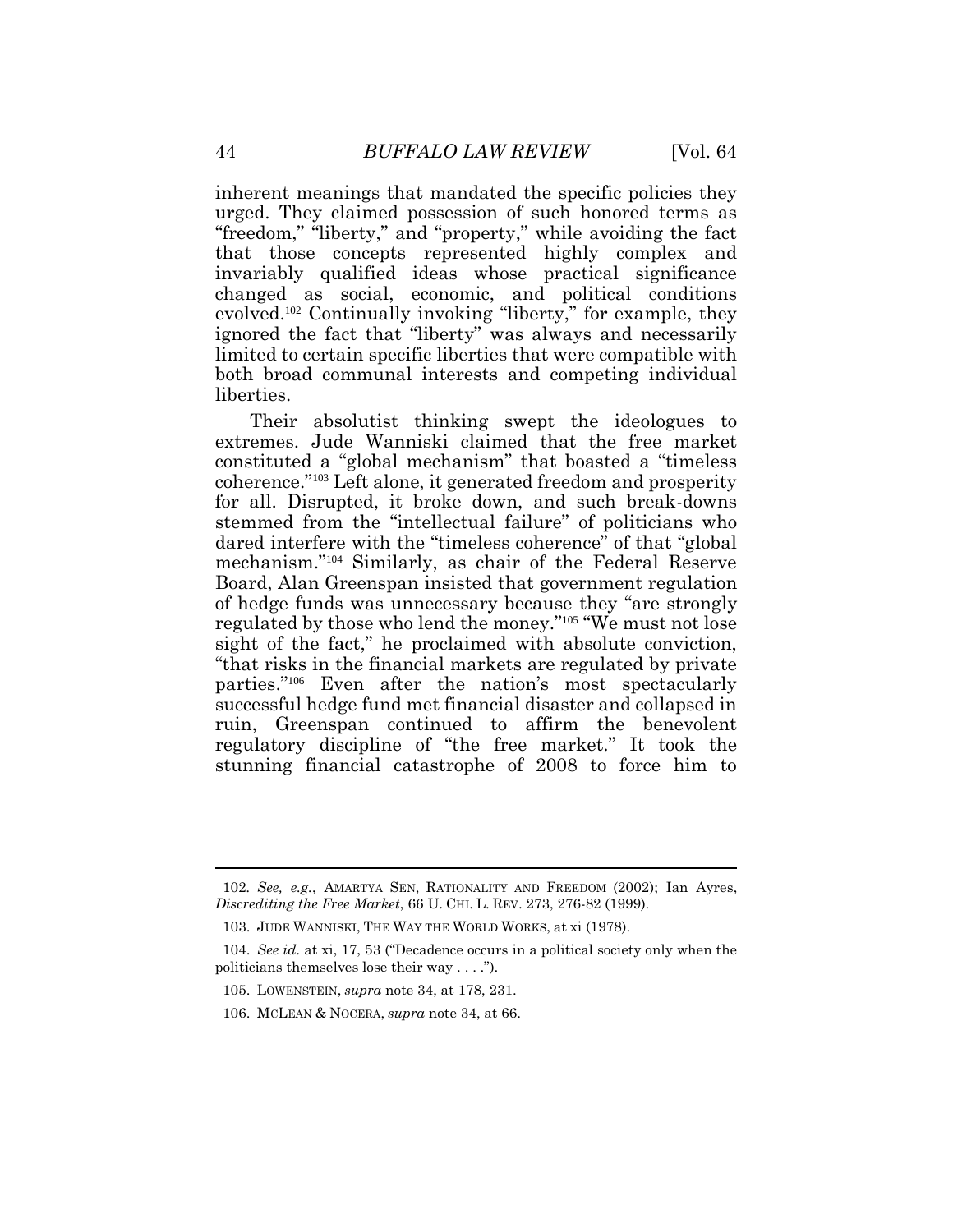concede—even then with the greatest reluctance—that his market thinking contained a "flaw."<sup>107</sup>

The way the market ideologues used the "Laffer curve" revealed their mindset. The "curve" was a theoretical construct that did nothing but illustrate the unexceptional point that there was some assumed level of taxation that would produce maximum tax revenues.<sup>108</sup> The "curve" did not and could not specify the location of that maximizing level. Indeed, it could as readily suggest tax increases as tax cuts, and studies found that a maximizing rate could be as high as 71%, many times what the anti-tax market ideologues desired.<sup>109</sup> Moreover, the "curve" did not and could not dispute the fact that the actual impact of tax cuts would depend for the most part on prevailing economic conditions and that they would not necessarily stimulate enough growth to increase—let alone maximize—revenues. Finally, the "curve" did not and could not specify the proper beneficiaries of any tax cuts or identify the wealthy as their proper paramount beneficiaries. The market ideologues, however, ignored those facts and, instead, hailed the "Laffer curve" as proof of the unquestionable beneficence of tax cuts, especially steep cuts for the wealthy.<sup>110</sup>

David Stockman, President Ronald Reagan's first budget director, captured the true-believer mentality he saw animating the administration's market ideologues. The "Laffer curve," he wrote, resonated instinctively with Reagan himself because he had long resented high taxes on the rich.<sup>111</sup> Thus, when Reagan heard about the "curve," he "knew instantly that it was true," for it "set off a symphony in his

<sup>107</sup>*. The Financial Crisis and the Role of Federal Regulators: Hearing Before the H. Comm. on Oversight & Gov't Reform*, 110th Cong. 11, 46 (2008) (testimony of Alan Greenspan, Former Chair, Federal Reserve Board).

<sup>108.</sup> *See* Don Fullerton, *Laffer Curve*, *in* 4 THE NEW PALGRAVE DICTIONARY OF ECONOMICS 839, 839-41 (Steven N. Durlauf & Lawrence E. Blume eds., 2d ed. 2008).

<sup>109.</sup> *Id.* at 839, 841.

<sup>110</sup>*. See, e.g.*, WANNISKI, *supra* note 103.

<sup>111.</sup> DAVID A. STOCKMAN, THE TRIUMPH OF POLITICS: THE INSIDE STORY OF THE REAGAN REVOLUTION 10-11 (1987).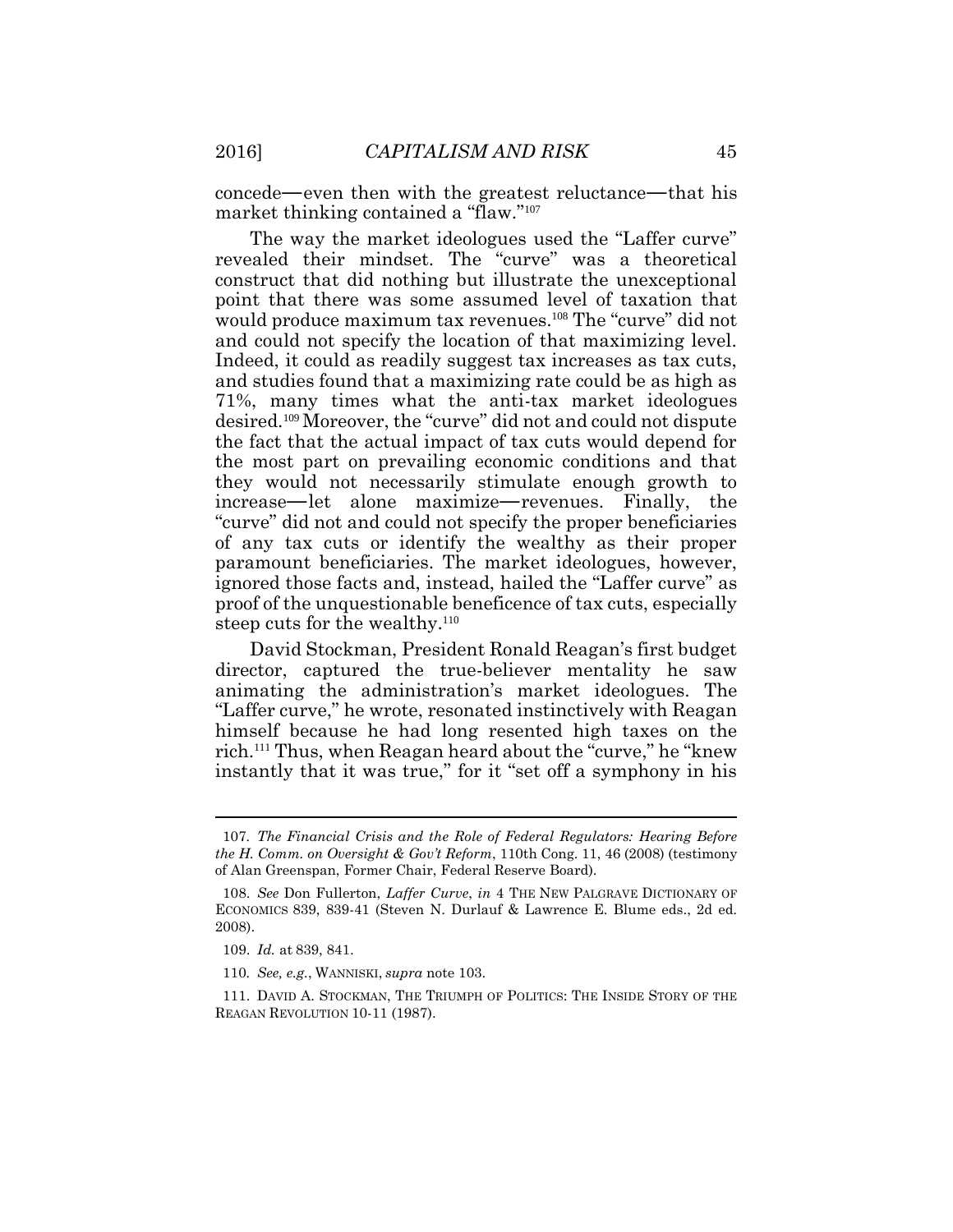ears."<sup>112</sup> Reagan and many of his advisors, Stockman concluded, embraced a "fiscal mythology."<sup>113</sup> They took the Laffer curve "literally (and primitively)" and regarded it as "magical."<sup>114</sup>

Further, to support their anti-government animus and "free market" faith, the market ideologies denied the fact of "private" coercive power and the growing oligopolization of the American economy.<sup>115</sup> They defined "the free market" as a system that guaranteed economic liberty by giving all individuals the right to bargain freely and equally with all others, and they identified coercive "power" solely with governmental compulsion and its allegedly ever-present threat to their imagined ideal of absolute "liberty." Thus, the market ideologies conjured away the hard fact that "private" power existed and that those who commanded substantial economic resources often compelled the compliance of Americans with few or no resources.<sup>116</sup>

Not surprisingly, then, the market ideologies also ignored the fact that capitalist forms invariably relied on massive government support. From Hamilton's national bank to the latest communication marvels of the twenty-first century, American governments at all levels created the conditions, infrastructure, and many of the innovations that fueled the nation's economic growth.<sup>117</sup> The United States, in

116*. See, e.g.*, LESTER C. THUROW, GENERATING INEQUALITY: MECHANISMS OF DISTRIBUTION IN THE U.S. ECONOMY 142 (1975) [hereinafter THUROW, GENERATING INEQUALITY]. *Compare* HAYEK, CONSTITUTION, *supra* note 26, at 120-21 (1960) (explaining why workers are "free" according to market theory), *with* BARBARA EHRENREICH, NICKEL AND DIMED: ON (NOT) GETTING BY IN AMERICA (2001) (detailing some of the innumerable factors that intimidate and oppress lowincome workers).

117*. E.g.*, BECKERT, *supra* note 16; SHARON ANN MURPHY, INVESTING IN LIFE: INSURANCE IN ANTEBELLUM AMERICA 100-02 (2010); RICHARD WHITE, RAILROADED: THE TRANSCONTINENTALS AND THE MAKING OF MODERN AMERICA (2011);

<sup>112.</sup> *Id.* at 10.

<sup>113.</sup> *Id.* at 74.

<sup>114.</sup> *Id.* at 295.

<sup>115</sup>*. See, e.g.*, SIMON JOHNSON & JAMES KWAK, 13 BANKERS: THE WALL STREET TAKEOVER AND THE NEXT FINANCIAL MELTDOWN (2010); BARRY C. LYNN, CORNERED: THE NEW MONOPOLY CAPITALISM AND THE ECONOMICS OF DESTRUCTION (2010) (exploring the effects of monopolies present in the current U.S. economy).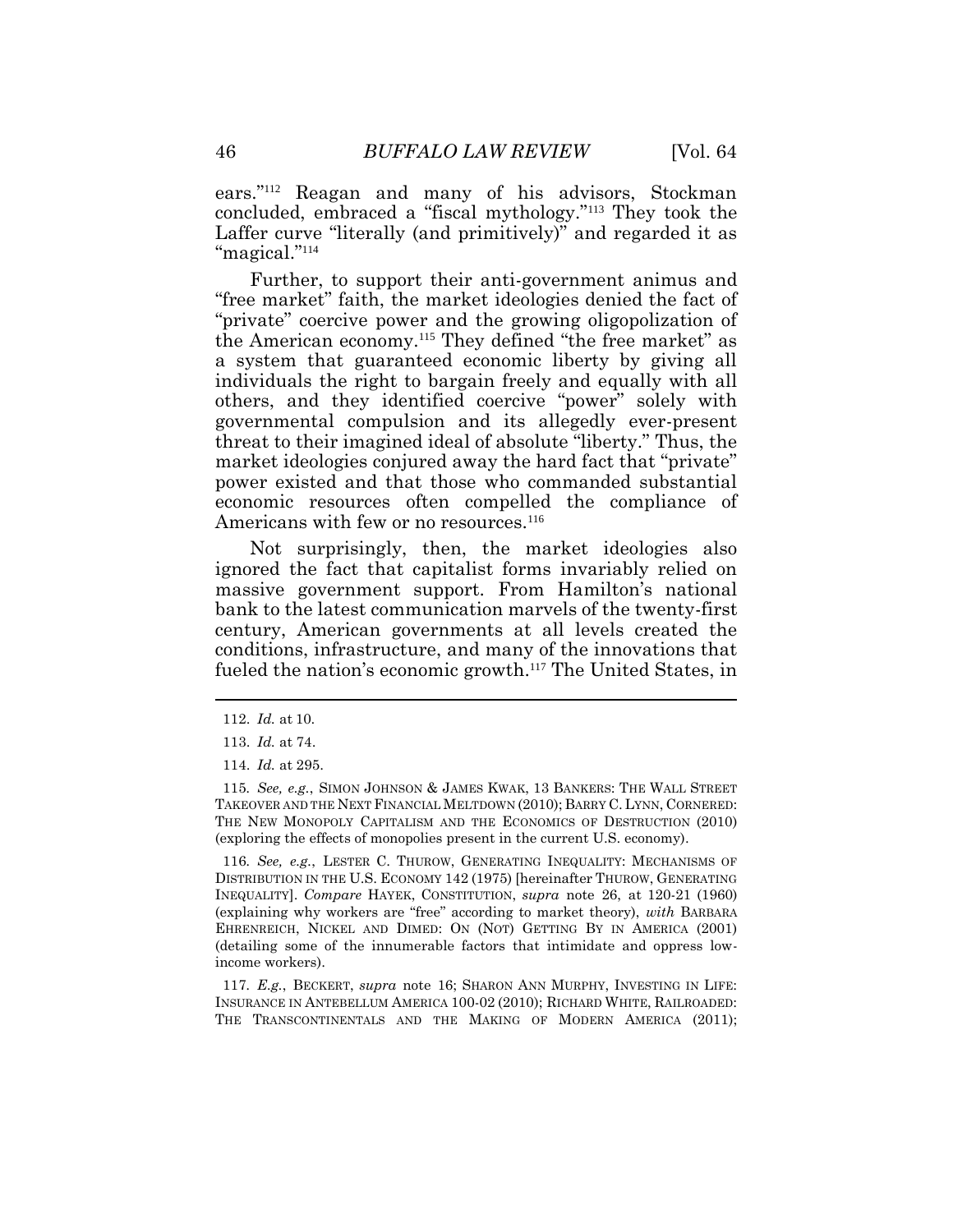fact, benefitted from "one of the most interventionist governments when it comes to innovation."<sup>118</sup> The nation's space program, for example, provided a wide range of new technologies that private companies subsequently exploited, which led Republican Senator Ted Cruz to identify "NASA's primary mission" as "exploring space and developing the wealth of new technologies that stem from its exploration."<sup>119</sup> Equally, market ideologies ignored two of the most compelling facts of economic history, that governments often channeled market behavior effectively and that, when channeling laws were weakened or repealed, economic crises and depressions often followed.<sup>120</sup>

Thus, on the broadest level the market ideologies dismissed historical context and glossed over the contingent and complex factors that actually determined changing levels of economic activity and social welfare.<sup>121</sup> That compulsion to deny history led George Stigler, one of the major figures in the neo-classical revival, to advance "a hypothesis on the nature of political life" that was manifestly false on its face.<sup>122</sup> Because the "announced goals of a policy are sometimes unrelated or perversely related to its actual effects," Stigler maintained, "the *truly intended effects should be deduced* 

GOVERNMENT AND TECHNICAL PROGRESS: A CROSS-INDUSTRY ANALYSIS (Richard R. Nelson ed., 1982); THE POSITIVE SUM STRATEGY: HARNESSING TECHNOLOGY FOR ECONOMIC GROWTH (Ralph Landau & Nathan Rosenberg eds., 1986).

<sup>118.</sup> MAZZUCATO, *supra* note 47, at 4.

<sup>119.</sup> Hunter Walker & Jessica Orwig, *Ted Cruz's Plan for NASA is Epic*, BUS. INSIDER (Jan. 14, 2015, 1:15 PM), http://www.businessinsider.com/heres-tedcruzs-epic-plan-for-nasa-2015-1.

<sup>120.</sup> *See, e.g.*, REINHART & ROGOFF, *supra* note 40; ROUBINI & MIHM, *supra* note 39; CONTEMPORARY CAPITALISM, *supra* note 14, at 52.

<sup>121</sup>*. See, e.g.*, ANGUS MADDISON, CONTOURS OF THE WORLD ECONOMY, 1–2030 AD: ESSAYS IN MACRO-ECONOMIC HISTORY (2007); JONATHAN D. OSTRY, ANDREW BERG & CHARALAMBOS G.TSANGARIDES, REDISTRIBUTION, INEQUALITY, AND GROWTH (Apr. 2014) (staff paper of the International Monetary Fund); Paul A. Volcker, *Foreword to the New Edition*, *in* SOROS, *supra* note 64, at xi-xii.

<sup>122.</sup> GEORGE J. STIGLER, THE CITIZEN AND THE STATE: ESSAYS ON REGULATION 140 (1975).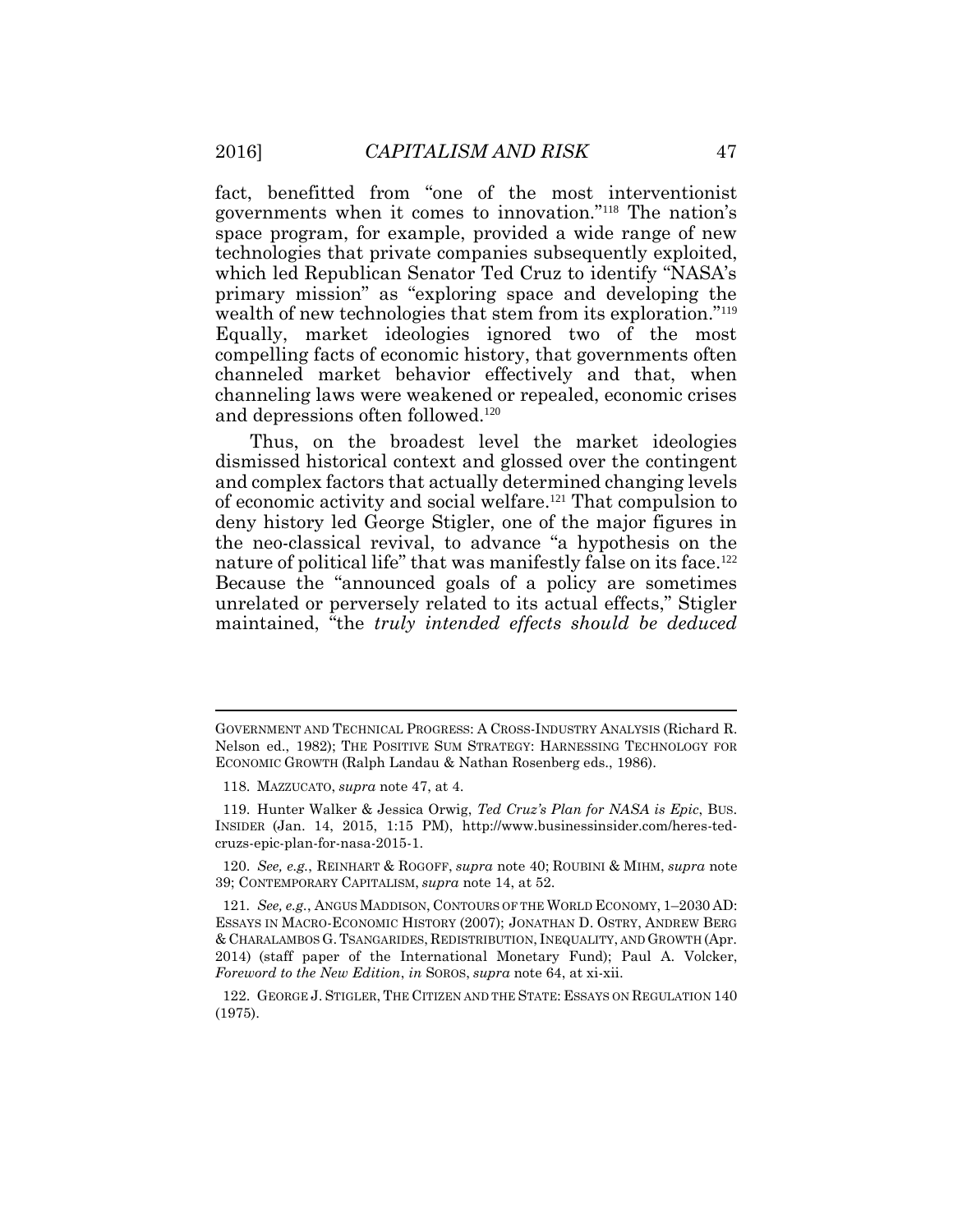*from the actual effects*."123 Such an approach erased realworld history from what passed as economic analysis.

As a matter of that real-world history, the market ideologies in effect dredged up the standard claims of centuries-old, right-wing rhetoric, the arguments of perversity, futility, and jeopardy that Albert O. Hirschman so deftly illuminated. Those well-rehearsed anti-government and anti-"reform" assertions relied heavily on myths, clichés, stereotypes, personal biases, and stark oversimplifications that seldom captured real-world consequences. "[T]hey stand effectively exposed as *limiting cases*," Hirschman concluded, "badly in need, under most circumstances, of being qualified, mitigated, or otherwise amended."<sup>124</sup>

The ultimate foundation of the market ideologies was manifest. Pre-existing social and political commitments, not the demands of any compelling economic reasoning, underlay their absolutist claims and blessed the unyielding faith of their true believers.<sup>125</sup>

## B. *Risks and Results*

Backed by anti-government passions, determined economic interests, and a new Republican coalition, market ideologies helped reorder American life, and by the early twenty-first century their damaging consequences had become readily apparent.126 The field of economics embraced

 $\overline{a}$ 

<sup>123.</sup> *Id.* (emphasis in the original).

<sup>124.</sup> ALBERT O. HIRSCHMAN, THE RHETORIC OF REACTION: PERVERSITY, FUTILITY, JEOPARDY 167 (1991).

<sup>125</sup>*. See, e.g.*, ROBERT J. SHILLER, THE NEW FINANCIAL ORDER: RISK IN THE 21ST CENTURY (2003); THUROW, GENERATING INEQUALITY, *supra* note 116.

<sup>126</sup>*. See, e.g.*, THOMAS O. MCGARITY, FREEDOM TO HARM: THE LASTING LEGACY OF THE LAISSEZ FAIRE REVIVAL (2013). Market-based policies brought failures to international aid programs, *e.g.*, Dani Rodrik, *Goodbye Washington Consensus, Hello Washington Confusion? A Review of the World Bank's* Economic Growth in the 1990s: Learning from a Decade of Reform, 44 J. ECON. LITERATURE 973 (2006), and may have contributed to the growing governmental unwillingness to prosecute corporations and their officials for economic crimes, *see* BRANDON L. GARRETT, TOO BIG TO JAIL: HOW PROSECUTORS COMPROMISE WITH CORPORATIONS (2014); JOSEPH E. STIGLITZ, GLOBALIZATION AND ITS DISCONTENTS (2003); Jed S.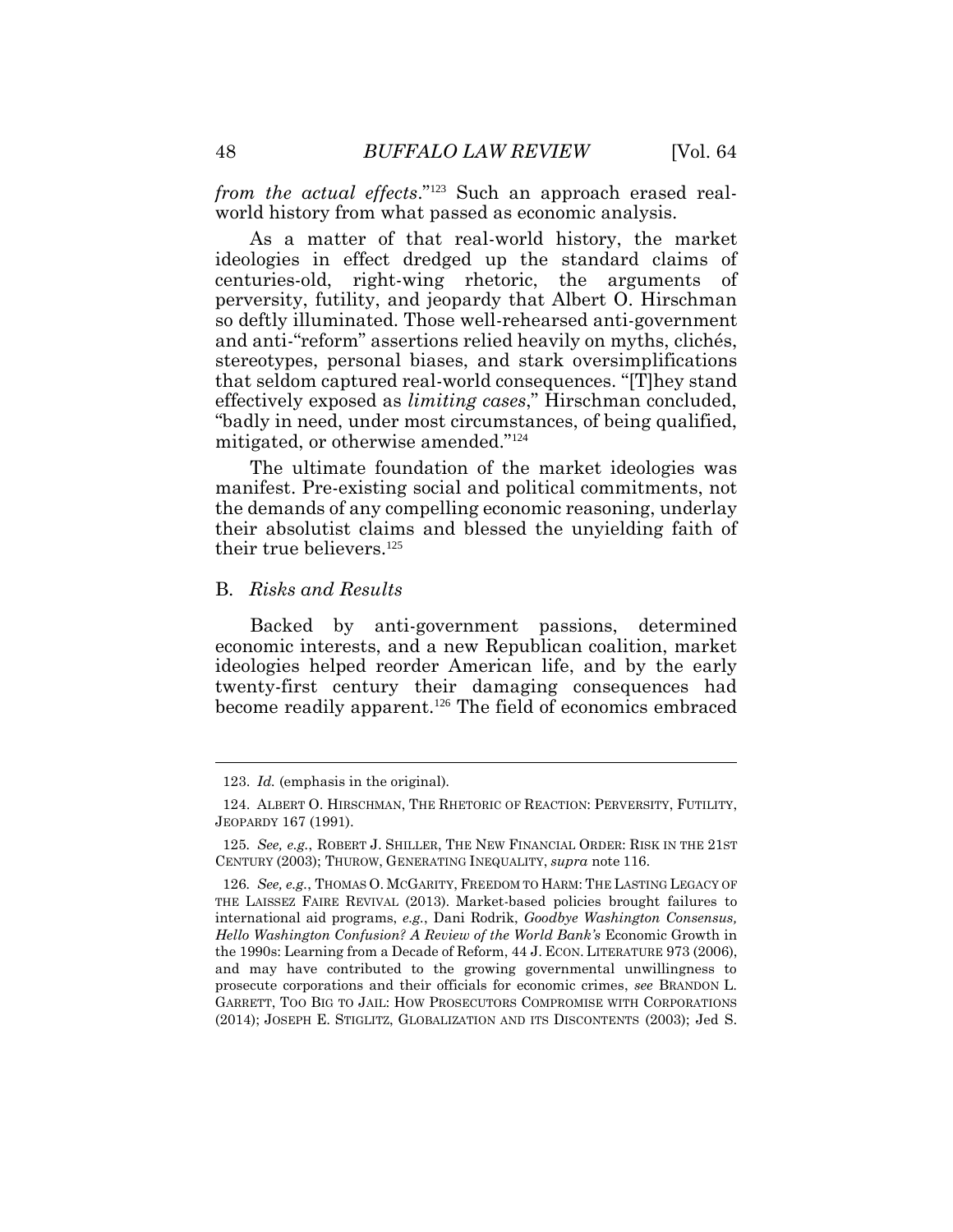neo-classic approaches, grew more theoretical and modelbased, and dismissed social, political, and historical considerations. As a result, the profession's orientation became increasingly compatible with the market ideologies and tended to support a "thoughtless alliance with new business elites determined to use public policy for private rather than communal ends."<sup>127</sup> Repeated tax cuts brought huge and continuing government deficits and forced the nation into a growing reliance on foreign countries and their investments,<sup>128</sup> while repeated cuts to government budgets led to declines in public services and accelerating deterioration of the nation's infrastructure.<sup>129</sup> In the field of corporate governance, market ideologies gave birth to the theory that corporations should seek nothing but the maximization of "shareholder value."<sup>130</sup> Rather than leading to the steady corporate growth that it promised, the theory brought lavish and excessive compensation packages to highlevel insiders, the pursuit of short-term goals that often compromised long-term corporate health, and substantial harm to the interests of shareholders themselves.<sup>131</sup>

Rakoff, *Justice Deferred is Justice Denied*, 62 N.Y. REV. BOOKS, Feb. 19, 2015, at 8.

<sup>127.</sup> MICHAEL A. BERNSTEIN, A PERILOUS PROGRESS: ECONOMISTS AND PUBLIC PURPOSE IN TWENTIETH-CENTURY AMERICA 184 (2001).

<sup>128</sup>*. E.g.*, JOSEPH E. STIGLITZ, THE GREAT DIVIDE: UNEQUAL SOCIETIES AND WHAT WE CAN DO ABOUT THEM 196-202 (2015) [hereinafter STIGLITZ, THE GREAT DIVIDE]; CTR. ON BUDGET AND POL'Y PRIORITIES, CHART BOOK: THE BUSH TAX CUTS (Dec. 10, 2012), http://www.cbpp.org/sites/default/files/atoms/files/12-10-12tax.pdf; Jonathan Huntley, *The Long-Run Effects of Federal Budget Deficits on National Savings and Private Domestic Investment* (Cong. Budget Office, Working Paper No. 2014-02, Feb. 2014).

<sup>129</sup>*. E.g.*, Bruce Alberts, Editorial, *Am I Wrong?*, 339 SCIENCE 1252, 1252 (2013) (discussing the failure of the United States to invest in infrastructure and scientific research); William F. Marcuson III, *Fixing America's Crumbling Infrastructure: A Call to Action for All*, 12 PUB. WORKS MGMT. & POL'Y 473 (2008).

<sup>130</sup>*. See, e.g.*, Henry Hansmann & Reinier Kraakman, *The End of History for Corporate Law*, GEO. L.J. 439 (2001).

<sup>131.</sup> *See* ROUBINI & MIHM, *supra* note 39, at 68-70; LYNN STOUT, THE SHAREHOLDER VALUE MYTH: HOW PUTTING SHAREHOLDERS FIRST HARMS INVESTORS, CORPORATIONS, AND THE PUBLIC pt. 2 (2012).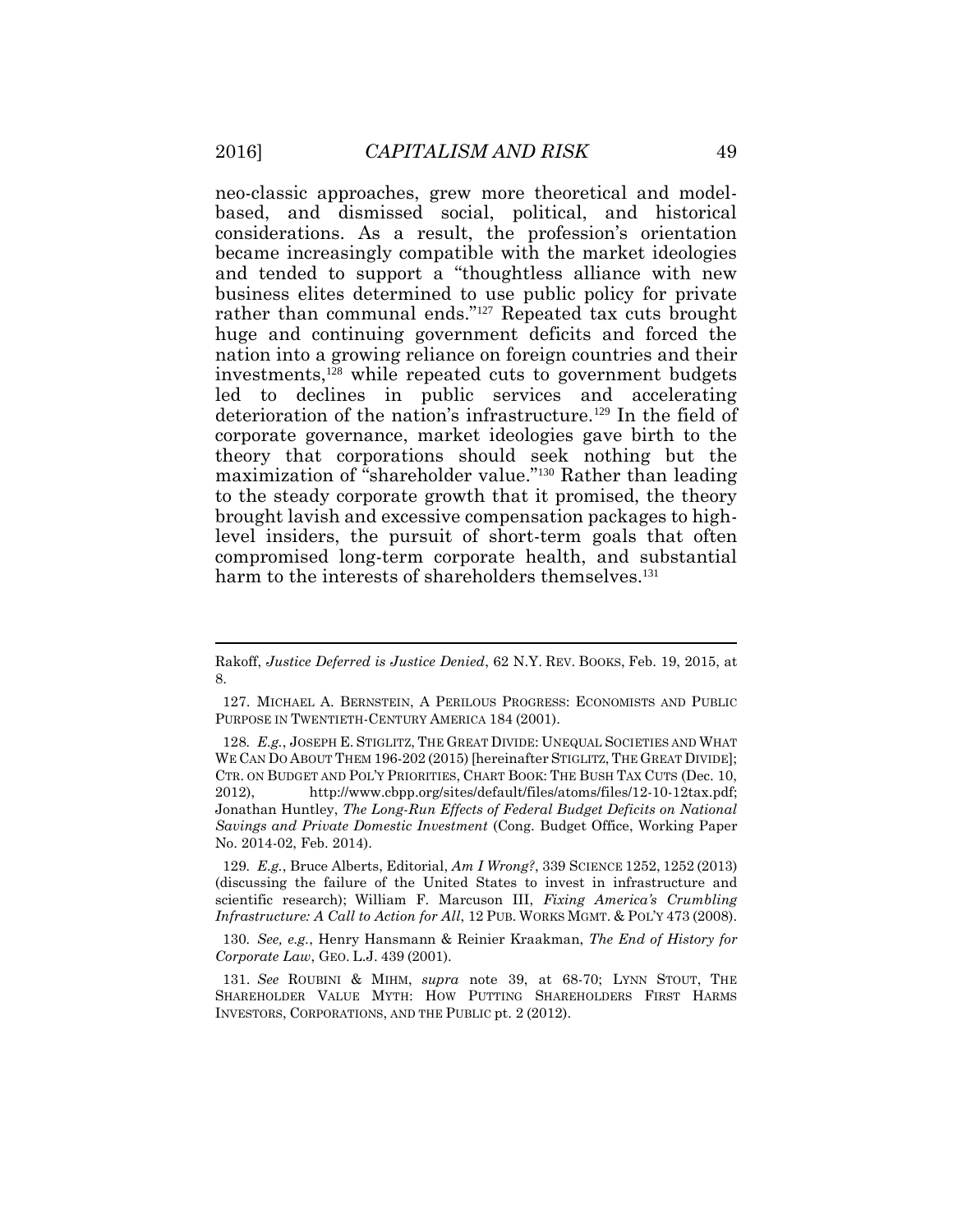In the field of education, market ideologies spurred a movement to make schooling a for-profit business. Roseate market-based promises finessed the real problems that plagued the nation's educational system—racial segregation, concentrated poverty, and inadequate and unequal public funding—while for-profit schools, once established, often produced dysfunction and disappointment. <sup>132</sup> For the political right, however, the movement offered significant benefits: new opportunities for private profit, a tool for weakening teachers' unions, and a rationale for reducing government funding for public education and justifying additional tax cuts. Advocates of market-based proposals "have an implacable hostility toward the public sector," Diane Ravitch concluded, and their reforms have "opened the public coffers to profiteering, fraud, and exploitation by large and small entrepreneurs."<sup>133</sup>

Market ideologies proved particularly harmful to the cause of environmental protection. Although scientific evidence of the anthropogenic causes of climate change was overwhelming,<sup>134</sup> many influenced by market ideologies ignored or denied it. They recognized that—if the scientific evidence were accepted—it would require governments to act vigorously to channel economic behavior along more

<sup>132.</sup> DIANE RAVITCH, REIGN OF ERROR: THE HOAX OF THE PRIVATIZATION MOVEMENT AND THE DANGER TO AMERICA'S PUBLIC SCHOOLS 4-6, 325 (2013); *see* HIRSCHMAN, RIVAL VIEWS, *supra* note 58, at 88-89 (discussing the conditions in which voucher schemes in a market-based solution remedies government programs and how education does not fit those conditions); RICHARD D. KAHLENBERG & HALLEY POTTER, A SMARTER CHARTER: FINDING WHAT WORKS FOR CHARTER SCHOOLS AND PUBLIC EDUCATION (2014).

<sup>133.</sup> RAVITCH, *supra* note 132, at 4; *see also* Patricia Cohen, *For-Profit Colleges Fail Standards, but Get Billions*, N.Y. TIMES, Oct. 13, 2015, at A1; Tamar Lewin, *Government to Forgive Student Loans at Corinthian*, N.Y. TIMES, June 9, 2015, at A11 (identifying college students defrauded by their for-profit school who will have their federal loans forgiven, which is funded by taxpayer dollars); Tamar Lewin, *Perks Grow for Presidents of Colleges, Survey Finds*, N.Y. TIMES, June 8, 2015, at A11 (discussing public university presidents' increasingly high salaries).

<sup>134.</sup> As of 2010, between 97 and 98% of scientists working on climate change agreed on the anthropogenic causes of climate change. William R. L. Anderegg et al., *Expert Credibility in Climate Change*, 107 PNAS 12107, 12107 (2010).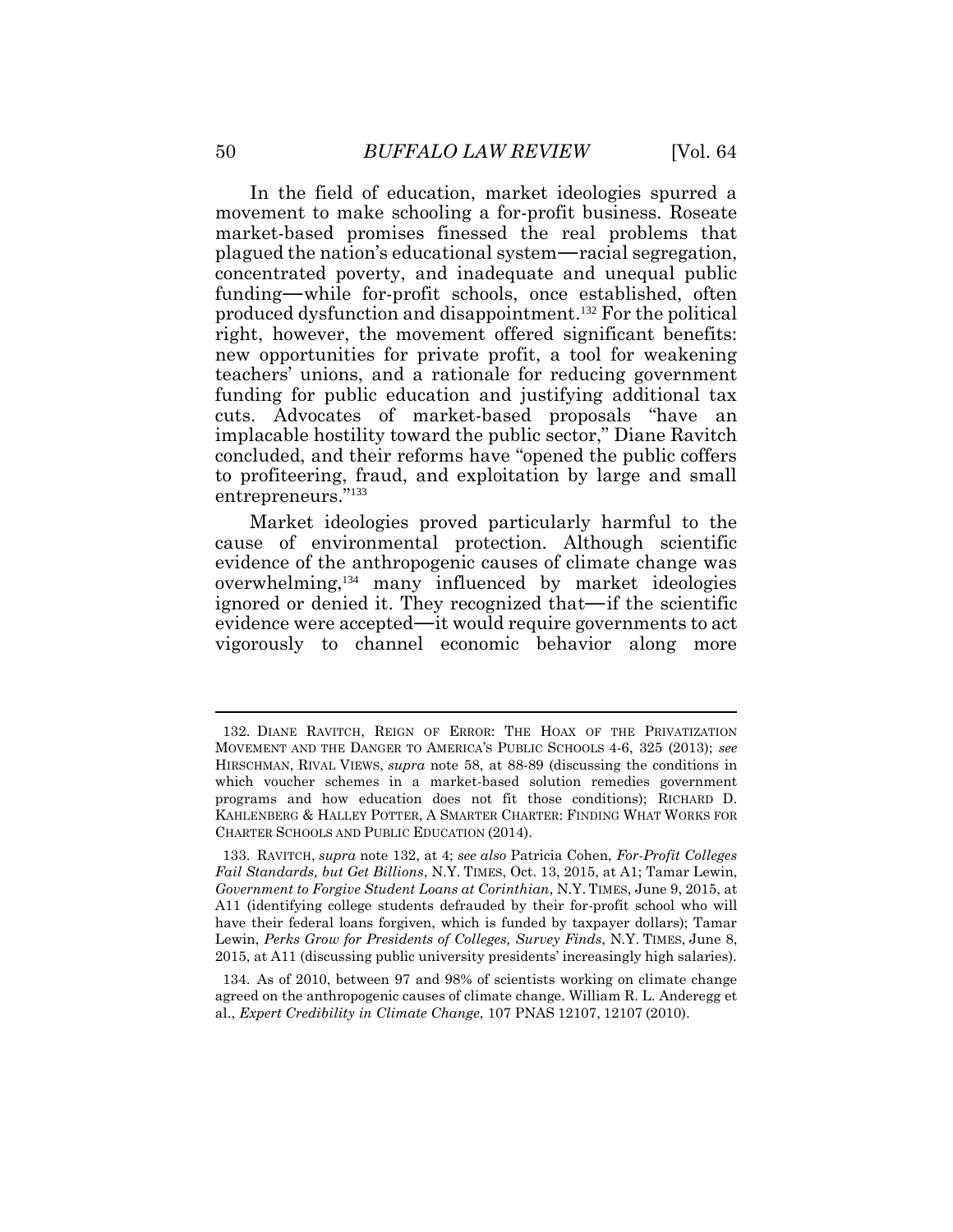salutary, long-term lines.<sup>135</sup> Because true believers could not abide such a possibility, they were compelled to reject the overwhelming findings of science and ignore increasingly acute environmental dangers that threatened the United States and the world.<sup>136</sup>

The market ideologies caused other harms that were more immediately obvious. The devastating crash of 2008 was a spectacular example.<sup>137</sup> Market ideologies led both government agencies and private institutions to assume that "the free market" would operate automatically and efficiently. Actors throughout the system lost vigilance while many abandoned their sense of personal responsibility and gambled on geometrically multiplying financial risks.<sup>138</sup> "[D]ecades of free-market fundamentalism," Nouriel Roubini, the co-author of an elaborate study on the crash, concluded, "laid the foundation for the meltdown."<sup>139</sup> The crash demonstrated that "free market" arrangements often failed in their alleged "disciplinary" function and that whatever discipline they did impose was erratic and unreliable.<sup>140</sup>

138. Unregulated and short-term risk taking was a major factor in the meltdown. *See* MICHAEL LEWIS, THE BIG SHORT: INSIDE THE DOOMSDAY MACHINE (2010); ANDREW ROSS SORKIN, TOO BIG TO FAIL: THE INSIDE STORY OF HOW WALL STREET AND WASHINGTON FOUGHT TO SAVE THE FINANCIAL SYSTEM—AND THEMSELVES 534 (2009).

139. THE ECONOMICS BOOK 61 (Darling Kindersley Ltd. ed., 2012); *see also* ANAT ADMATI & MARTIN HELLWIG, THE BANKERS' NEW CLOTHES: WHAT'S WRONG WITH BANKING AND WHAT TO DO ABOUT IT (2013); FINANCIAL CRISES, *supra* note 64.

140. GRETA R. KRIPPNER, CAPITALIZING ON CRISIS: THE POLITICAL ORIGINS OF THE RISE OF FINANCE 83, 87, 141 (2011); Arthur E. Wilmarth, Jr., *The Dark Side of Universal Banking: Financial Conglomerates and the Origins of the Subprime Financial Crisis*, 41 CONN. L. REV. 963, 1048 & n.436 (2009) (further supporting the proposition that free market discipline is ineffective). The federal government's erratic efforts to protect major financial institutions sometimes

<sup>135</sup>*. See, e.g.*, ENVTL. PROT. AGENCY, CLIMATE CHANGE IN THE UNITED STATES: BENEFITS OF GLOBAL ACTION (2015).

<sup>136</sup>*. See* Robert J. Brulle, *Institutionalizing Delay: Foundation Funding and the Creation of U.S. Climate Change Counter-Movement Organizations*, 122 CLIMATIC CHANGE 681, 682, 692 (2014).

<sup>137.</sup> *See* ALAN S. BLINDER, AFTER THE MUSIC STOPPED: THE FINANCIAL CRISIS, THE RESPONSE, AND THE WORK AHEAD 56-59 (2013); ROUBINI & MIHM, *supra* note 39, at 72-76. *See generally* MCLEAN & NOCERA, *supra* note 34.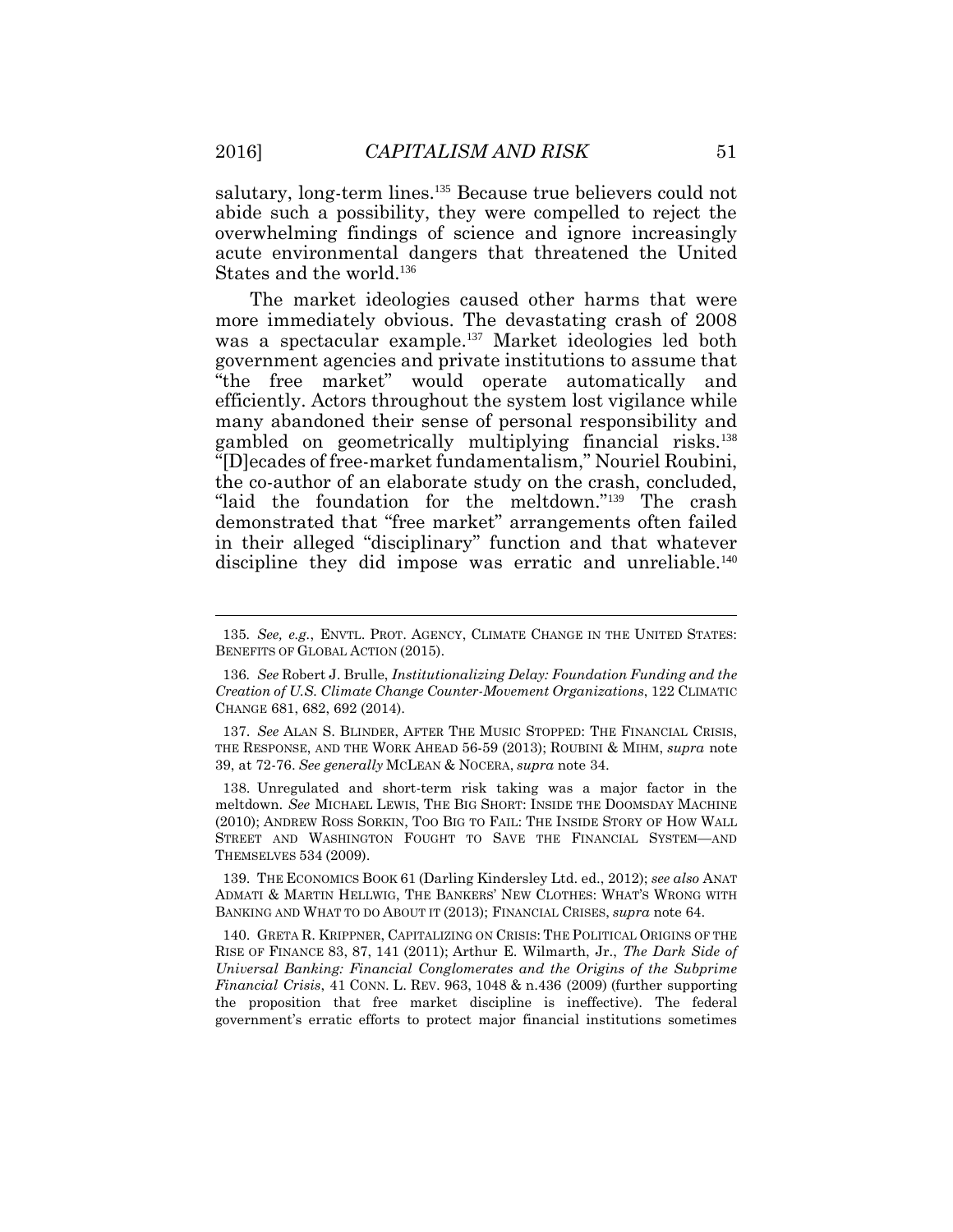"Relying on institutional investors to self-regulate," one economist conceded, "is the economic equivalent of letting children decide their own diets."<sup>141</sup>

Equally important, the meltdown demonstrated that government deregulation did not lead to "the free market" as true believers proclaimed. Rather, deregulation simply transferred more economic decision-making power to the economic elite that controlled the nation's dominant private economic institutions,<sup>142</sup> and it was those institutions that pursued the policies and made the decisions that caused the shattering worldwide crash.

Notably, the crash highlighted the risks inherent in the failure of absolutist market ideologies to take account of changing social and institutional contexts.<sup>143</sup> Few economists anticipated the meltdown, and a great many believed that such a meltdown was virtually impossible. Most thought that wise monetary policy would—as Friedman had taught prevent future economic catastrophes,<sup>144</sup> while market ideologues adamantly insisted—as Greenspan had preached—that the self-checking operations of "the free market" would prevent such disasters. Accordingly, they failed to recognize the acute risks involved in radically

142. "[E]fforts to create competitive markets do not deregulate; they redeploy regulation." MARC K. LANDY ET AL., CREATING COMPETITIVE MARKETS 2-3 (2007); *see also, e.g.*, JOHNSON & KWAK, *supra* note 115; KRIPPNER, *supra* note 140, at 141- 42; LYNN, *supra* note 115; Wilmarth, *supra* note 140, at 975-80.

143. Even before the meltdown of 2008 it was clear that the economic policies that the market ideologies had helped put in place were not proving successful. ANDREW GLYN, CAPITALISM UNLEASHED: FINANCE, GLOBALIZATION AND WELFARE 137 (2007).

144. Paul Krugman, *Why Weren't Alarm Bells Ringing?*, 61 N.Y. REV. BOOKS, Oct. 23, 2014, at 41. In 2003, for example, Robert E. Lucas, Jr., a leader of the Chicago school of economics, declared that the "central problem of depression prevention has been solved, for all practical purposes." Robert E. Lucas, Jr., *Macroeconomic Priorities*, 93 AM. ECON. REV. 1 (2003).

encouraged even greater disciplinary shortfalls. *E.g.*, LOWENSTEIN, *supra* note 34, at 229-30.

<sup>141.</sup> Barry Eichengreen, *The Last Temptation of Risk*, 101 NAT'L INT. 8, 8 (2009); *see* SCOTT REYNOLDS NELSON, A NATION OF DEADBEATS: AN UNCOMMON HISTORY OF AMERICA'S FINANCIAL DISASTERS (2012) (discussing financial crises throughout U.S. history and the influence of decisions made by investors and bankers).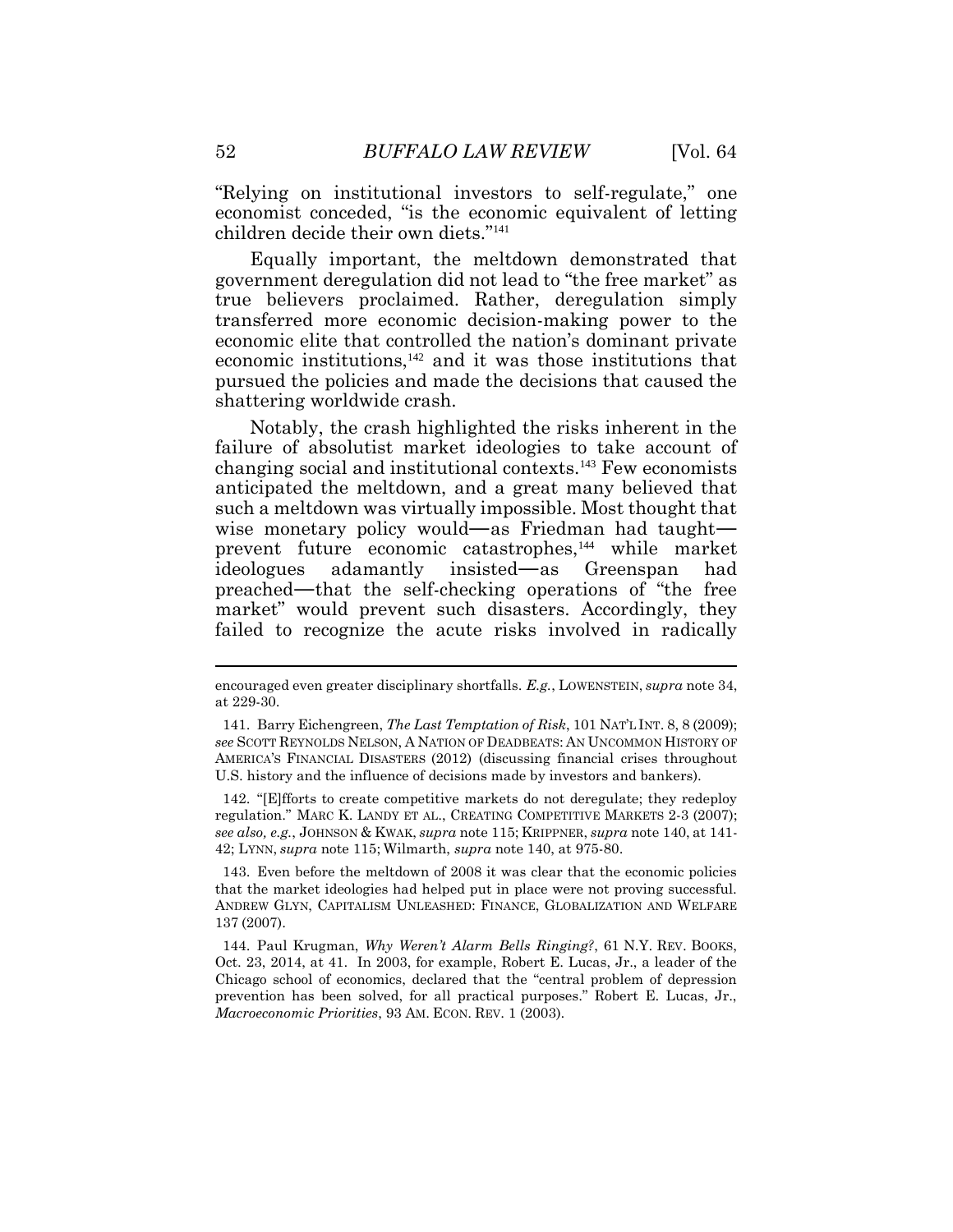escalating levels of debt and in new financial practices that were shoddy and exceptionally risky, if not downright fraudulent. Equally, they failed to understand the significance of profound changes in the financial world from the rapid growth of unregulated "shadow banking" to the expanding role of international capital markets and the multiplying complexities of the global economy.<sup>145</sup>

The crash also spotlighted another baleful consequence of the market ideologies: rapidly increasing wealth inequality.<sup>146</sup> Compared to other developed countries, the United States struggled with "one of the highest levels of wealth inequality overall."<sup>147</sup> The policies of the market ideologues brought "wage inequality" that was "relatively high and fast-growing"<sup>148</sup> and, by the early twenty-first century, the "highest level of disposable income inequality among high-income economies."<sup>149</sup>

That painfully sharpening inequality was hardly surprising, for the policies that the market ideologies demanded were designed to advantage the wealthy. Steep tax cuts on high incomes, repeal of the inheritance tax, lower capital-gains taxes, rock-bottom effective corporate tax rates, and allowance of corporate "inversions" that shifted tax liabilities to foreign tax havens all led to denser

147. James B. Davies, *Wealth and Economic Inequality*, *in* THE OXFORD HANDBOOK OF ECONOMIC INEQUALITY 127, 147 (Wiemer Salverda et al. eds., 2009).

<sup>145.</sup> *See* MEGHNAD DESAI, HUBRIS: WHY ECONOMISTS FAILED TO PREDICT THE CRISIS AND HOW TO AVOID THE NEXT ONE (2015); REINHART & ROGOFF, *supra* note 40, at 208-15; MARTIN WOLF, THE SHIFTS AND THE SHOCKS: WHAT WE'VE LEARNED—AND HAVE STILL TO LEARN—FROM THE FINANCIAL CRISIS 128-30 (2014).

<sup>146</sup>*. See, e.g.*, LARRY M. BARTELS, UNEQUAL DEMOCRACY: THE POLITICAL ECONOMY OF THE NEW GILDED AGE (2008); HACKER, THE GREAT RISK SHIFT, *supra* note 45; NOLAN MCCARTY ET AL., POLARIZED AMERICA 165-75 (2006). *See generally*  ATKINSON, *supra* note 73, at chs. 1-3 (discussing inequality and income distribution).

<sup>148.</sup> Francine D. Blau & Lawrence M. Kahn, *Inequality and Earnings Distribution*, *in* THE OXFORD HANDBOOK OF ECONOMIC INEQUALITY, *supra* note 147, at 177, 188.

<sup>149.</sup> Andrea Brandolini & Timothy M. Smeeding, *Income Inequality in Richer OECD Countries*, *in* THE OXFORD HANDBOOK OF ECONOMIC INEQUALITY, *supra* note 147, at 71, 96.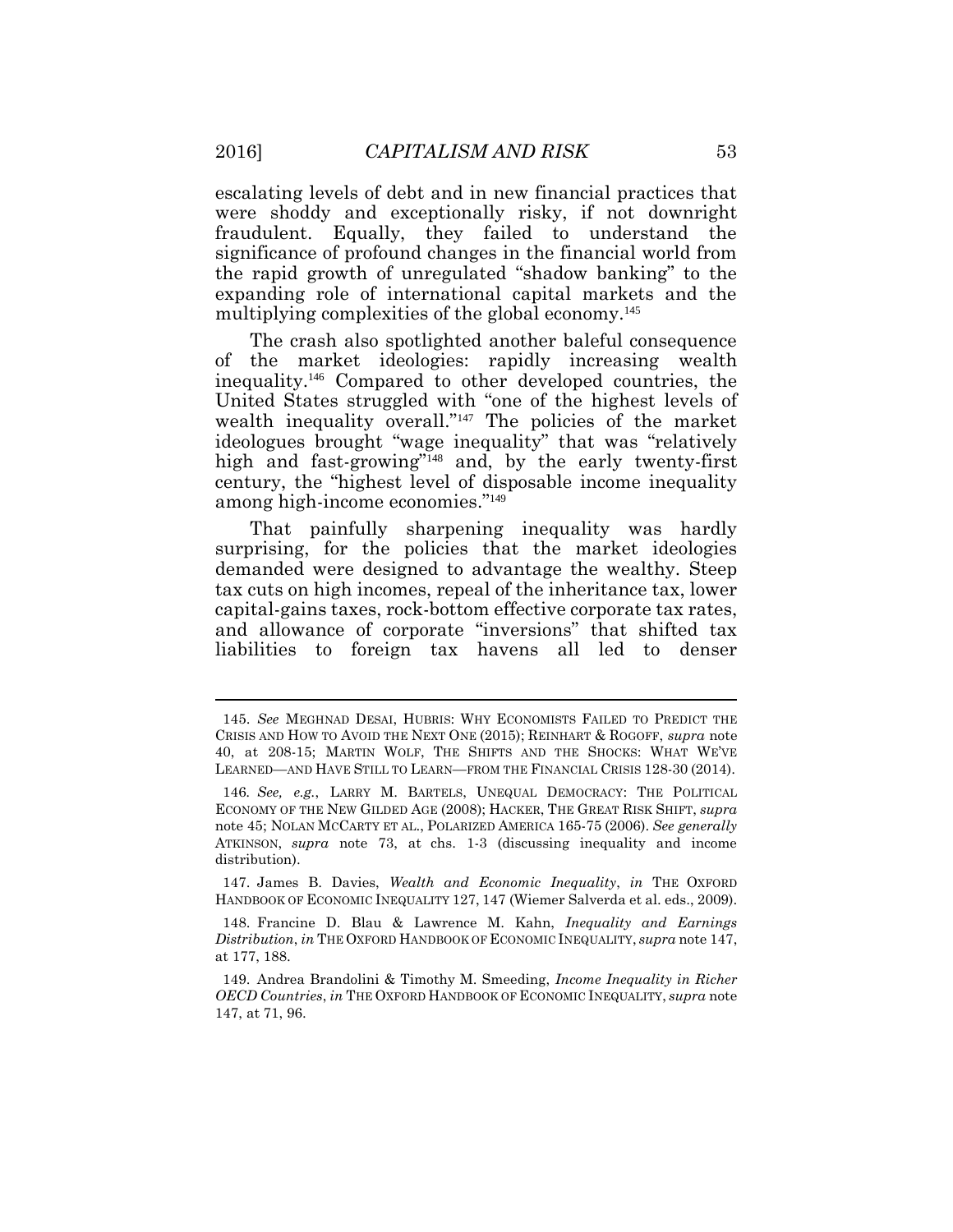concentrations of private wealth.<sup>150</sup> Similarly, skyrocketing compensation packages for corporate executives and exceptionally low tax rates for hedge fund managers allowed a relative handful of well-placed individuals to garner incomes reaching billions of dollars a year. In 2014 the bonus pool for Wall Street personnel was double the total amount of money earned by all Americans who worked full time for the federal minimum wage.<sup>151</sup>

Compounding those results, the market ideologies supported other policies that directly disadvantaged ordinary Americans. Corporate outsourcing of jobs, growing use of "part-time" employees, restrictions on labor unions, cuts in welfare programs, and threats to Social Security and government-supported health care struck at the welfare of millions.<sup>152</sup> The deepening economic inequality that resulted spurred a cascade of further harms. It altered marriage practices and family arrangements, for example, which drove many out of the "middle class" and further widened the gulf between wealthy elites and the majority of Americans.<sup>153</sup> Finally, the tax cuts the market ideologies sponsored caused ever-deepening government deficits and thereby provided further justification for their continuing "frontal attack on the welfare state."<sup>154</sup>

Reinforcing those policies, market ideologies infiltrated the United States Supreme Court and helped reshape American law to impose additional burdens on ordinary Americans. Controlled by a five-justice Republican majority shaped by their party's market ideologies, the Court

<sup>150</sup>*. E.g.*, GRAETZ & SHAPIRO, *supra* note 76, at 4-6, 95; Edward D. Kleinbard, *'Competitiveness' has Nothing to Do With it*, 144 TAX NOTES 1055 (2014); Paul Caron, *Tax Foundation: Burger King and Corporate Tax Rates and Revenues*, TAXPROF BLOG (Sept. 2, 2014), http://taxprof.typepad.com/taxprof\_blog/2014/09/ tax-foundation-burger-king.html.

<sup>151.</sup> Justin Wolfers, *Income Inequality, in One Startling Comparison*, N.Y. TIMES, Mar. 17, 2015, at A3.

<sup>152.</sup> *See generally* HACKER, THE DIVIDED WELFARE STATE, *supra* note 45, at 6-7, 23-24, 36, 49-51 (discussing the privatization of social benefit programs).

<sup>153.</sup> JUNE CARBONE & NAOMI CAHN, MARRIAGE MARKETS: HOW INEQUALITY IS REMAKING THE AMERICAN FAMILY (2014).

<sup>154.</sup> STOCKMAN, *supra* note 111, at 74.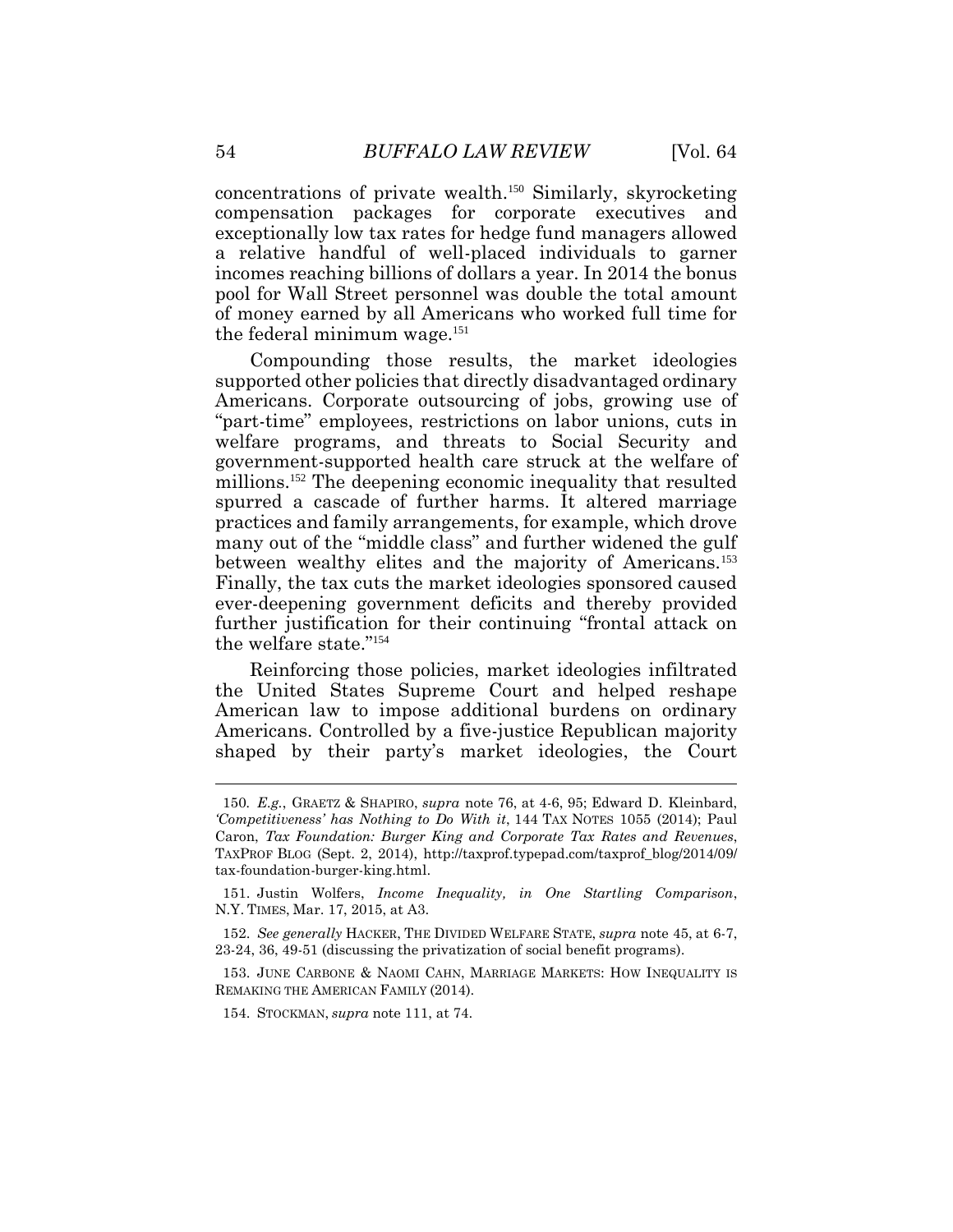assiduously protected corporate interests by shifting the costs of economic enterprise onto vulnerable workers, consumers, tort victims, civil rights plaintiffs, and claimants who sought remedies under various federal statutes for the economic injuries they suffered. Through a variety of techniques, the Court restricted their access to the courts, multiplied the obstacles they faced, and narrowed the rights they could assert.<sup>155</sup>

One of the most striking examples of the Court's ideological drive came in a series of decisions dealing with jurisdiction over foreign corporations. The decisions limited the forums where corporations could be sued, thus reducing their potential liabilities and forcing on vulnerable parties the burdens of pursuing remedies in distant and often foreign forums.<sup>156</sup> The Court did so, moreover, by discriminating against individual defendants in favor of corporate defendants.<sup>157</sup> Perhaps more shocking, it did so in a way likely to encourage American companies to send ever more jobs and investments overseas.<sup>158</sup> Most ominous, four of the Republican justices implicitly rejected the public-protecting constitutional principle established in *International Shoe Co.* 

156. *See* Daimler AG v. Bauman, 134 S. Ct. 746, 750-51, 762-63 (2014); Goodyear Dunlop Tires Operations v. Brown, 131 S. Ct. 2846, 2850-51 (2011); J. McIntyre Mach., Ltd. v. Nicastro, 131 S. Ct. 2780, 2785, 2790-91 (2011).

<sup>155</sup>*. See, e.g.*, Lee Epstein et al., *How Business Fares in the Supreme Court*, 97 MINN. L. REV. 1431 (2013); Edward A. Purcell, Jr., *From the Particular to the General: Three Federal Rules and the Jurisprudence of the Rehnquist and Roberts Courts*, 162 U. PA. L. REV. 1731, 1738-47 (2014); Judith Resnik, *Constricting Remedies: The Rehnquist Judiciary, Congress, and Federal Power*, 78 IND. L.J. 223 (2003); Alan B. Morrison, *Saved By the Supreme Court: Rescuing Corporate America*, AM. CONST. SOC'Y (Oct. 2011), https://www.acslaw.org/sites/default/files/ Morrison - Saved by the Supreme Court.pdf.

<sup>157</sup>*. Compare* Burnham v. Super. Ct. of Cal., 495 U.S. 604, 607-08, 627-28 (1990), *with Goodyear*, 131 S. Ct. at 2850-51, *and Daimler AG*, 134 S. Ct. at 750- 51.

<sup>158.</sup> *See, e.g.*, *McIntyre Mach.*, 131 S. Ct. at 2790-91 (holding that an English corporation could avoid personal jurisdiction and therefore liability in New Jersey by selling its products in the United States through a formally "independent" U.S. distributor). The ruling provided another tactic by which American companies could seek to avoid liability for their products by shifting their production abroad to "independent" corporations chartered in foreign countries.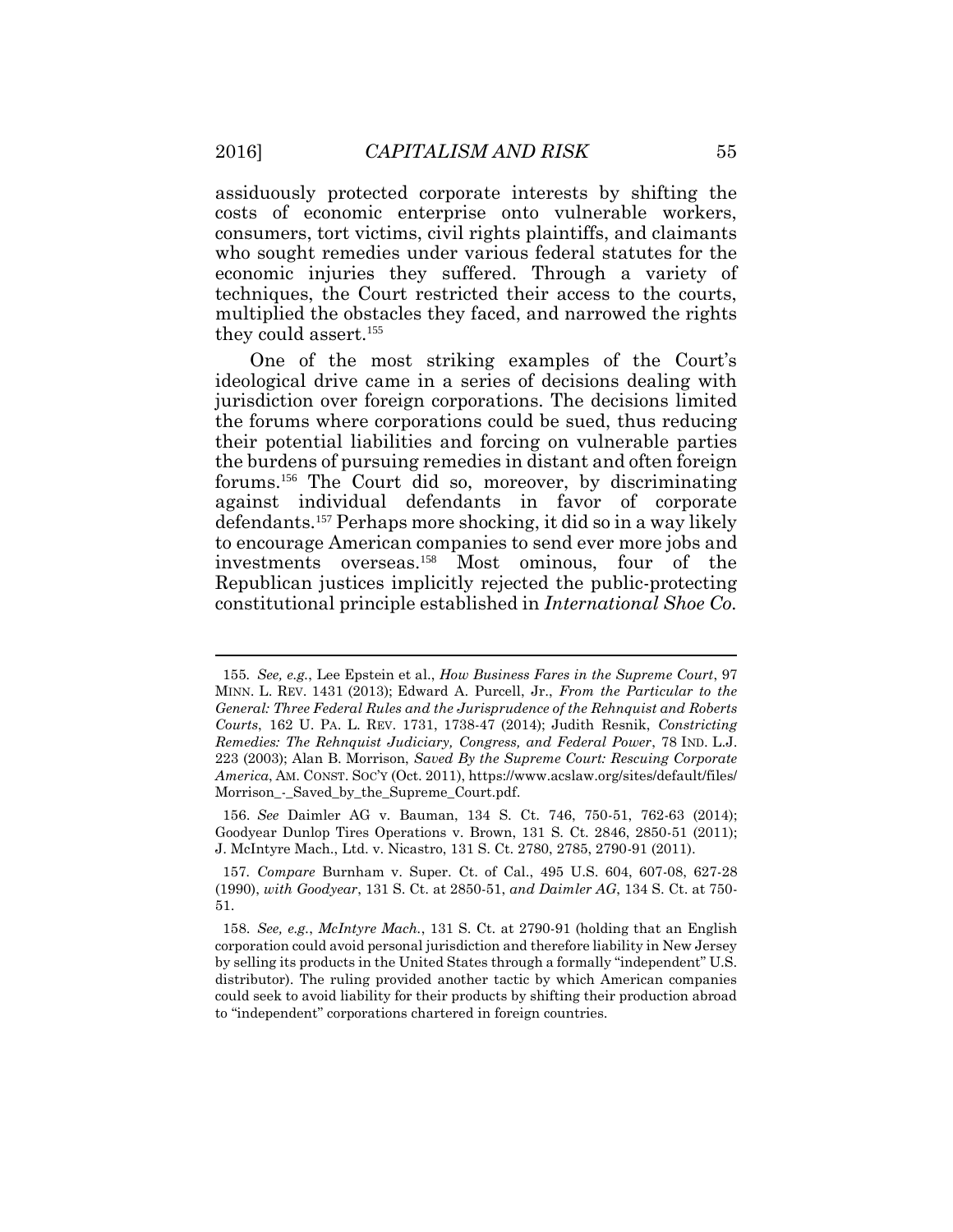*v.* Washington almost three quarters of a century ago.<sup>159</sup> *International Shoe* held that sellers should not be allowed to systematically sell their products and make their profits in a forum while, at the same time, artfully manipulating legal technicalities to avoid the forum's jurisdiction over claims related to their profit-making activities in that forum.<sup>160</sup> In *McIntyre Machiner*y the four rejected that proposition and approved precisely that kind of artful manipulation.<sup>161</sup>

Perhaps most fundamental, the market ideologies put American democracy itself at grave risk. Portraying democracy and the market as conjoined twins, they essentially equated the two.<sup>162</sup> "Markets are voting machines," proclaimed Citibank's chairman, Walter Wriston; "they function by taking referenda" and give "power to the people."<sup>163</sup> Although markets gave no meaningful power to the great majority of people, market ideologies did help make contemporary American democracy more congruent with "free market" economics. In both, massive flows of privately controlled capital substantially shaped the relevant markets; the products available to "purchaser/voters" were limited to those that dominant institutions placed on the market; and—perhaps most salient—"purchaser/voters" with the most money were able to command the most market power.<sup>164</sup>

The market ideologies accelerated the commodification of American democracy and its transformation into a plebiscitarian plutocracy governed by "free market politics," a system in which the "revealed preferences"—the willingness of buyers to spend their money for desired products—of exceptionally wealthy individuals and

<sup>159.</sup> *See* Int'l Shoe Co. v. Washington, 326 U.S. 310, 315, 320-21 (1945).

<sup>160.</sup> *See id.*

<sup>161.</sup> *See McIntyre Mach.*, 131 S. Ct. at 2785, 2790-91.

<sup>162.</sup> AMERICAN CAPITALISM, *supra* note 69, at 1.

<sup>163.</sup> STEVE FRASER, THE AGE OF ACQUIESCENCE: THE LIFE AND DEATH OF AMERICAN RESISTANCE TO ORGANIZED WEALTH AND POWER 297 (2015).

<sup>164</sup>*. See, e.g.*, MARTIN GILENS, AFFLUENCE AND INFLUENCE: ECONOMIC INEQUALITY AND POLITICAL POWER IN AMERICA (2012); Benjamin I. Page et al., *Democracy and the Policy Preferences of Wealthy Americans*, 11 PERSP. ON POL. 51 (2013).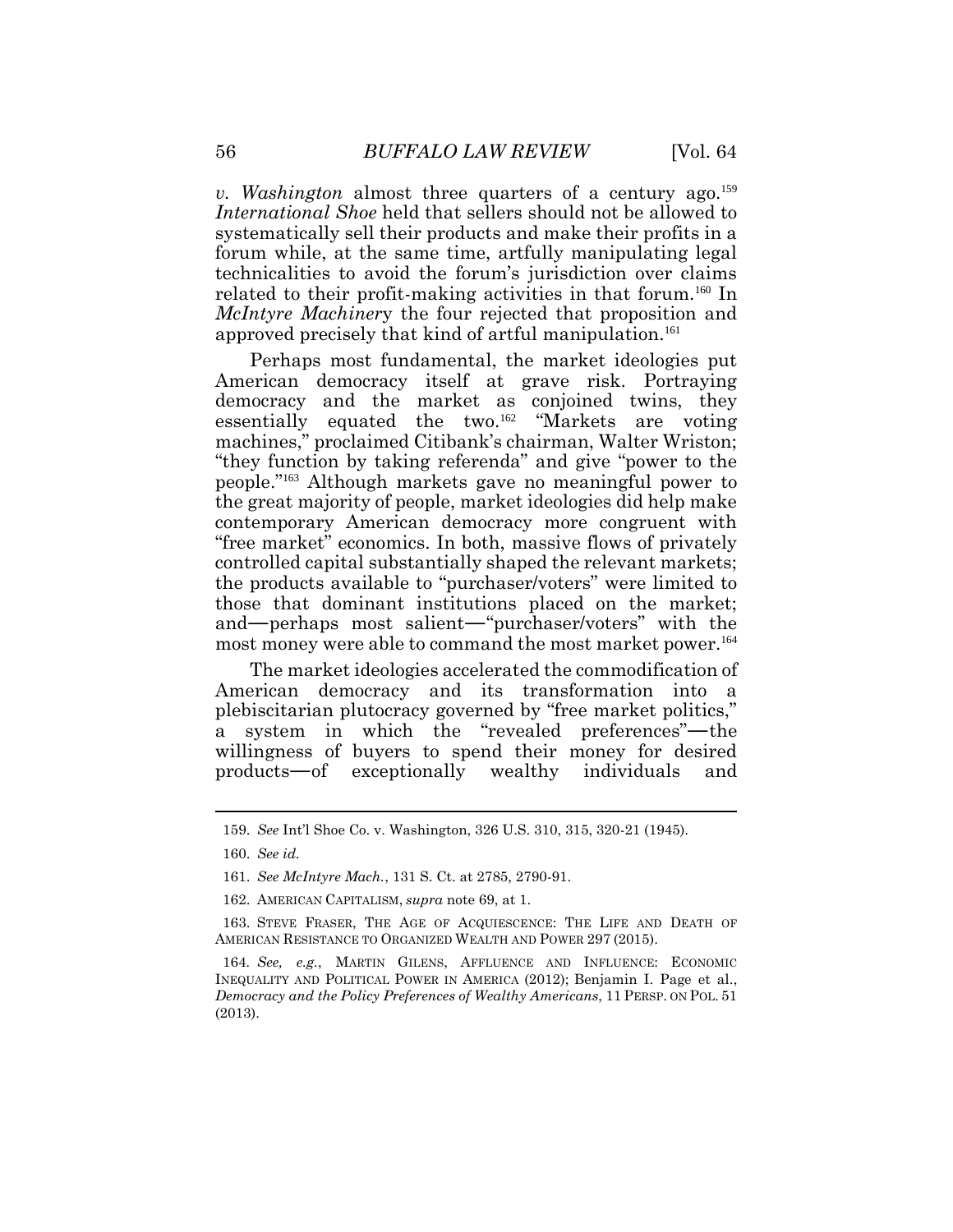resource-laden corporations increasingly shaped issues, campaigns, and sometimes outcomes. "Free market politics" gave those powerful donors immense power to decide which potential candidates could seriously contend for public office, determine the ideological content and promotional strength of election campaigns, and mold the practical policy consequences that followed from almost any electoral result.<sup>165</sup> Through a wink-and-nod system euphemistically labeled "access," it ensured that the "information transfers" of the wealthy and powerful would regularly fall on the welcoming ears of candidates and office-holders heavily dependent on the sizeable, continuing, and purposeful campaign funding that only the wealthy and powerful could steadily and reliably provide.<sup>166</sup>

Not surprisingly, the Supreme Court's five "conservative" Justices constitutionalized "free market politics." Their decisions in *Citizens United v. FEC*<sup>167</sup> and

167. 558 U.S. 310 (2010).

<sup>165</sup>*. See, e.g.*, BARTELS, *supra* note 146; JACOB S. HACKER & PAUL PIERSON, WINNER-TAKE-ALL POLITICS: HOW WASHINGTON MADE THE RICH RICHER—AND TURNED ITS BACK ON THE MIDDLE CLASS (2010).

<sup>166.</sup> *See* LAWRENCE LESSIG, REPUBLIC, LOST: HOW MONEY CORRUPTS CONGRESS— AND A PLAN TO STOP IT (2011); JOHN NICHOLS & ROBERT W. MCCHESNEY, DOLLAROCRACY: HOW THE MONEY-AND-MEDIA ELECTION COMPLEX IS DESTROYING AMERICA (2013); BENJAMIN C. WATERHOUSE, LOBBYING AMERICA 10 (2014); John M. de Figueiredo, *Lobbying and Information in Politics*, 4 BUS. & POL. 125 (2002). In 2011 and 2012, 30,000 individuals—one one-hundredth of one percent of Americans—contributed \$1.7 billion to candidates, an amount that constituted twenty-eight percent of all disclosed federal campaign contributions. RONALD COLLINS & DAVID SKOVER, WHEN MONEY SPEAKS: THE *MCCUTCHEON* DECISION, CAMPAIGN FINANCE LAWS AND THE FIRST AMENDMENT 17 (2014) (referencing quotation of Richard Briffault of the Columbia Law School). In the same years nearly 600 individuals contributed \$250,000 or more each to political action committees, while ninety-five individuals gave more than a million dollars apiece. Richard Briffault, McCutcheon *and the Future of Campaign Finance*, JURIST: ACADEMIC COMMENTARY (Nov. 4, 2013, 8:00 AM), http://jurist.org/forum/2013/ 11/richard-briffault-mccutcheon-campaign.php. Perhaps even more striking, as of mid-2015 a mere 158 families had contributed \$176 million toward the 2016 election, half of all the campaign funds raised. Nicholas Confessore, Sarah Cohen & Karen Yourish, *From only 158 Families, Half the Cash for '16 Race*, N.Y. TIMES, Oct. 11, 2015, at A1.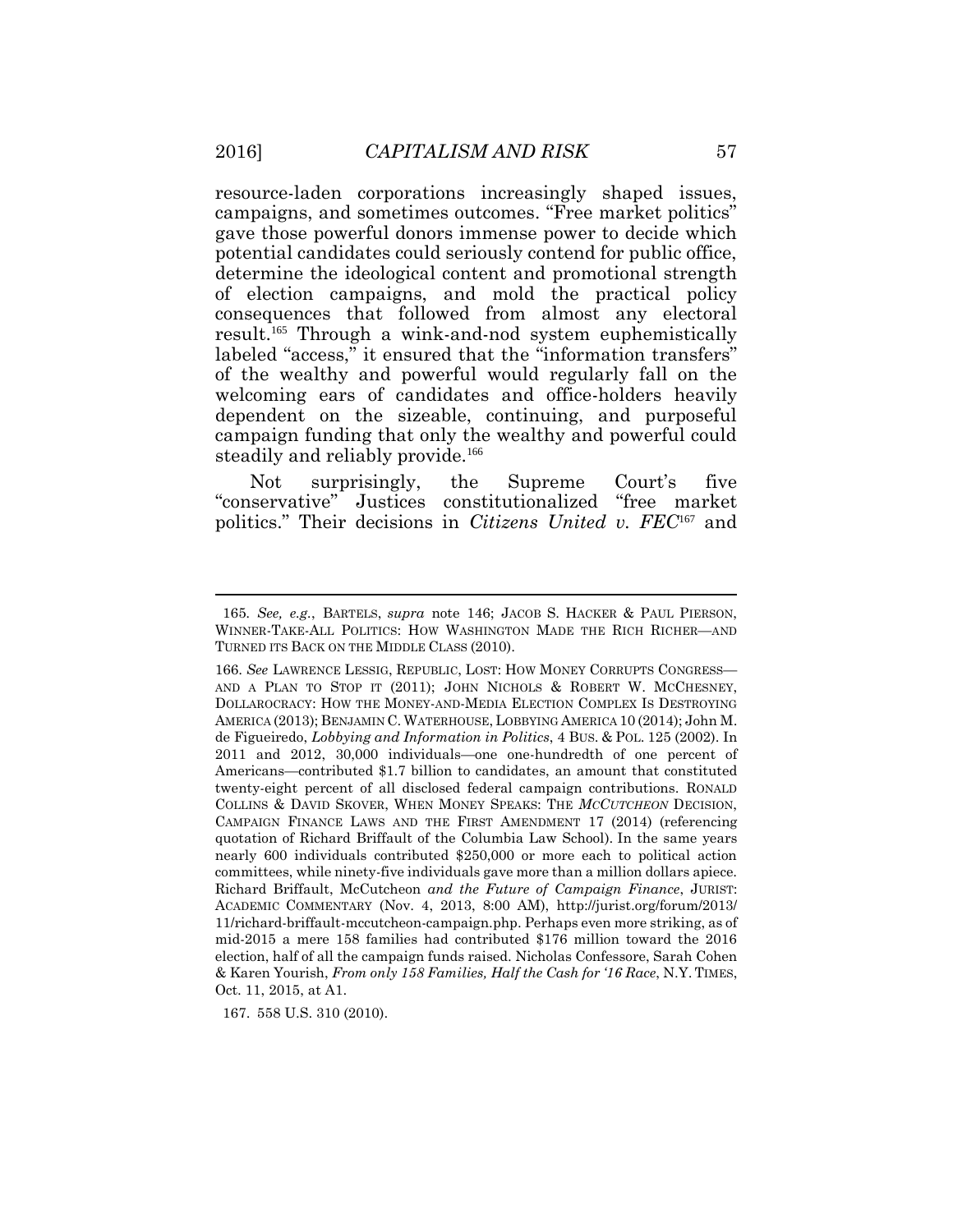McCutcheon v. FEC,<sup>168</sup> formally based on the First Amendment and a near absolute equation of money with "speech," overturned precedents and invalidated legislative limits on campaign funding. Most important, in *Citizens United* they announced that only the prevention of "corruption" could justify limits on campaign spending and then ruled that only explicit "quid pro quo" deals could constitute such "corruption."<sup>169</sup> To drive their meaning home, they declared that neither "[t]he appearance of influence or access" nor whatever could somehow be portrayed as "independent" campaign spending could constitute "corruption."<sup>170</sup> With that tinier-than-the-eye-of-a-needle definition, they made *Citizens United* a guidebook that could fairly be entitled "Political Corruption for Dummies."<sup>171</sup> They taught all but the most willfully obtuse how to safely attempt to buy and sell political influence, policies, offices, and votes.<sup>172</sup> Their support for "free market" politics served the

170. *Id.* at 357, 359-60. Prior cases had defined "corruption" more broadly and allowed proof under lower evidentiary standards. *See* McConnell v. FEC, 540 U.S. 93, 134-36, 143 (2003); FEC v. Beaumont, 539 U.S. 146, 155-56, 161-62 (2003); FEC v. Colo. Republican Fed. Campaign Comm., 533 U.S. 431, 440-41, 456 (2001); Nixon v. Shrink Mo. Gov't PAC, 528 U.S. 377, 390, 391-94, 397 (2000).

171. Ironically, the decisions were supported by justices who claimed to be "originalists." In fact, eighteenth-century Americans involved in the Revolution and Constitution making were reacting against the political "corruption" they attributed to the influence of concentrated power and excessive wealth. Such corruption, they believed, would undermine republican values and destroy republican institutions. BERNARD BAILYN, THE IDEOLOGICAL ORIGINS OF THE AMERICAN REVOLUTION (1967) (identifying rampant fear of corruption as part of American Revolution ideology); GORDON S.WOOD,THE CREATION OF THE AMERICAN REPUBLIC, 1776–1787, at 107-114, 413-19 (1998). On some of the dangers of "corruption" after *Citizens United*, see Richard Briffault, *Coordination Reconsidered*, 113 COLUM. L. REV. 88 (sidebar) (2013).

172.

Voice is most likely to function as an important mechanism in markets with few buyers or where a few buyers account for an important proportion of total sales, both because it is easier for few buyers than for

<sup>168.</sup> 134 S. Ct. 1434 (2014). *See* Richard L. Hasen, *Rethinking the Unconstitutionality of Contribution and Expenditure Limits in Ballot Measure Campaigns*, 78 S. CAL. L. REV. 885 (2005) (exploring the Supreme Court's recent hostility toward campaign finance regulation and anticipating possible future changes in this jurisprudence).

<sup>169.</sup> *Citizens United*, 558 U.S. at 345, 357, 359.